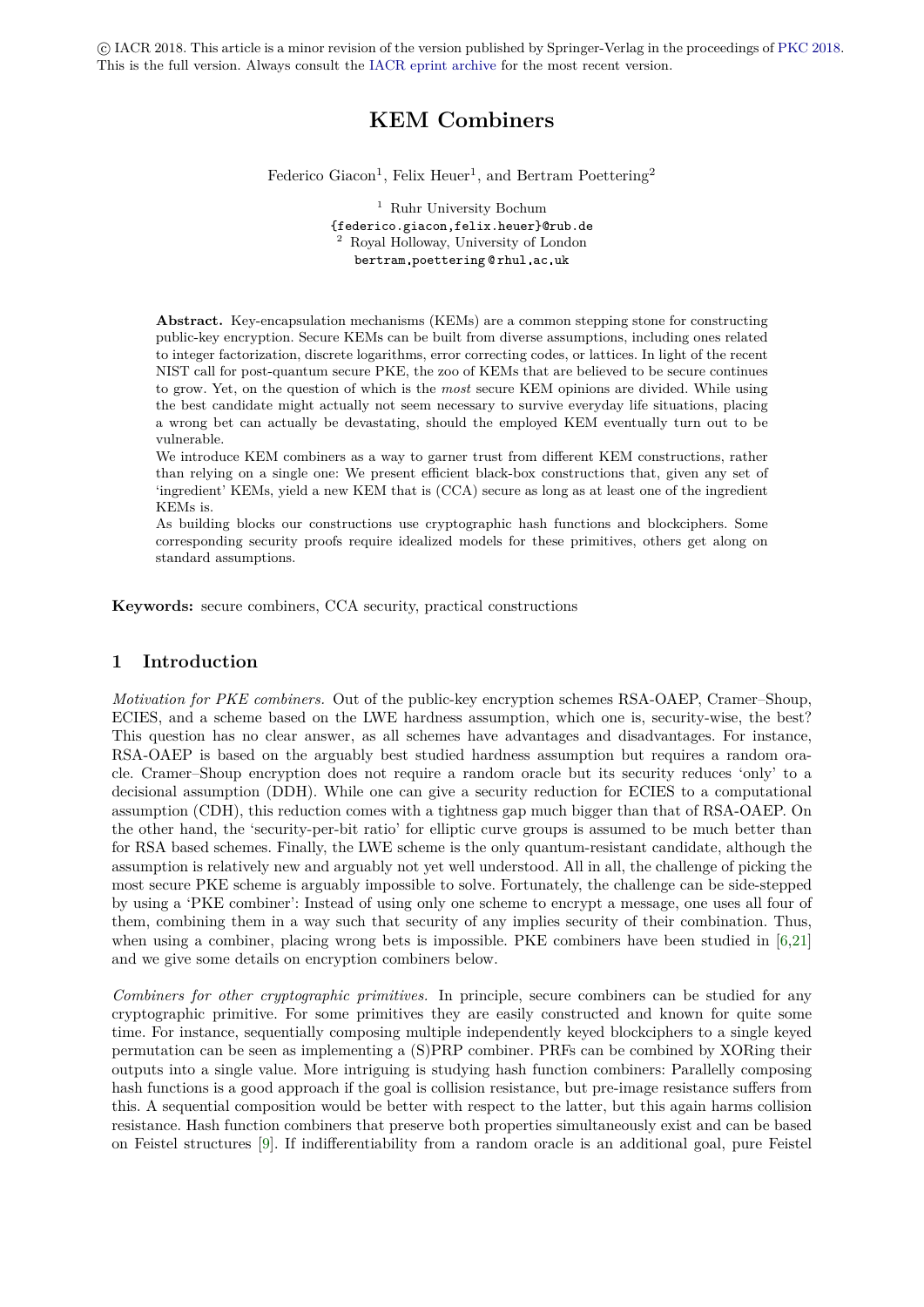systems become insecure and more involved combiners are required [\[10,](#page-28-3)[11\]](#page-28-4). Recently, also combiners for indistinguishability obfuscation have been proposed [\[1,](#page-28-5)[8\]](#page-28-6). For an overview of combiners in cryptography we refer to  $[14,13]$  $[14,13]$ .

*Our target: KEM combiners.* Following the contemporary KEM/DEM design principle of public-key encryption [\[4\]](#page-28-9), in this work we study combiners for key-encapsulation mechanisms (KEMs). That is, given a set of KEMs, an unknown subset of which might be arbitrarily insecure, we investigate how they can be combined to form a single KEM that is secure if at least one ingredient KEM is. How such a combiner is constructed certainly depends on the specifics of the security goal. For instance, if CPA security shall be reached then it can be expected that combining a set of KEMs by running the encapsulation algorithms in parallel and XORing the established session keys together is sufficient. However, if CCA security is intended this construction is obviously weak.

The focus of this paper is on constructing combiners for CCA security. We propose several candidates and analyze them.[3](#page-1-0) We stress that our focus is on practicality, i.e., the combiners we propose do not introduce much overhead and are designed such that system engineers can easily adopt them. Besides the ingredient KEMs, our combiners also mix in further cryptographic primitives like blockciphers, PRFs, or hash functions. We consider this an acceptable compromise, since they make secure constructions very efficient and arguably are not exposed to the threats we want to hedge against. For instance, the damage that quantum computers do on AES and SHA256 are generally assumed to be limited and controllable, tightness gaps can effectively and cheaply be closed by increasing key lengths and block sizes, and their security is often easier to assume than that of number-theoretic assumptions. While, admittedly, for some of our combiners we do require strong properties of the symmetric building blocks (random oracle model, ideal cipher model, etc.), we also construct a KEM combiner that is, at a higher computational cost, secure in the standard model. In the end we offer a selection of combiners, all with specific security and efficiency features, so that for every need there is a suitable one.

#### **1.1 Our results**

The KEM combiners treated in this paper have a parallel structure: If the number of KEMs to be combined is *n*, a public key of the resulting KEM consists of a vector of *n* public keys, one for each ingredient; likewise for secret keys. The encapsulation procedure performs *n* independent encapsulations, one for each combined KEM. The ciphertext of the resulting KEM is simply the concatenation of all generated ciphertexts. The session key is obtained as a function *W* of keys and ciphertexts (which is arguably the *core function* of the KEM combiner). A first proposal for a KEM combiner would be to use as session key the value

$$
K = H(k_1,\ldots,k_n,c_1,\ldots,c_n) ,
$$

where  $H$  is a hash function modeled as a random oracle and the pair  $(k_i, c_i)$  is the result of encapsulation under the *i*th ingredient KEM. A slightly more efficient combiner would be

$$
K = H(k_1 \oplus \ldots \oplus k_n, c_1, \ldots, c_n) ,
$$

where the input session keys are XOR-combined before being fed into the random oracle. On the one hand these constructions are secure, as we prove, but somewhat unfortunate is that they depend so strongly on *H* behaving like a random oracle: Indeed, if the second construction were to be reinterpreted as

$$
K = F(k_1 \oplus \ldots \oplus k_n, c_1 \| \ldots \| c_n) ,
$$

where now  $F$  is a (standard model) PRF, then the construction would be insecure (more precisely, we prove that there exists a PRF such that when it is used in the construction the resulting KEM is insecure). The reason for the last construction not working is that the linearity of the XOR operation allows for conducting related-key attacks on the PRF, and PRFs in general are not immune against such attacks.

Our next proposal towards a KEM combiner that is provably secure in the standard model involves thus a stronger "key-mixing component", i.e., one that is stronger than XOR. Concretely, we study the

<span id="page-1-0"></span><sup>3</sup> Obviously, showing *feasibility* is not a concern for KEM combiners as combiners for PKE have already been studied (see Section [1.2\)](#page-2-0) and the step from PKE to KEMs is minimal.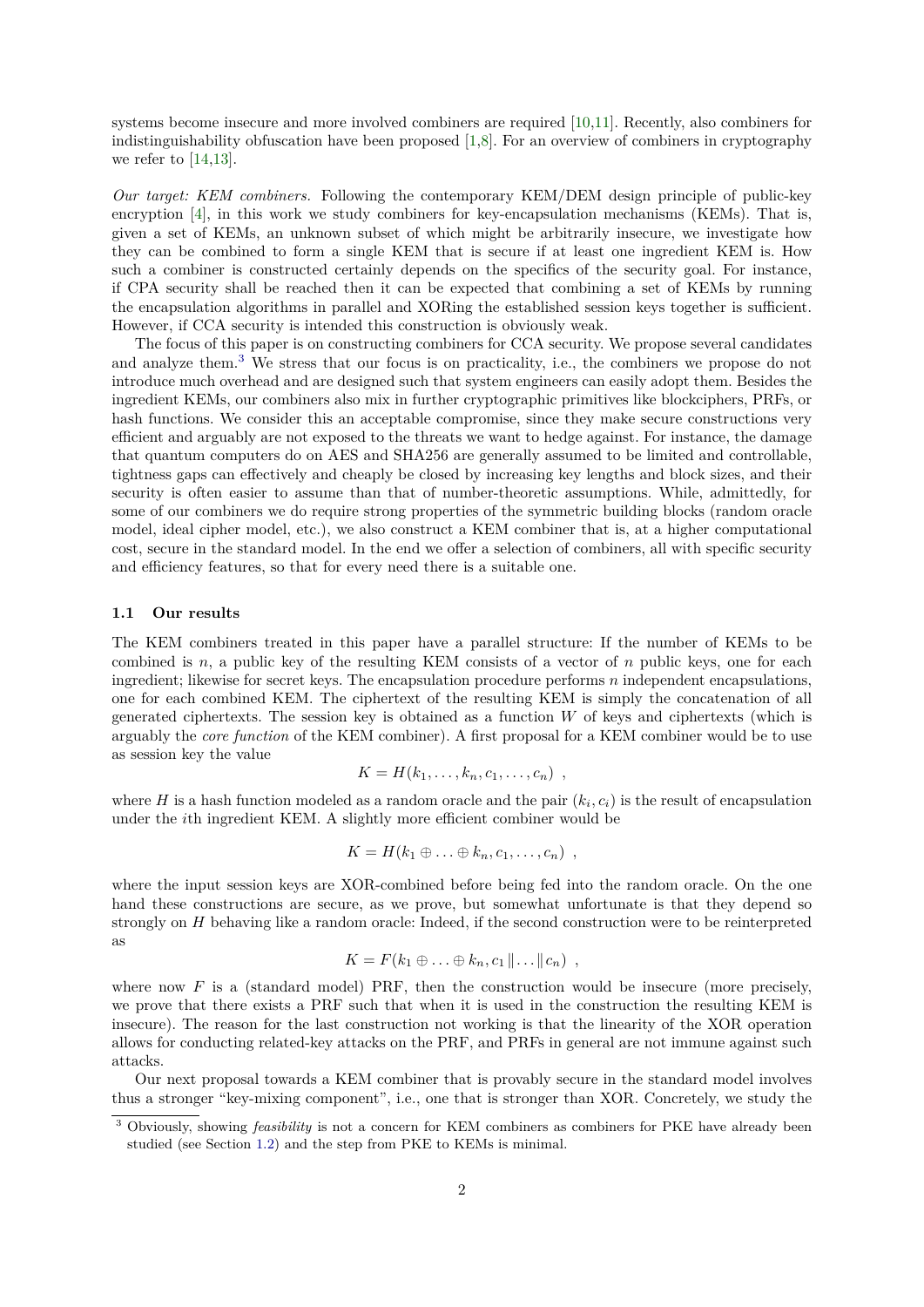design that derives the PRF key from a chain of blockcipher invocations, each with individual key, on input the fixed value 0. We obtain

$$
K = F(\pi_{k_n} \circ \ldots \circ \pi_{k_1}(0), c_1 \| \ldots \| c_n) ,
$$

where  $\pi_k$  represents a blockcipher  $\pi$  keyed with key k. Unfortunately, also this construction is generally not secure in the standard model. Yet it is—overall—our favorite construction, for the following reason: In practice, one could instantiate *F* with a construction based on SHA256 (prepend the key to the message before hashing it, or use NMAC or HMAC), and *π* with AES. Arguably, SHA256 and AES likely behave well as PRFs and PRPs, respectively; further, in principle, SHA256 is a good candidate for a random oracle and AES is a good candidate for an ideal cipher. Our results on above combiner are as follows: While the combiner is not secure if  $F$  and  $\pi$  are a standard model PRF and PRP, respectively, two sufficient conditions for the KEM combiner being secure are that *F* is a random oracle and *π* a PRP *or F* is a PRF and  $\pi$  an ideal cipher. That is, who uses the named combiner can afford that one of the two primitives, SHA256 or AES, fails to behave like an ideal primitive. Observe that this is a clear advantage over our first two (random oracle based) combiners for which security is likely gone in the moment hash function *H* fails to be a random oracle.

The attentive reader might have noticed that, so far, we did not propose a KEM combiner secure in the standard model. This is not because we did not find a corresponding design but, rather, because we decided to save it for a climax at the end of the paper. In fact, by following a new approach we propose two standard-model secure KEM combiners, where the one optimizes the efficiency of the other at the price of requiring an ad hoc proof. Concretely, if below we write  $c = c_1 || \dots || c_n$  for the ciphertext vector, our first standard model KEM combiner is

$$
K = F(k_1, c) \oplus \ldots \oplus F(k_n, c) \ .
$$

While being provably secure if  $F$  is a (standard model) PRF, the disadvantage over the earlier designs that are secure in idealized models is that this construction is less efficient, requiring *n* full passes over the ciphertext vector. Whether this is affordable or not depends on the particular application and the size of the KEM ciphertexts (which might be large for post-quantum KEMs).

The promised optimized variant has *n* PRF invocations as well, but the amount of PRF-processed data is slightly smaller. Exploiting that the ciphertexts of CCA secure KEMs are non-malleable (in the sense of: If a single ciphertext bit flips the session key to which this ciphertext decapsulates is independent of the original one) we observe that the PRF invocation associated with the *i*th session key actually does not need to process the *i*th ciphertext component. More precisely, if for all *i* we write  $c^i = c_1 || \dots || c_{i-1} || c_{i+1} || \dots || c_n$ , then also

$$
K = F(k_1, c^1) \oplus \ldots \oplus F(k_n, c^n)
$$

is a secure KEM combiner.

split-key pseudorandom functions Note that in all our constructions the session keys output by the KEM combiner are derived via a function of the form

$$
K=W(k_1,\ldots,k_n,c)
$$
,

where  $k_i$  denotes the key output by the encapsulation algorithm of KEM  $K_i$  and  $c = c_1 \parallel \ldots \parallel c_n$ . We refer to *W* as *core function*. We can pinpoint a sufficient condition of the core function such that the respective KEM combiner retains CCA security of any of its ingredient KEMs: Intuitively, *splitkey pseudorandomness* captures pseudorandom behavior of *W* as long as any of the keys  $k_1, \ldots, k_n$  is uniformly distributed (and the other keys known to or controlled by the adversary).

All KEM combiners studied in this work that retain CCA security may be found in Figure [1.](#page-3-0)

#### <span id="page-2-0"></span>**1.2 Related work**

To the best of our knowledge KEM combiners have not been studied in the literature before. However, closely related, encryption combiners were considered. The idea of encrypting multiple times to strengthen security guarantees dates back to the seminal work of Shannon [\[20\]](#page-28-10).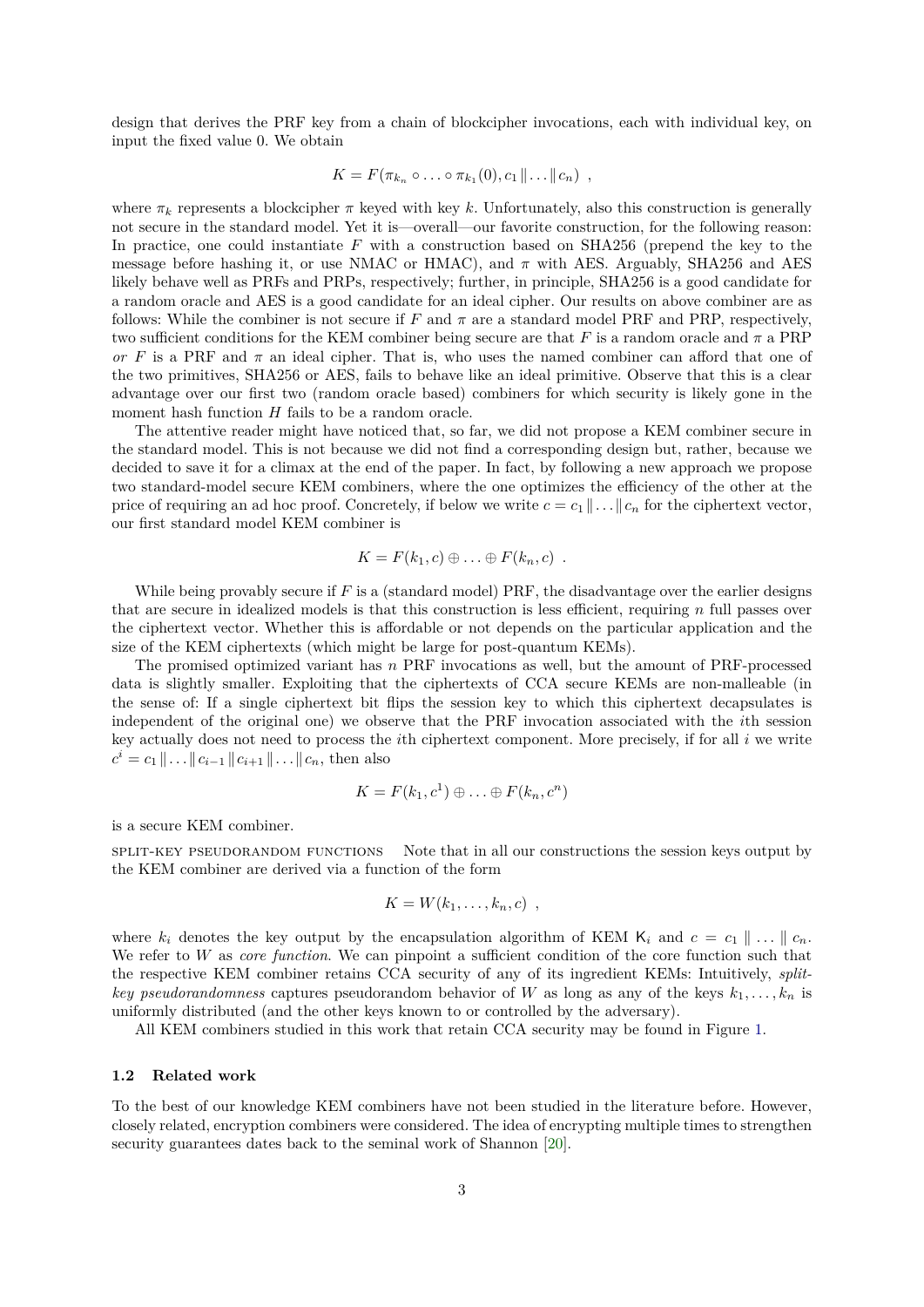

<span id="page-3-0"></span>**Fig. 1.** Overview of our CCA-preserving KEM combiners for *n* KEMs. *F* denotes a PRF, *H* a random oracle, *π* a keyed permutation, and E an ideal cipher. Moreover, we assume  $c = c_1 ... c_n$ ,  $c^i = c_1 ... c_{i-1} c_{i+1} ... c_n$ ,  $k = k_1 ... k_n$ and write  $\bigoplus_i$  for  $\bigoplus_{i=1}^n$ . For  $x \in {\pi, E}$  we write  $x_k^n(\cdot)$  to denote  $x_{k_n}(\ldots x_{k_1}(\cdot) \ldots)$ . Constructions that are secure in the standard model (resp. idealized models) are on the left (resp. right) side of the dashed line.

An immediate and well-studied solution (e.g. [\[5,](#page-28-11)[18\]](#page-28-12)) to combine various symmetric encryption schemes is to apply them in a cascade fashion where the message is encrypted using the first scheme, the resulting ciphertext then being encrypted with the second scheme, and so on. Even and Goldreich [\[7\]](#page-28-13) showed that such a chain is at least as secure as its weakest link.

Focusing on combining PKE schemes and improving on prior work (see [\[22\]](#page-28-14)) Dodis and Katz [\[6\]](#page-28-0) gave means to employ various PKE schemes that retain CCA security of any 'ingredient' scheme.

More recently, the work of [\[21\]](#page-28-1) gave another way to combine PKE schemes ensuring that CCA security of any ingredient PKE is passed on to the combined PKE scheme. As a first step, their approach constructs a combiner achieving merely *detectable* CCA (DCCA) security<sup>[4](#page-3-1)</sup> if any ingredient PKE scheme is CCA secure. Secondly, a transformation from DCCA to CCA security (see [\[16\]](#page-28-15)) is applied to strengthen the PKE combiner.

Conceptually interesting in the context of this paper is the work of [\[2\]](#page-28-16) where the authors propose an LWE-based key exchange and integrate it into the TLS protocol suite. The goal is to make TLS future proof (against quantum computers). Thereby, they define not only two LWE-based cipher suites, but also two hybrid ones that, conservatively with respect to the security assumptions, combine the LWE techniques with better-studied cyclic group based Diffie–Hellman key exchange.

# **2 Preliminaries**

*Notation* We use the following operators for assigning values to variables: The symbol '←' is used to assign to a variable (on the left-hand side) a constant value (on the right-hand side), for example the output of a deterministic algorithm. Similarly, we use ' $\leftarrow s$ ' to assign to a variable either a uniformly sampled value from a set or the output of a randomized algorithm. If  $f: A \rightarrow B$  is a function or a deterministic algorithm we let  $[f] := f(A) \subseteq B$  denote the image of *A* under *f*; if  $f: A \rightarrow B$  is a randomized algorithm with randomness space *R* we correspondingly let  $[f] := f(A \times R) \subseteq B$  denote the set of all its possible outputs.

Let *T* be an associative array (also called array, or table), and *b* any element. Writing ' $T[\cdot] \leftarrow b'$  we set  $T[a]$  to *b* for all *a*. We let [*T*] denote the space of all elements the form  $T[a]$  for some *a*, excluding the rejection symbol  $\perp$ . Moreover, [*T*[*a*, ·]] is the set of all the elements assigned to *T*[*a*, *a*'] for any value *a'*.

*Games.* Our security definitions are given in terms of *games* written in pseudocode. Within a game a (possibly) stateful *adversary* is explicitly invoked. Depending on the game, the adversary may have oracle access to specific procedures. We write  $\mathcal{A}^{\mathcal{O}}$ , to indicate that algorithm  $\mathcal{A}$  has oracle access to  $\mathcal{O}$ . Within an oracle, command 'Return *X*' returns *X* to the algorithm that called the oracle.

<span id="page-3-1"></span><sup>4</sup> A confidentiality notion that interpolates between CPA and CCA security. Here, an adversary is given a crippled decryption oracle that refuses to decrypt a specified set of efficiently recognizable ciphertexts. See [\[16\]](#page-28-15).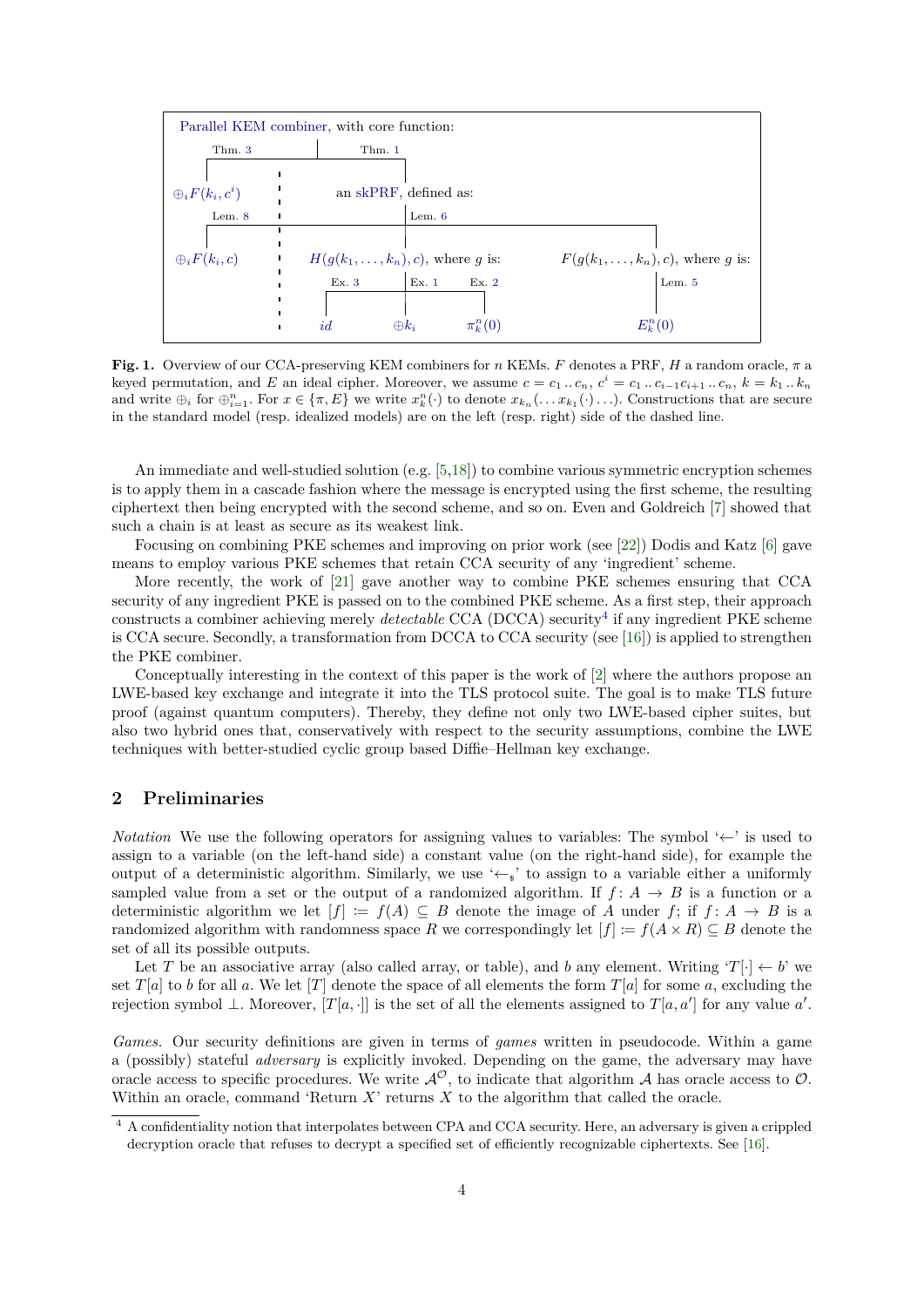A game terminates when a 'Stop with *X*' command is executed; *X* then serves as the output of the game. We write 'Abort' as an abbreviation for 'Stop with 0'. With ' $G \Rightarrow 1$ ' we denote the random variable (with randomness space specified by the specifics of the game G) that returns true if the output of the game is 1 and false otherwise.

In proofs that employ game hopping, lines of code that end with a comment of the form  ${}^{\circ}|G_i-G_j\rangle$ (resp. ' $|G_i, G_j$ ', ' $|G_i\rangle$  are only executed when a game in  $G_i-G_j$  (resp.  $G_i$  and  $G_j, G_i$ ) is run.

*Key encapsulation.* A key-encapsulation mechanism (KEM)  $K = (K \text{gen}, K \text{.enc}, K \text{.dec})$  for a finite sessionkey space K is a triple of algorithms together with a public-key space  $\mathcal{PK}$ , a secret-key space  $\mathcal{SK}$ , and a ciphertext space C. The randomized key-generation algorithm K.gen returns a public key  $pk \in \mathcal{PK}$  and a secret key  $sk \in \mathcal{SK}$ . The randomized encapsulation algorithm K.enc takes a public key  $pk \in \mathcal{PK}$  and produces a session key  $k \in \mathcal{K}$  and a ciphertext  $c \in \mathcal{C}$ . Finally, the deterministic decapsulation algorithm K.dec takes a secret key  $sk \in \mathcal{SK}$  and a ciphertext  $c \in \mathcal{C}$ , and outputs either a session key  $k \in \mathcal{K}$  or the special symbol  $\perp \notin \mathcal{K}$  to indicate rejection. For correctness we require that for all  $(pk, sk) \in [\mathsf{K}$  gen] and  $(k, c) \in [K.\text{enc}(pk)]$  we have  $K.\text{dec}(sk, c) = k$ .

We now give a security definition for KEMs that formalizes session-key indistinguishability. For a KEM K, associate with any adversary  $A = (A_1, A_2)$  its distinguishing advantage  $\text{Adv}_{\mathsf{K}}^{\text{kind}}(\mathcal{A})$  defined as  $|\Pr[\text{KIND}^0(\mathcal{A}) \Rightarrow 1] - \Pr[\text{KIND}^1(\mathcal{A}) \Rightarrow 1]$ , where the games are in Figure [2.](#page-4-0) We sometimes refer to adversaries that refrain from posing queries to the Dec oracle as *passive* or *CPA*, while we refer to adversaries that pose such queries as *active* or *CCA*. Intuitively, a KEM is *CPA secure* (respectively, *CCA secure*) if all practical CPA (resp., CCA) adversaries achieve a negligible distinguishing advantage.



<span id="page-4-0"></span>**Fig. 2.** Security experiments KIND<sup>b</sup>,  $b \in \{0,1\}$ , modeling the session-key indistinguishability of KEM K. With *st* we denote internal state information of the adversary.

*Pseudorandom functions.* Fix a finite key space  $\mathcal{K}$ , an input space  $\mathcal{X}$ , a finite output space  $\mathcal{Y}$ , and a function  $F: K \times \mathcal{X} \to \mathcal{Y}$ . Towards defining what it means for F to behave pseudorandomly, associate with any adversary A its advantage  $Adv_F^{pr}(\mathcal{A}) \coloneqq |\Pr[PR^0(\mathcal{A}) \Rightarrow 1] - Pr[PR^1(\mathcal{A}) \Rightarrow 1]|$ , where the games are in Figure [3.](#page-4-1) Intuitively, *F* is a *pseudorandom function* (PRF) if all practical adversaries achieve a negligible advantage.

<span id="page-4-3"></span><span id="page-4-2"></span>

| $\mathbf{Game} \ \mathrm{PR}^b(\mathcal{A})$                                                           | Oracle $Eval(x)$                             |
|--------------------------------------------------------------------------------------------------------|----------------------------------------------|
| $[00 X \leftarrow \emptyset]$                                                                          | 04 If $x \in X$ : Abort                      |
|                                                                                                        | 05 $X \leftarrow X \cup \{x\}$               |
|                                                                                                        | 06 $y \leftarrow F(k, x)$                    |
| 01 $k \leftarrow_s \mathcal{K}$<br>02 $b' \leftarrow_s \mathcal{A}^{\text{Eval}}$<br>03 Stop with $b'$ | 07 $y^0 \leftarrow y$ ; $y^1 \leftarrow_s y$ |
|                                                                                                        | 08 Return $y^b$                              |

<span id="page-4-1"></span>**Fig. 3.** Security experiments  $PR^b$ ,  $b \in \{0, 1\}$ , modeling the pseudorandomness of function *F*. Line [04](#page-4-2) and [05](#page-4-3) implement the requirement that Eval not be queried on the same input twice.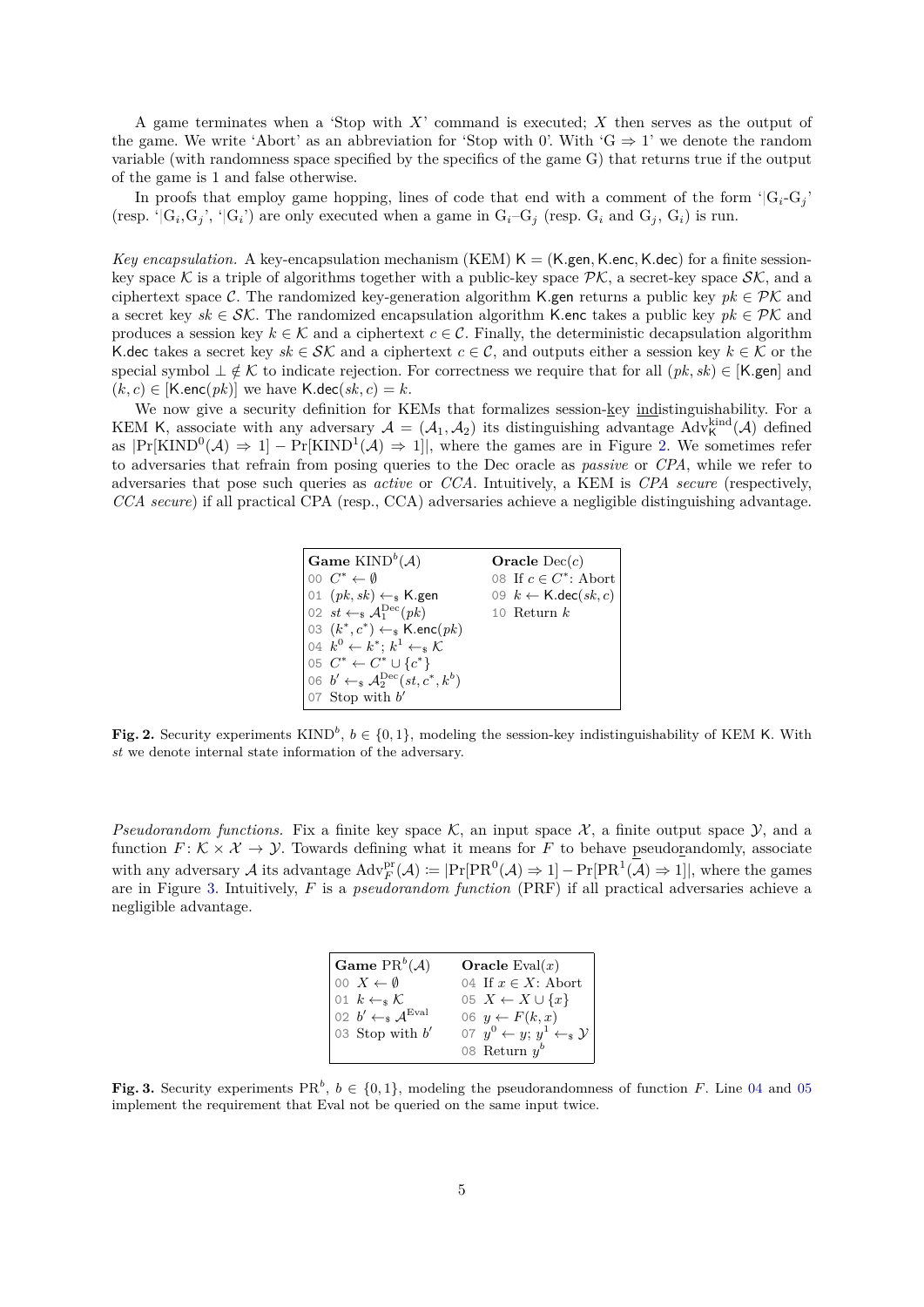*Pseudorandom permutations.* Intuitively, a pseudorandom permutation (PRP) is a bijective PRF. More precisely, if K is a finite key space and D a finite domain, then function  $\pi: K \times D \to D$  is a PRP if for all  $k \in \mathcal{K}$  the partial function  $\pi(k, \cdot) : \mathcal{D} \to \mathcal{D}$  is bijective and if  $\pi(k, \cdot)$  behaves like a random permutation  $\mathcal{D} \to \mathcal{D}$  once  $k \in \mathcal{K}$  is assigned uniformly at random. A formalization of this concept would be in the spirit of Figure [3.](#page-4-1) In practice, PRPs are often implemented with blockciphers.

*Random oracle model, ideal cipher model.* We consider a cryptographic scheme defined with respect to a hash function  $H: \mathcal{X} \to \mathcal{Y}$  in the *random oracle model* for *H* by replacing the scheme's internal invocations of *H* by calls to an oracle H that implements a uniform mapping  $\mathcal{X} \to \mathcal{Y}$ . In security analyses of the scheme, also the adversary gets access to this oracle. Similarly, a scheme defined with respect to a keyed permutation  $\pi: \mathcal{K} \times \mathcal{D} \to \mathcal{D}$  is considered in the *ideal cipher model* for  $\pi$  if all computations of  $\pi(\cdot, \cdot)$ in the scheme algorithms are replaced by calls to an oracle  $E(\cdot, \cdot)$  that implements a uniform mapping  $K \times D \to D$  such that  $E(k, \cdot)$  is a bijection for all k, and all computations of  $\pi^{-1}(\cdot, \cdot)$  are replaced by calls to an oracle  $D(\cdot, \cdot)$  that implements a uniform mapping  $\mathcal{K} \times \mathcal{D} \to \mathcal{D}$  such that  $D(k, \cdot)$  is a bijection for all *k*, and the partial oracles  $E(k, \cdot)$  and  $D(k, \cdot)$  are inverses of each other (again for all *k*). In corresponding security analyses the adversary gets access to both E and D. We write *E* (resp. *D*) to denote  $\pi$  (resp.  $\pi^{-1}$ ) every time that we want to remark that  $\pi$  will be considered in the ideal cipher model.

# **3 KEM combiners**

A KEM combiner is a template that specifies how a set of existing KEMs can be joined together, possibly with the aid of further cryptographic primitives, to obtain a new KEM. In this paper we are exclusively interested in combiners that are security preserving: The resulting KEM shall be at least as secure as any of its ingredient KEMs (assuming all further primitives introduced by the combiner are secure). While for public-key encryption a serial combination process is possible and plausible (encrypt the message with the first PKE scheme, the resulting ciphertext with the second PKE scheme, and so on, for KEMs a parallel approach, where the ciphertext consists of a set of independently generated ciphertext components (one component per ingredient KEM), seems more natural. We formalize a general family of parallel combiners that are parameterized by a *core function* that derives a combined session key from a vector of session keys and a vector of ciphertexts.

<span id="page-5-0"></span>*Parallel KEM combiner.* Let  $K_1, \ldots, K_n$  be (ingredient) key-encapsulation mechanism such that each KEM  $\mathsf{K}_i = (\mathsf{K}.\mathsf{gen}_i, \mathsf{K}.\mathsf{enc}_i, \mathsf{K}.\mathsf{dec}_i)$  has session-key space  $\mathcal{K}_i$ , public-key space  $\mathcal{PK}_i$ , secret-key space  $\mathcal{SK}_i$ , and ciphertext space  $\mathcal{C}_i$ . Let  $\mathcal{K}_* = \mathcal{K}_1 \times \ldots \times \mathcal{K}_n$  and  $\mathcal{PK} = \mathcal{PK}_1 \times \ldots \times \mathcal{PK}_n$  and  $\mathcal{SK} = \mathcal{SK}_1 \times \ldots \times \mathcal{SK}_n$ and  $\mathcal{C} = \mathcal{C}_1 \times \ldots \times \mathcal{C}_n$ . Let further K be an auxiliary finite session-key space. For any *core function*  $W: \mathcal{K}_* \times \mathcal{C} \to \mathcal{K}$ , the *parallel combination*  $\mathsf{K} := \mathsf{K}_1 \|\ldots\| \mathsf{K}_n$  with respect to *W* is a KEM with sessionkey space K that consists of the algorithms K*.*gen*,*K*.*enc*,*K*.*dec specified in Figure [4.](#page-5-1) The combined KEM K has public-key space  $\mathcal{PK}$ , secret-key space  $\mathcal{SK}$ , and ciphertext space C. A quick inspection of the algorithms shows that if all ingredient KEMs K*<sup>i</sup>* are correct, then so is K.

| Algo K.gen                                               | Algo K.enc $(\,pk)$                                          | Algo K.dec $(sk, c)$                          |
|----------------------------------------------------------|--------------------------------------------------------------|-----------------------------------------------|
| $\vert$ 00 For $i \leftarrow 1$ to <i>n</i> :            | 05 $(pk_1, \ldots, pk_n) \leftarrow pk$                      | 11 $(sk_1, \ldots, sk_n) \leftarrow sk$       |
| $ 01 \quad (pk_i, sk_i) \leftarrow s$ K.gen <sub>i</sub> | 06 For $i \leftarrow 1$ to <i>n</i> :                        | 12 $c_1 \ldots c_n \leftarrow c$              |
| $\big  02 \text{ } pk \leftarrow (pk_1, \ldots, pk_n)$   | 07 $(k_i, c_i) \leftarrow_s \mathsf{K}.\mathsf{enc}_i(pk_i)$ | 13 For $i \leftarrow 1$ to n:                 |
| $\vert$ 03 $sk \leftarrow (sk_1, \ldots, sk_n)$          | 08 $c \leftarrow c_1 \dots c_n$                              | 14 $k_i \leftarrow \text{K-dec}_i(sk_i, c_i)$ |
| 04 Return $(pk, sk)$                                     | 09 $k \leftarrow W(k_1, \ldots, k_n, c)$                     | 15 If $k_i = \perp$ : Return $\perp$          |
|                                                          | 10 Return $(k, c)$                                           | 16 $k \leftarrow W(k_1, \ldots, k_n, c)$      |
|                                                          |                                                              | $17$ Return $k$                               |

<span id="page-5-1"></span>**Fig. 4.** Parallel KEM combiner, defined with respect to some core function *W*.

The security properties of the parallel combiner depend crucially on the choice of the core function *W*. For instance, if *W* maps all inputs to one fixed session key  $\bar{k} \in \mathcal{K}$ , the obtained KEM does not inherit any security from the ingredient KEMs. We are thus left with finding good core functions *W*.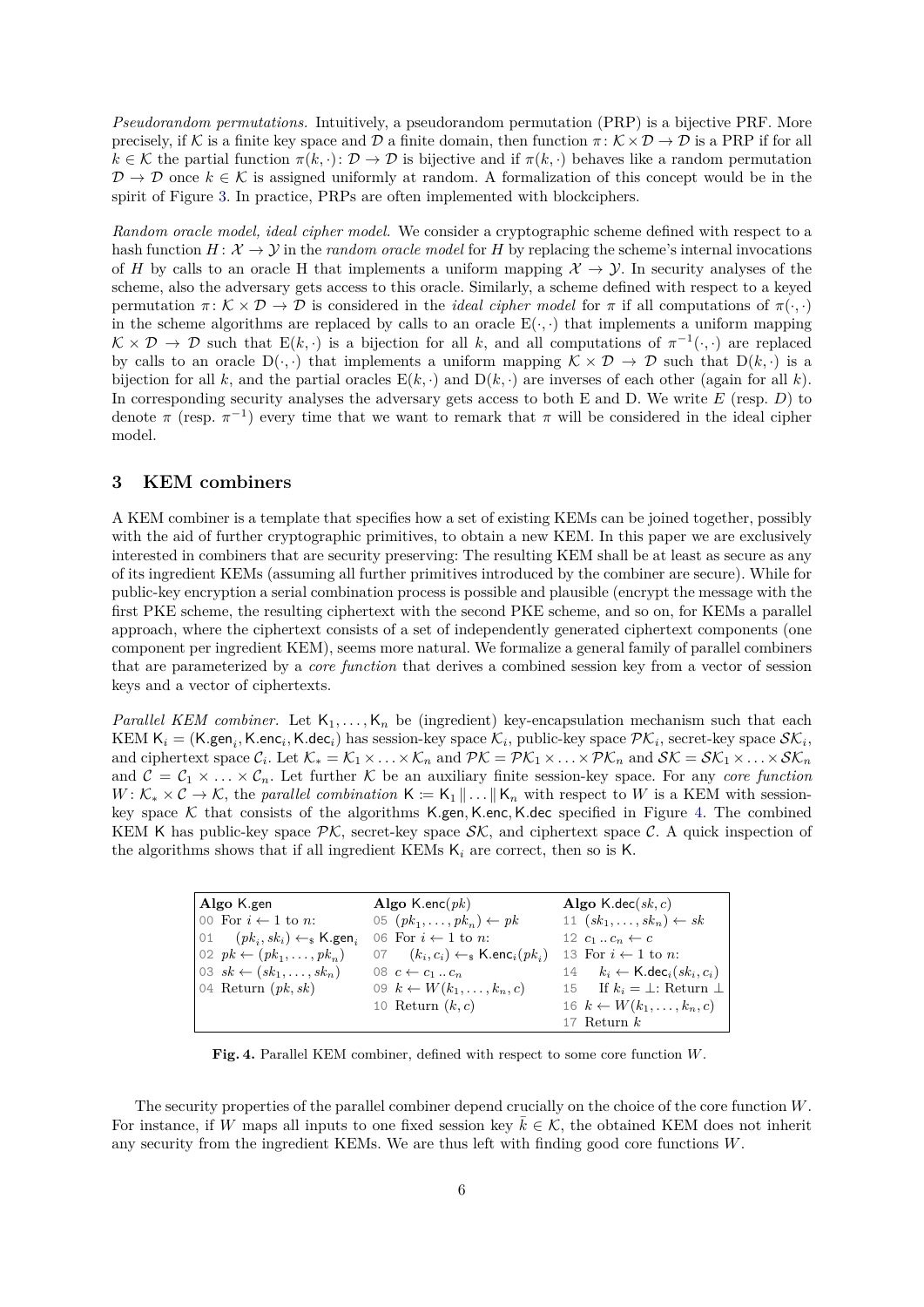## <span id="page-6-1"></span>**3.1 The XOR combiner**

Assume ingredient KEMs that share a common binary-string session-key space:  $\mathcal{K}_1 = \ldots = \mathcal{K}_n = \{0,1\}^k$ for some *k*. Consider the XOR core function that, disregarding its ciphertext inputs, outputs the binary sum of the key inputs. Formally, after letting  $\mathcal{K} = \{0, 1\}^k$  this means  $\mathcal{K}_* = \mathcal{K}^n$  and

$$
W: \mathcal{K}_* \times \mathcal{C} \to \mathcal{K}; \quad (k_1, \ldots, k_n, c_1 \ldots c_n) \mapsto k_1 \oplus \ldots \oplus k_n \quad .
$$

On *W* we prove two statements: If the overall goal is to obtain a CPA-secure KEM, then *W* is useful, in the sense that the parallel combination of KEMs with respect to *W* is CPA secure if at least one of the ingredient KEMs is. However, if the overall goal is CCA security, then one weak ingredient KEM is sufficient to break any parallel combination with respect to *W*.

<span id="page-6-0"></span>**Lemma 1 (XOR combiner retains CPA security).** *Let* K1*, . . . ,*K*<sup>n</sup> be KEMs and let W be the XOR core function. Consider the parallel combination*  $K = K_1 || \dots || K_n$  *with respect to W. If at least one*  $K_i$  *is CPA secure, then also* K *is CPA secure. Formally, for all indices*  $i \in [1..n]$  *and every adversary* A *that poses no queries to the decapsulation oracle there exists an adversary* B *such that*

$$
Adv_{\mathsf{K}}^{\text{kind}}(\mathcal{A}) = Adv_{\mathsf{K}_i}^{\text{kind}}(\mathcal{B}) ,
$$

*where also* B *poses no decapsulation query and its running time is about that of* A*.*

*Proof.* From any adversary  $A = (A_1, A_2)$  against K we construct an adversary  $B = (B_1, B_2)$  against K<sub>i</sub> as follows. Algorithm  $\mathcal{B}_1$ , on input  $pk_i \in \mathcal{PK}_i$ , first generates the  $n-1$  public keys  $pk_1, \ldots, pk_{i-1}$ ,  $pk_{i+1},\ldots,pk_n$  as per  $(pk_j, sk_j) \leftarrow_k \mathsf{K}.\mathsf{gen}_j$ . Then it sets  $pk \leftarrow (pk_1,\ldots,pk_n)$ , invokes  $st \leftarrow_k \mathcal{A}_1(pk)$ , and outputs  $st' \leftarrow (st, pk_1, \ldots, pk_{i-1}, pk_{i+1}, \ldots, pk_n)$ . Algorithm  $B_2$ , on input  $(st', c_i^*, k_i^*)$ , first invokes  $(k_j^*, c_j^*) \leftarrow_s \textsf{K.enc}_j(pk_j)$  for all  $j \neq i$ , and then sets  $c^* \leftarrow c_1^* \dots c_i^* \dots c_n^*$  and  $k^* \leftarrow k_1^* \oplus \dots \oplus k_i^* \oplus \dots \oplus k_n^*$ . Finally it invokes  $b' \leftarrow_s A_2(st, c^*, k^*)$  and outputs *b'*. It is easy to see that the advantages of A and B  $\Box$ coincide.  $\Box$ 

*Remark.* Consider a CCA secure KEM (for instance from the many submissions to NIST's recent Post-Quantum initiative [\[19\]](#page-28-17)) that is constructed by, first, taking a CPA secure KEM and then applying a Fujisaki–Okamoto-like transformation [\[12,](#page-28-18)[15,](#page-28-19)[17\]](#page-28-20) to it in order to obtain a CCA secure KEM.

To combine multiple KEMs that follow the above design principle, Lemma [1](#page-6-0) already provides a highly efficient solution that retains CCA security: To this end, one would strip away the FO-like transformation of the KEMs to be combined and apply the XOR-combiner to the various CPA secure KEMs. Eventually one would apply an FO-like transformation to the XOR-combiner.

However, besides results shedding doubts on the instantiability of FO in the presence of indistinguishability obfuscation [\[3\]](#page-28-21), we pursue generic KEM combiners that retain CCA security independently of how the ingredient KEMs achieve their security.

While it is rather obvious that the XOR-combiner is incapable of retaining CCA security of an ingredient KEM, we formally state and prove it next.

**Lemma 2 (XOR combiner does not retain CCA security).** *In general, the result of parallelly combining a CCA-secure KEM with other KEMs using the XOR core function is not CCA secure.*

*Formally, if*  $n \in \mathbb{N}$  *and W is the XOR core function, then for all*  $1 \leq i \leq n$  *there exists a KEM*  $K_i$ *such that for any set of*  $n-1$  *KEMs*  $K_1, \ldots, K_{i-1}, K_{i+1}, \ldots, K_n$  (e.g., all of them CCA secure) there *exists an efficient adversary* A *that poses a single decapsulation query and achieves an advantage of*  $\text{Adv}_{\mathsf{K}}^{\text{kind}}(\mathcal{A}) = 1 - 1/|\mathcal{K}|$ , where  $\mathsf{K} = \mathsf{K}_1 \| \dots \| \mathsf{K}_n$  is the parallel combination of  $\mathsf{K}_1, \dots, \mathsf{K}_n$  with respect *to W.*

*Proof.* We construct KEM  $K_i$  such that public and secret keys play no role, it has only two ciphertexts, and it establishes always the same session key: Fix any  $\bar{k} \in \mathcal{K}$ , let  $\mathcal{C}_i = \{0, 1\}$ , and let K.enc<sub>*i*</sub> and K.dec<sub>*i*</sub> always output  $(\bar{k}, 0) \in \mathcal{K} \times \mathcal{C}_i$  and  $\bar{k} \in \mathcal{K}$ , respectively. Define adversary  $\mathcal{A} = (\mathcal{A}_1, \mathcal{A}_2)$  such that  $\mathcal{A}_1$  does nothing and  $A_2$ , on input of  $c^*$  and  $k^*$ , parses  $c^*$  as  $c_1^* \tcdot c_i^* \tcdot c_n^*$  (where  $c_i^* = 0$ ), poses a decapsulation query  $k^{**} \leftarrow \text{Dec}(c^{**})$  on ciphertext  $c^{**} = c_1^* \dots c_{i-1}^* 1 c_{i+1}^* \dots c_n^*$ , and outputs 1 iff  $k^* = k^{**}$ . It is easy to see that  $A$  achieves the claimed advantage.  $\square$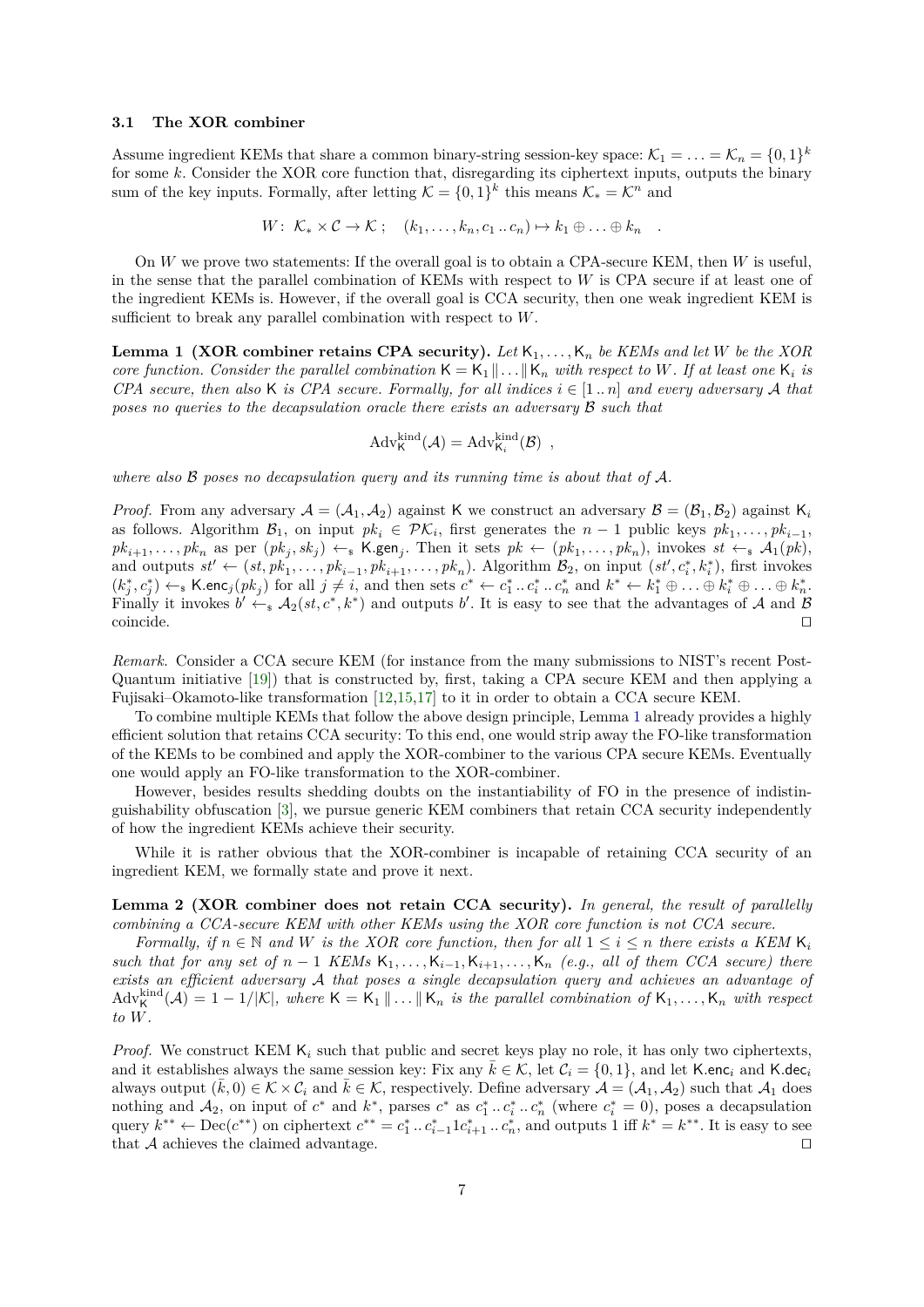# **3.2 The XOR-then-PRF combiner**

We saw that the KEM combiner that uses the core function that simply outputs the XOR sum of the session keys fails miserably to provide security against active adversaries. The main reason is that it completely ignores the ciphertext inputs, so that the latter can be altered by an adversary without affecting the corresponding session key. As an attempt to remedy this, we next consider a core function that, using a PRF, mixes all ciphertext bits into the session key that it outputs. The PRF is keyed with the XOR sum of the input session keys and shall serve as an integrity protection on the ciphertexts.

Formally, under the same constraints on  $\mathcal{K}, \mathcal{K}_1, \ldots, \mathcal{K}_n, \mathcal{K}_*$  as in Section [3.1,](#page-6-1) and assuming a (pseudorandom) function  $F: \mathcal{K} \times \mathcal{C} \to \mathcal{K}$ , the XOR-then-PRF core function  $W_F$  is defined as per

$$
W_F: \ \mathcal{K}_* \times \mathcal{C} \to \mathcal{K} \ ; \quad (k_1, \ldots, k_n, c_1 \ldots c_n) \mapsto F(k_1 \oplus \ldots \oplus k_n, c_1 \ldots c_n) \quad .
$$

Of course, to leverage on the pseudorandomness of the function *F* its key has to be uniform. The hope, based on the intuition that at least one of the ingredient KEMs is assumed secure and thus the corresponding session key uniform, is that the XOR sum of all session keys works fine as a PRF key. Unfortunately, as we prove next, this is not the case in general. The key insight is that the pseudorandomness definition does not capture robustness against related-key attacks: We present a KEM/PRF combination where manipulating KEM ciphertexts allows to exploit a particular structure of the PRF.[5](#page-7-0)

<span id="page-7-2"></span>**Lemma 3 (XOR-then-PRF combiner does not retain CCA security).** *There exist KEM/PRF configurations such that if the KEM is parallelly combined with other KEMs using the XOR-then-PRF core function, then the resulting KEM is weak against active attacks. More precisely, for all*  $n \in \mathbb{N}$  and  $i \in [1..n]$  *there exists a KEM* K<sub>i</sub> *and a (pseudorandom) function*  $F$  *such that for any set of*  $n-1$  $(arbitrarily secure)$  KEMs  $K_1, \ldots, K_{i-1}, K_{i+1}, \ldots, K_n$  there exists an efficient adversary A that poses a *single decapsulation query and achieves advantage*  $Adv_{\mathsf{K}}^{\text{kind}}(\mathcal{A}) = 1 - 1/|\mathcal{K}|$ *, where*  $\mathsf{K} = \mathsf{K}_1 \| \dots \| \mathsf{K}_n$  *is the parallel combination of*  $K_1, \ldots, K_n$  *with respect to the XOR-then-PRF core function*  $W_F$ *. Function*  $F$  *is* constructed from a function  $F'$  such that if  $F'$  is pseudorandom then so is  $F$ .

*Proof.* In the following we write  $K = \{0,1\} \times K'$  (where  $K' = \{0,1\}^{k-1}$ ). We construct  $K_i$  such that public and secret keys play no role, there are only two ciphertexts, and the two ciphertexts decapsulate to different session keys: Fix any  $\bar{k} \in \mathcal{K}'$ , let  $\mathcal{C}_i = \{0,1\}$ , let K.enc<sub>*i*</sub> always output  $((0,\bar{k}),0) \in \mathcal{K} \times \mathcal{C}_i$ , and let K.dec<sub>*i*</sub>, on input ciphertext  $B \in C_i$ , output session key  $(B, \overline{k}) \in K$ .

We next construct a specific function *F* and argue that it is pseudorandom. Consider the involution  $\pi: \mathcal{C} \to \mathcal{C}$  that flips the bit value of the *i*th ciphertext component, i.e.,

$$
\pi(c_1 \ldots c_{i-1} \, B \, c_{i+1} \ldots c_n) = c_1 \ldots c_{i-1} \, (1-B) \, c_{i+1} \ldots c_n \ ,
$$

and let  $F' : \mathcal{K}' \times \mathcal{C} \to \mathcal{K}$  be a (pseudorandom) function. Construct  $F : \mathcal{K} \times \mathcal{C} \to \mathcal{K}$  from  $\pi$  and  $F'$  as per

<span id="page-7-1"></span>
$$
F((D, k'), c) = \begin{cases} F'(k', c) & \text{if } D = 0\\ F'(k', \pi(c)) & \text{if } D = 1 \end{cases}
$$
 (1)

It is not difficult to see that if  $F'$  is pseudorandom then so is  $F$ . For completeness, we give a formal statement and proof immediately after this proof.

Consider now the following adversary  $A = (A_1, A_2)$ : Let algorithm  $A_1$  do nothing, and let algorithm  $\mathcal{A}_2$ , on input of  $c^*$  and  $k^*$ , parse the ciphertext as  $c^* = c_1^* \dots c_n^* \dots c_n^*$  (where  $c_i^* = 0$ ), pose a decapsulation query  $k^{**} \leftarrow \text{Dec}(c^{**})$  on ciphertext  $c^{**} = c_1^* \dots c_{i-1}^* 1 c_{i+1}^* \dots c_n^*$ , and output 1 iff  $k^* = k^{**}$ .

Let us analyze the advantage of A. For all  $1 \leq j \leq n$ , let  $(d_j, k'_j) \in \mathcal{K}$  be the session keys to which ciphertext components  $c_j^*$  decapsulate. That is, the session key k to which  $c^*$  decapsulates can be computed as  $k = F((d_1, k'_1) \oplus \ldots \oplus (d_n, k'_n), c^*)$ , by specification of  $W_F$ . By setting  $D = d_1 \oplus \ldots \oplus d_n$ and expanding  $F$  into  $F'$  and  $\pi$  we obtain

$$
k = F'(k'_1 \oplus \ldots \oplus k'_n, c_1^* \ldots c_{i-1}^* D c_{i+1}^* \ldots c_n^*) .
$$

<span id="page-7-0"></span><sup>5</sup> Note that in Lemma [6](#page-21-1) we prove that if *F* behaves like a random oracle and is thus free of related-key conditions, the XOR-then-PRF core function actually does yield a secure CCA combiner.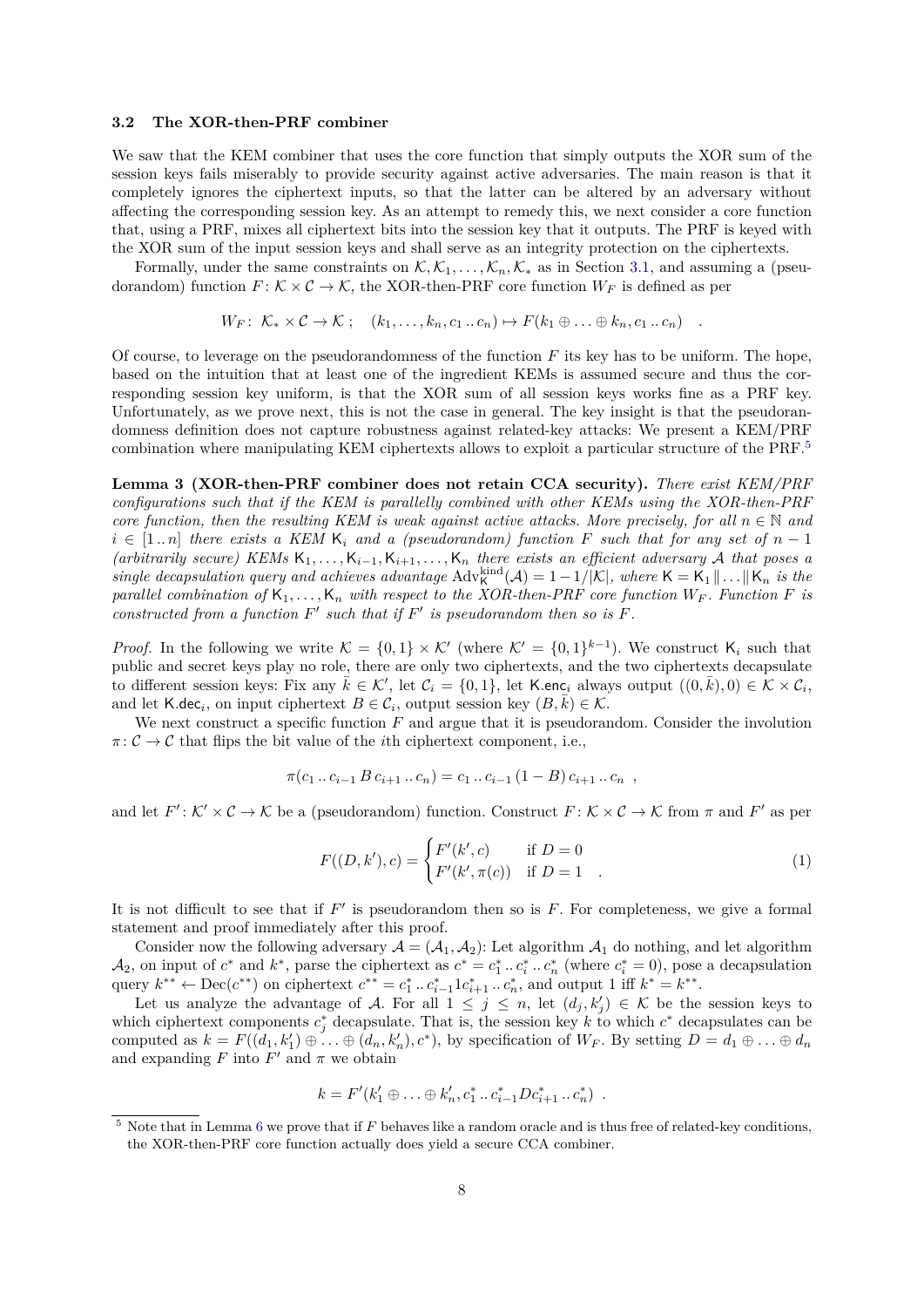Consider next the key  $k^{**}$  that is returned by the Dec oracle. Internally, the oracle recovers the same keys  $(d_1, k'_1), \ldots, (d_n, k'_n)$  as above, with exception of  $d_i$  which is inverted. Let  $D^{**} = d_1 \oplus \ldots \oplus d_n$  be the corresponding (updated) sum. We obtain

$$
k^{**} = F'(k'_1 \oplus \ldots \oplus k'_n, c_1^* \ldots c_{i-1}^* (1 - D^{**})c_{i+1}^* \ldots c_n^*).
$$

Thus, as  $D^{**}$  is the inverse of *D*, we have  $k = k^{**}$  and adversary A achieves the claimed advantage.  $\square$ We now give the formal statement that, if  $F'$  is a PRF then the same holds for  $F$  as defined in  $(1)$ .

**Lemma 4.** Let  $\mathcal{K}', \mathcal{X}, \mathcal{Y}$  be sets such that  $\mathcal{K}', \mathcal{Y}$  are finite. Let  $F': \mathcal{K}' \times \mathcal{X} \to \mathcal{Y}$  be a function, and let  $\pi: \mathcal{X} \to \mathcal{X}$  *be any (efficient) bijection.*<sup>[6](#page-9-1)</sup> *Let*  $\mathcal{K} = \{0,1\} \times \mathcal{K}'$  *and define function*  $F: \mathcal{K} \times \mathcal{X} \to \mathcal{Y}$  *such that*

$$
F((D, k'), x) = \begin{cases} F'(k', x) & \text{if } D = 0\\ F'(k', \pi(x)) & \text{if } D = 1 \end{cases}
$$
 (2)

*Then if*  $F'$  *is a PRF, the same holds for*  $F$ *. More precisely, for every adversary*  $A$  *there is an adversary*  $B$ *such that*

$$
\mathrm{Adv}_{F}^{\mathrm{pr}}(\mathcal{A})=\mathrm{Adv}_{F'}^{\mathrm{pr}}(\mathcal{B}) ,
$$

*the running times of* A and B are roughly the same, and if A queries its evaluation oracle  $q_e$  times then B *queries its own evaluation oracle q<sup>e</sup> times.*

*Proof.* Let  $A$  be an adversary against the pseudorandomness of  $F$ . We build an adversary  $B$  against the pseudorandomness of  $F'$  as follows.  $\beta$  generates a bit  $D$  and runs  $\mathcal A$ . For every Eval query of  $\mathcal A$  on input *x*, adversary B queries its own evaluation oracle on input *x* if  $D = 0$ , or  $\pi(x)$  if  $D = 1$ . The output of this query is returned to A. At the end of  $A$ 's execution its output is returned by  $B$ .

We argue that  $\beta$  provides a correct simulation of the pseudorandomness games to  $\mathcal{A}$ . First we notice that if the input values to Eval by A are unique, so are the input values to Eval by B, since  $\pi$  is a bijection and *D* is constant during each run of the simulation. Conversely, any input repetition by  $A$ leads to an input repetition by  $\beta$ , thus aborting the pseudorandomness game. If  $\beta$  is playing against the real game PR<sup>0</sup> for  $F'$  then it correctly computes the function  $F$  for  $A$  and the distribution of the output to  $\mathcal A$  is the same as that in game PR<sup>0</sup> for *F*. Otherwise  $\mathcal B$  receives uniform independent elements from its oracle Eval, and hence correctly simulates the game  $\text{PR}^1$  for *F* to *A*. This proves our statement.  $\square$ 

#### **3.3 KEM combiners from split-key PRFs**

The two core functions for the parallel KEM combiner that we studied so far did not achieve security against active attacks. We next identify a sufficient condition that guarantees satisfactory results: If the core function is *split-key pseudorandom*, and at least one of the ingredient KEMs of the parallel combiner from Figure [4](#page-5-1) is CCA secure, then the resulting KEM is CCA secure as well.

<span id="page-8-0"></span>*Split-key pseudorandom functions.* We say a symmetric key primitive (syntactically) uses split keys if its key space K is the Cartesian product of a finite number of (sub)key spaces  $\mathcal{K}_1, \ldots, \mathcal{K}_n$ . In the following we study the corresponding notion of split-key pseudorandom function. In principle, such functions are just a special variant of PRFs, so that the security notion of pseudorandomness (see Figure [3\)](#page-4-1) remains meaningful. However, we introduce *split-key pseudorandomness* as a dedicated, refined property. In brief, a split-key function has this property if it behaves like a random function if at least one component of its key is picked uniformly at random (while the other components may be known or even chosen by the adversary).

For formalizing this, fix finite key spaces  $\mathcal{K}_1, \ldots, \mathcal{K}_n$ , an input space  $\mathcal{X}$ , and a finite output space  $\mathcal{Y}$ . Let  $\mathcal{K} = \mathcal{K}_1 \times \ldots \times \mathcal{K}_n$  and consider a function  $F: \mathcal{K} \times \mathcal{X} \to \mathcal{Y}$ . For each index  $i \in [1..n]$ , associate with an adversary A its advantage  $Adv_{F,i}^{pr}(\mathcal{A}) \coloneqq |\Pr[PR_i^0(\mathcal{A}) \Rightarrow 1] - \Pr[PR_i^1(\mathcal{A}) \Rightarrow 1]|$ , where the game is given in Figure [5.](#page-9-2) Observe that, for any index *i*, in the game  $\text{PR}_i^b$ ,  $b \in \{0, 1\}$ , the *i*th key component of *F* is assigned at random (in line [01\)](#page-9-3), while the adversary contributes the remaining *n* − 1 components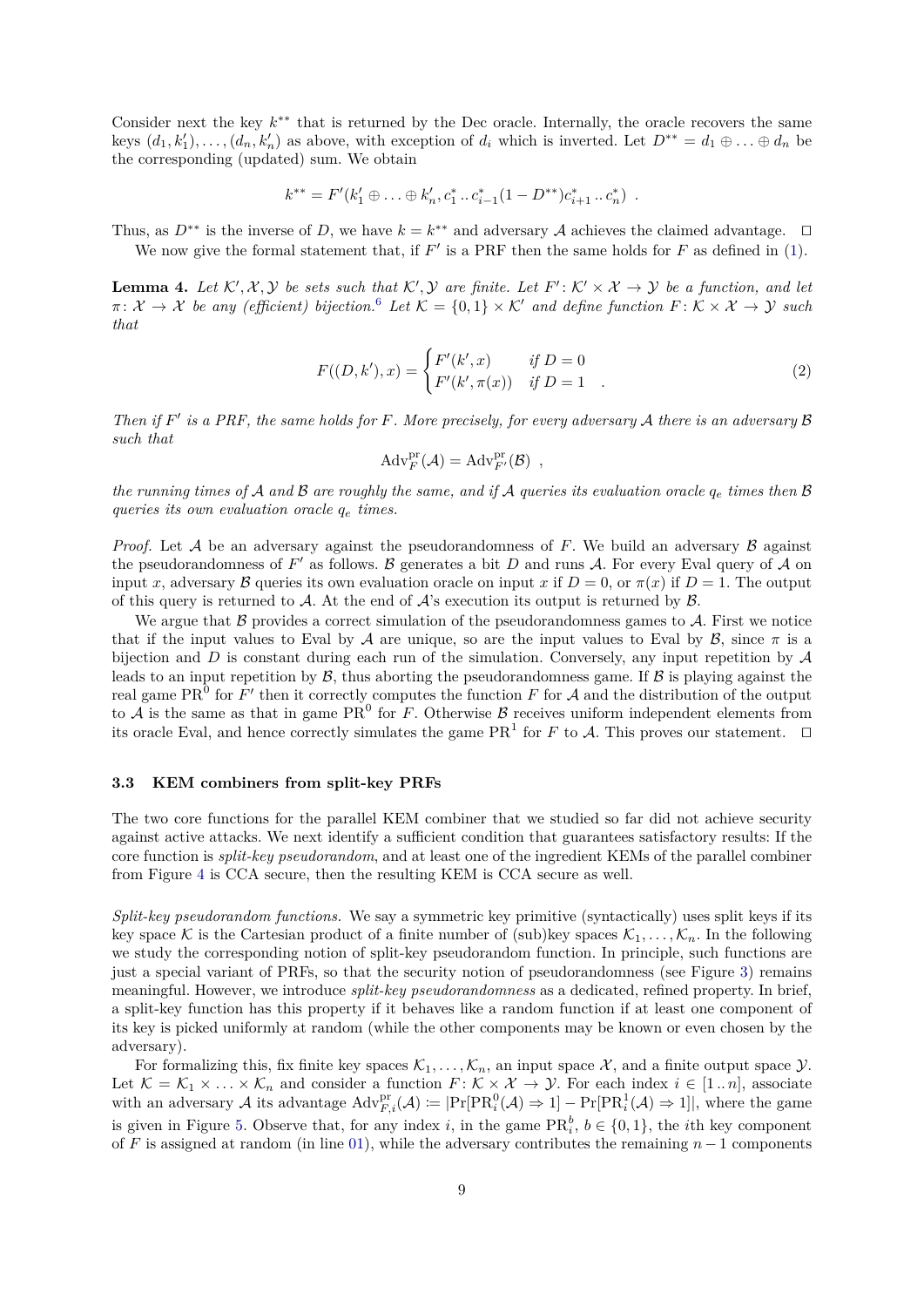<span id="page-9-6"></span><span id="page-9-5"></span><span id="page-9-4"></span><span id="page-9-3"></span>

| Games $PR_i^b(A)$                                              | Oracle Eval $(k', x)$                           |
|----------------------------------------------------------------|-------------------------------------------------|
| $\begin{bmatrix} 0 & X & \leftarrow & \emptyset \end{bmatrix}$ | 04 If $x \in X$ : Abort                         |
| $\vert 01 \vert k_i \leftarrow s \mathcal{K}_i$                | 05 $X \leftarrow X \cup \{x\}$                  |
| 02 $b' \leftarrow_s \mathcal{A}^{\text{Eval}}$                 | 06 $k_1k_{i-1}k_{i+1}k_n \leftarrow k'$         |
| 03 Stop with $b'$                                              | 07 $y \leftarrow F(k_1 \dots k_i \dots k_n, x)$ |
|                                                                | 08 $y^0 \leftarrow y$ ; $y^1 \leftarrow s$ y    |
|                                                                | 09 Return $y^b$                                 |

<span id="page-9-2"></span>**Fig. 5.** Security game PR<sub>i</sub><sup>*t*</sup>,  $b \in \{0,1\}$ ,  $1 \leq i \leq n$ , modeling the split-key pseudorandomness of function *F*. Lines [04](#page-9-4) and [05](#page-9-5) implement the requirement that Eval not be queried on the same input twice.

on a per-query basis (see line [06\)](#page-9-6). We say that *F* is a *split-key pseudorandom function* (skPRF) if the advantages  $Adv_{F,i}^{\text{pr}}$  for all key indices are negligible for all practical adversaries.

With lines [04](#page-9-4) and [05](#page-9-5) we require that the oracle Eval be executed at most once on an input value x, independently on the input value k'. One could imagine a relaxed version of this requirement, where Eval accepts any non-repeating input pair  $(k', x)$ , thus permitting repeated values of x in distinct queries to Eval. Most of the following proofs are however not straightforward to be adapted to the relaxed definition, and in many case this would directly lead to an insecure construction. Notice, however, that our current definition of split-key pseudorandomness for a function  $F$  still suffices to prove that  $F$  is a standard PRF.

<span id="page-9-0"></span>**Theorem 1.** *If the core function used in the parallel composition is split-key pseudorandom, the parallel combiner yields a CCA-secure KEM if at least one of the ingredient KEMs is CCA secure.*

*More precisely, for all*  $n, K_1, \ldots, K_n$ , if  $K = K_1 \parallel \ldots \parallel K_n$  with core function W then for all indices i *and all adversaries* A *against the key indistinguishability of* K *there exist adversaries* B *against the key indistinguishability of* K*<sup>i</sup> and* C *against the split-key pseudorandomness of W such that*

$$
\mathrm{Adv}_{\mathsf{K}}^{\mathrm{kind}}(\mathcal{A}) \leq 2 \cdot \left(\mathrm{Adv}_{\mathsf{K}_i}^{\mathrm{kind}}(\mathcal{B}) + \mathrm{Adv}_{W,i}^{\mathrm{pr}}(\mathcal{C})\right) .
$$

*Moreover, if adversary* A *calls at most q<sup>d</sup> times the oracle* Dec*, then* B *calls at most q<sup>d</sup> times the oracle* Dec, and C calls at most  $q_d + 1$  times the oracle Eval. The running times of B and C are roughly *the same as that of* A*.*

PROOF SKETCH. The proof constitutes of a sequence of games interpolating between games  $G_0$  and  $G_4$ . Noting that the KEMs we consider are perfectly correct, those two games correspond respectively to games [KIND](#page-4-0)<sup>0</sup> and KIND<sup>1</sup> for the KEM  $K = K_1 \parallel ... \parallel K_n$ . Code detailing the games involved is in Figure [7](#page-10-0) and the main differences between consecutive games are explained in Figure [6.](#page-10-1) In a nutshell, we proceed as follows: In game  $G_1$  we replace the key  $k_i^*$  output by  $(k_i^*, c_i^*) \leftarrow_s \mathsf{K}.\mathsf{enc}_i(pk_i)$  by a uniform key. As  $K_i$  is CCA secure this modification is oblivious to  $A$ . As a second step, we replace the real challenge session key  $k^*$  as obtained via  $k^* \leftarrow W(k_1^*, \ldots, k_n^*, c_1^*, \ldots, c_n^*)$  with a uniform session key in game  $G_2$ . Since the core function *W* is split-key pseudorandom and  $k_i^*$  is uniform, this step is oblivious to A as well. However—for technical reasons within the reduction—replacing the challenge session key will introduce an artifact to the decapsulation procedure: queries of the form  $Dec(\ldots, c_i^*, \ldots)$  will not be processed using *W* but answered with uniform session keys. In the transition to game  $G_3$  we employ the split-key pseudorandomness of *W* again to remove the artifact from the decapsulation oracle. Eventually, in game  $G_4$  we undo our first modification and replace the currently uniform key  $k_i^*$  with the actual key obtained by running K*.*enc*i*(*pk<sup>i</sup>* ). Still, the challenge session key *k* ∗ remains uniform. Again, the CCA security of  $K_i$  ensures that  $A$  will not detect the modification.

We proceed with a detailed proof.

*Proof (Theorem [1\)](#page-9-0).* Let A denote an adversary attacking the CCA security of the KEM K that issues at most *q<sup>d</sup>* queries to the decapsulation oracle. We proceed with detailed descriptions of the games (see Figure [7\)](#page-10-0) used in our proof.

<span id="page-9-1"></span> $\frac{6}{6}$  No cryptographic property is required of  $\pi$ , just that it can be efficiently computed. An easy example is the flip-the-first-bit function.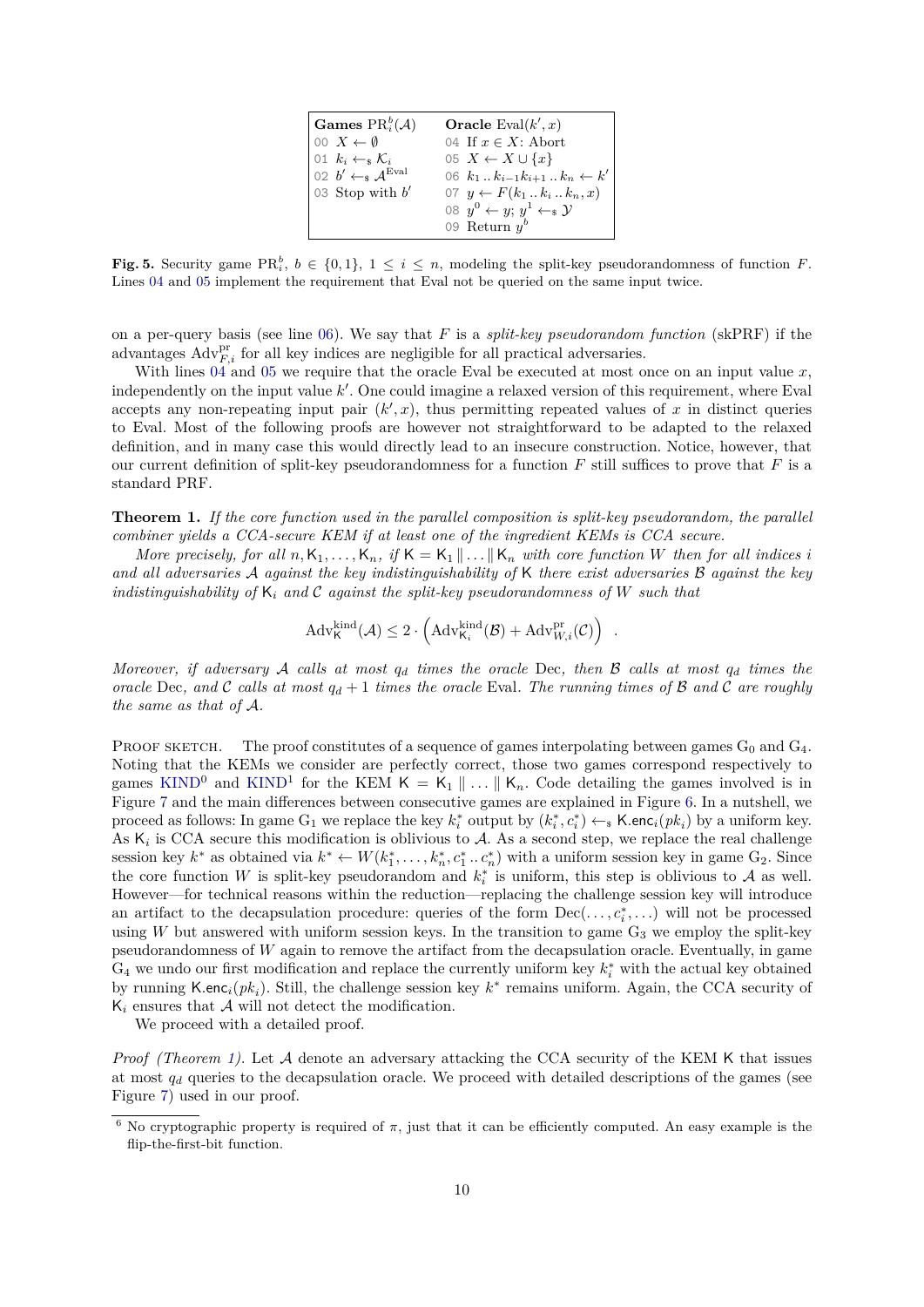| Game                                 | $k_i^*$ | $k^*$  | $Dec(\ldots, c_i^*, \ldots)$ |                                                                                               |
|--------------------------------------|---------|--------|------------------------------|-----------------------------------------------------------------------------------------------|
| $G_0$ ( $\equiv$ KIND <sup>0</sup> ) | real    | real   | real                         |                                                                                               |
| $G_1$                                | random  | real   | real                         | $\textnormal{Adv}_{\mathsf{K}_i}^\textnormal{kind} \\ \textnormal{Adv}_{W,i}^\textnormal{pr}$ |
| G <sub>2</sub>                       | random  | random | random                       |                                                                                               |
| $G_3$                                | random  | random | real                         | $\frac{\text{Adv}_{W,i}^{\text{pr}}}{\text{Adv}_{\text{K}_{i}}^{\text{kind}}}$                |
| $G_4 \ (\equiv$ KIND <sup>1</sup> )  | real    | random | real                         |                                                                                               |

<span id="page-10-1"></span>**Fig. 6.** Outline of games used in the proof of Theorem [1.](#page-9-0) We have  $(k_i^*, c_i^*) \leftarrow_s \text{K.enc}_i(pk_i)$ . Furthermore,  $k^* \leftarrow W(k_1^*, \ldots, k_n^*, c_1^*, \ldots c_n^*$  denotes the challenge session key given to  $\mathcal{A}_2$  along with  $c_1^*, \ldots, c_n^*$ .

<span id="page-10-8"></span><span id="page-10-6"></span><span id="page-10-5"></span><span id="page-10-4"></span><span id="page-10-3"></span><span id="page-10-2"></span>

| Games $G_0$ to $G_4$                                                        | Oracle $Dec(c)$                                                 |
|-----------------------------------------------------------------------------|-----------------------------------------------------------------|
| 00 $C^*, C^*_i \leftarrow \emptyset; L[\cdot] \leftarrow \perp$             | 14 If $c \in C^*$ : Abort                                       |
| 01 For $j \leftarrow 1$ to n:                                               | 15 If $L[c] \neq \perp$ : Return $L[c]$                         |
| 02 $(pk_i, sk_j) \leftarrow_k \text{K.gen}_i$                               | 16 $c_1 \dots c_n \leftarrow c$                                 |
| 03 $pk \leftarrow (pk_1, \ldots, pk_n)$                                     | 17 For $j \in [1n] \setminus \{i\}$ :                           |
| 04 st $\leftarrow_s \mathcal{A}_1^{\text{Dec}}(pk)$                         | 18 $k_i \leftarrow \text{K-dec}_i(sk_i, c_i)$                   |
| 05 For $j \leftarrow 1$ to n:                                               | 19 If $k_i = \perp$ : Return $\perp$                            |
| 06 $(k_i^*, c_i^*) \leftarrow \{k \cdot \textsf{enc}_j(pk_i)$               | 20 If $c_i \in C_i^*$ :                                         |
| 07 $k_i^* \leftarrow_s \mathcal{K}_i$                                       | $G_1-G_3$ 21 $k_i \leftarrow k_i^*$                             |
| 08 $c^* \leftarrow c_1^* \dots c_n^*$                                       | 22 Else:                                                        |
| 09 $k^* \leftarrow W(k_1^*, \ldots, k_n^*, c^*)$                            | 23 $k_i \leftarrow \mathsf{K}.{\mathsf{dec}}_i(sk_i, c_i)$      |
| 10 $k^* \leftarrow \kappa \mathcal{K}$<br>$\mid G_2-G_4 \mid$               | 24 If $k_i = \perp$ : Return $\perp$                            |
| 11 $C^* \leftarrow C^* \cup \{c^*\}\colon C^* \leftarrow C^* \cup \{c^*\}\$ | 25 $L[c] \leftarrow W(k_1, \ldots, k_n, c)$                     |
| 12 $b' \leftarrow_s \mathcal{A}_2^{\text{Dec}}(st, c^*, k^*)$               | 26 If $c_i \in C^*_i$ : $L[c] \leftarrow_s \mathcal{K}$   $G_2$ |
| 13 Stop with $b'$                                                           | 27 Return $L[c]$                                                |

<span id="page-10-7"></span><span id="page-10-0"></span>**Fig. 7.** Games  $G_0-G_4$  as used in the proof of Theorem [1.](#page-9-0) Note that *i* is implicitly a parameter of all games above.

*Game*  $G_0$  The [KIND](#page-4-0)<sup>0</sup> game instantiated with the KEM K as given in Figure [4.](#page-5-1) Beyond that we made merely syntactical changes: In line [00](#page-10-2) a set  $C_i^*$  and an array *L* are initialized as empty. In line [15](#page-10-3) we check if the adversary has already queried the oracle for the same input and we return the same output. Lines [20](#page-10-4) and [21](#page-10-5) are added such that, instead of using  $sk_i$  to decapsulate  $c_i^*$ , the key  $k_i^*$  is used. Note that if line [21](#page-10-5) is executed then key  $k_i^*$  is already defined, since  $C_i^* \neq \emptyset$ .

<span id="page-10-10"></span>*Claim 1.*  $Pr[KIND^0 \Rightarrow 1] = Pr[G_0 \Rightarrow 1].$  $Pr[KIND^0 \Rightarrow 1] = Pr[G_0 \Rightarrow 1].$  $Pr[KIND^0 \Rightarrow 1] = Pr[G_0 \Rightarrow 1].$ 

This follows immediately from the correctness of  $K_i$  and the fact that the decapsulation algorithm is deterministic.

*Game* G<sub>1</sub> Line [07](#page-10-6) is added to replace the key  $k_i^*$  with a uniform key from  $\mathcal{K}_i$ .

*Claim 2.* There is an adversary  $\mathcal{B} = (\mathcal{B}_1, \mathcal{B}_2)$  against session-key indistinguishability of  $K_i$  (see Figure [8\)](#page-11-0) that issues at most  $q_d$  decapsulation queries such that

<span id="page-10-9"></span>
$$
|\Pr[G_0 \Rightarrow 1] - \Pr[G_1 \Rightarrow 1]| \leq Adv_{K_i}^{kind}(\mathcal{B})
$$
,

and the running time of  $\beta$  is roughly the running time of  $\mathcal{A}$ .

*Proof.* We construct  $\mathcal{B} = (\mathcal{B}_1, \mathcal{B}_2)$  as given in Figure [8:](#page-11-0) Adversary  $\mathcal{B}_1$  gets  $pk_i$  as input, and runs  $(pk_j, sk_j) \leftarrow_s K$ **.gen**<sub>j</sub> for all  $j \in [1..n] \setminus \{i\}$  to instantiate the other KEMs (see lines [01–](#page-11-1)[03\)](#page-11-2). To answer the decapsulation queries of  $A_1$ ,  $B_1$  decapsulates all  $c_i$  for  $j \neq i$  using  $sk_j$  (lines [16–](#page-11-3)[18\)](#page-11-4) and queries its own decapsulation oracle to decapsulate  $c_i$  (lines [21–](#page-11-5)[23\)](#page-11-6).

Adversary  $\mathcal{B}_2$ , run on the challenge  $(c_i^*, k_i^*)$ , executes  $(k_j^*, c_j^*) \leftarrow_s \mathsf{K}.\mathsf{enc}_j$  for  $j \neq i$  on its own (lines [07,](#page-11-7) [08\)](#page-11-8). Then it computes the challenge session key  $k^* \leftarrow W(k_1^*, \ldots, k_n^*, c_1^*, \ldots, c_n^*)$  (line [10\)](#page-11-9) and runs  $A_2$  on  $(c_1^*, \ldots, c_n^*, k^*)$  (line [12\)](#page-11-10). Decryption queries are answered as in phase one unless  $B_2$  has to decapsulate  $c_i^*$  where it uses  $k_i^*$  instead (lines [19,](#page-11-11) [20\)](#page-11-12). At the end  $\mathcal{B}_2$  relays  $\mathcal{A}_2$ 's output and halts (line [13\)](#page-11-13).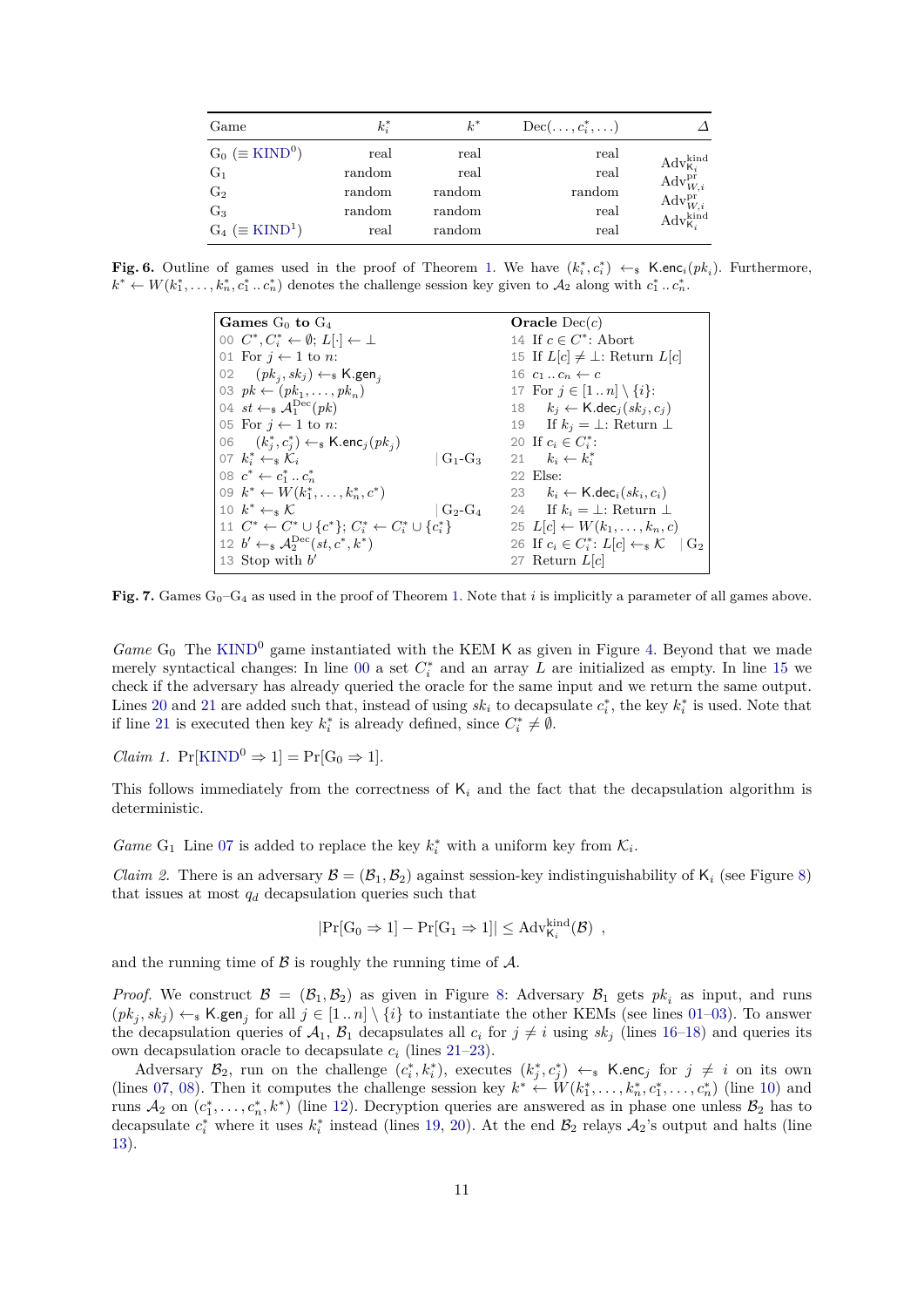<span id="page-11-12"></span><span id="page-11-11"></span><span id="page-11-7"></span><span id="page-11-5"></span><span id="page-11-4"></span><span id="page-11-3"></span><span id="page-11-2"></span><span id="page-11-1"></span>

| Adversary $\mathcal{B}_1^{\text{Dec}}(pk_i)$                                 | If A calls $Dec(c)$ :                         |
|------------------------------------------------------------------------------|-----------------------------------------------|
| 00 $C^*, C^* \leftarrow \emptyset$                                           | 14 If $c \in C^*$ : Abort                     |
| 01 For $j \in [1n] \setminus \{i\}$ :                                        | 15 $c_1 \ldots c_n \leftarrow c$              |
| 02 $(pk_i, sk_j) \leftarrow_k \text{K.gen}_i$                                | 16 For $j \in [1n] \setminus \{i\}$ :         |
| 03 $pk \leftarrow (pk_1, \ldots, pk_n)$                                      | 17 $k_i \leftarrow \text{K.dec}_i(sk_i, c_i)$ |
| 04 st $\leftarrow_s \mathcal{A}_1^{\text{Dec}}(pk)$                          | 18 If $k_i = \perp$ : Return $\perp$          |
| 05 $st' \leftarrow (st, pk, sk_1, \ldots, sk_{i-1}, sk_{i+1}, \ldots, sk_n)$ | 19 If $c_i \in C_i^*$ :                       |
| 06 Return $st'$                                                              | 20 $k_i \leftarrow k_i^*$                     |
| Adversary $\mathcal{B}_2^{\text{Dec}}(st', c_i^*, k_i^*)$                    | 21 Else:                                      |
| 07 For $j \in [1n] \setminus \{i\}$ :                                        | 22 $k_i \leftarrow \text{Dec}(c_i)$           |
| 08 $(k_i^*, c_i^*) \leftarrow_s \text{K.enc}_j(pk_i)$                        | 23 If $k_i = \perp$ : Return $\perp$          |
| 09 $c^* \leftarrow c_1^*  c_n^*$                                             | 24 $k \leftarrow W(k_1, \ldots, k_n, c)$      |
| 10 $k^* \leftarrow W(k_1^*, \ldots, k_n^*, c^*)$                             | 25 Return $k$                                 |
| 11 $C^* \leftarrow C^* \cup \{c^*\}; C^*_i \leftarrow C^*_i \cup \{c^*_i\}$  |                                               |
| 12 $b' \leftarrow_{\mathbb{S}} \mathcal{A}_2^{\text{Dec}}(st, c^*, k^*)$     |                                               |
| 13 Stop with $b'$                                                            |                                               |

<span id="page-11-13"></span><span id="page-11-10"></span><span id="page-11-9"></span><span id="page-11-8"></span><span id="page-11-0"></span>**Fig. 8.** Adversary  $\mathcal{B} = (\mathcal{B}_1, \mathcal{B}_2)$  against session-key indistinguishability of  $K_i$  from adversary  $(\mathcal{A}_1, \mathcal{A}_2)$  against session-key indistinguishability of K.

ANALYSIS Games  $G_0$  and  $G_1$  only differ on the key  $k_i^*$  used to compute  $k^*$  for  $\mathcal{A}_2$ , and, consequently, when answering  $A_2$ 's decapsulation queries involving  $c_i^*$ . If  $\mathcal B$  is run by the game [KIND](#page-4-0)<sup>0</sup>, that is, key  $k_i^*$ is a real key output of K.enc<sub>*i*</sub>, then  $\beta$  perfectly emulates game  $G_0$ . Otherwise, if  $\beta$  is run by the game [KIND](#page-4-0)<sup>1</sup>, and thus the key  $k_i^*$  is uniform, then  $\mathcal{B}$  emulates G<sub>1</sub>. Hence

<span id="page-11-6"></span>
$$
Pr[G_0 \Rightarrow 1] = Pr[KIND^0 \Rightarrow 1]
$$

and

$$
Pr[G_1 \Rightarrow 1] = Pr[KIND^1 \Rightarrow 1] .
$$

Lastly we observe that B issues at most as many decapsulation queries as A. Our claim follows.  $\square$ 

*Game* G<sub>2</sub> We add line [10](#page-10-7) and line [26.](#page-10-8) Thus, whenever *W* is evaluated on a ciphertext whose *i*th component is  $c_i^*$  (that is, either when computing the challenge session key  $k^*$  or when answering decapsulation queries involving  $c_i^*$  as the *i*th ciphertext component) the output is overwritten with a uniform value from Y.

<span id="page-11-14"></span>*Claim 3.* There exists an adversary C against the split-key pseudorandomness security of W that issues at most  $q_d + 1$  evaluation queries such that

$$
|\Pr[G_1 \Rightarrow 1] - \Pr[G_2 \Rightarrow 1]| \leq \mathrm{Adv}_{W,i}^{\mathrm{pr}}(\mathcal{C})
$$
,

and the running time of  $\mathcal C$  is roughly the running time of  $\mathcal A$ .

*Proof.* We construct an adversary  $\mathcal C$  that breaks the split-key pseudorandomness of  $W$  on the *i*th key if A distinguishes between games  $G_1$  and  $G_2$ .

Adversary C runs K.gen<sub>j</sub> for all  $j \in [1..n]$  to instantiate all KEMs (see lines [01](#page-12-0)[–03\)](#page-12-1). Then for each KEM  $\mathsf{K}_j$  it generates a pair key-ciphertext  $(k_j^*, c_j^*)$  (lines [05](#page-12-2) and [06\)](#page-12-3). All ciphertexts, and all the keys  $k_j^*$  for  $j \neq i$ , are collected and used as input for a call to Eval to generate  $\mathcal{A}_2$ 's challenge (lines [07–](#page-12-4)[09\)](#page-12-5). To answer the decapsulation queries of A on input  $c_1 \ldots c_n$ , the adversary keeps track of previous decapsulation queries and returns the same result for two queries with the same input (line [14\)](#page-12-6). C uses the secret keys it generated to decapsulate all ciphertext components  $c_i$  for  $j \neq i$  (lines [16](#page-12-7)[–18\)](#page-12-8). The same procedure is used to decapsulate  $c_i$  if  $c_i \neq c_i^*$ ; otherwise it queries its own decapsulation oracle (lines [19–](#page-12-9)[25\)](#page-12-10).

ANALYSIS First we note that by the conditions in lines [13](#page-12-11) and [14](#page-12-6) in Figure [9](#page-12-12) all calls to Eval by  $\mathcal{C}^b$ have different input and thus we can always use Eval to simulate *W*.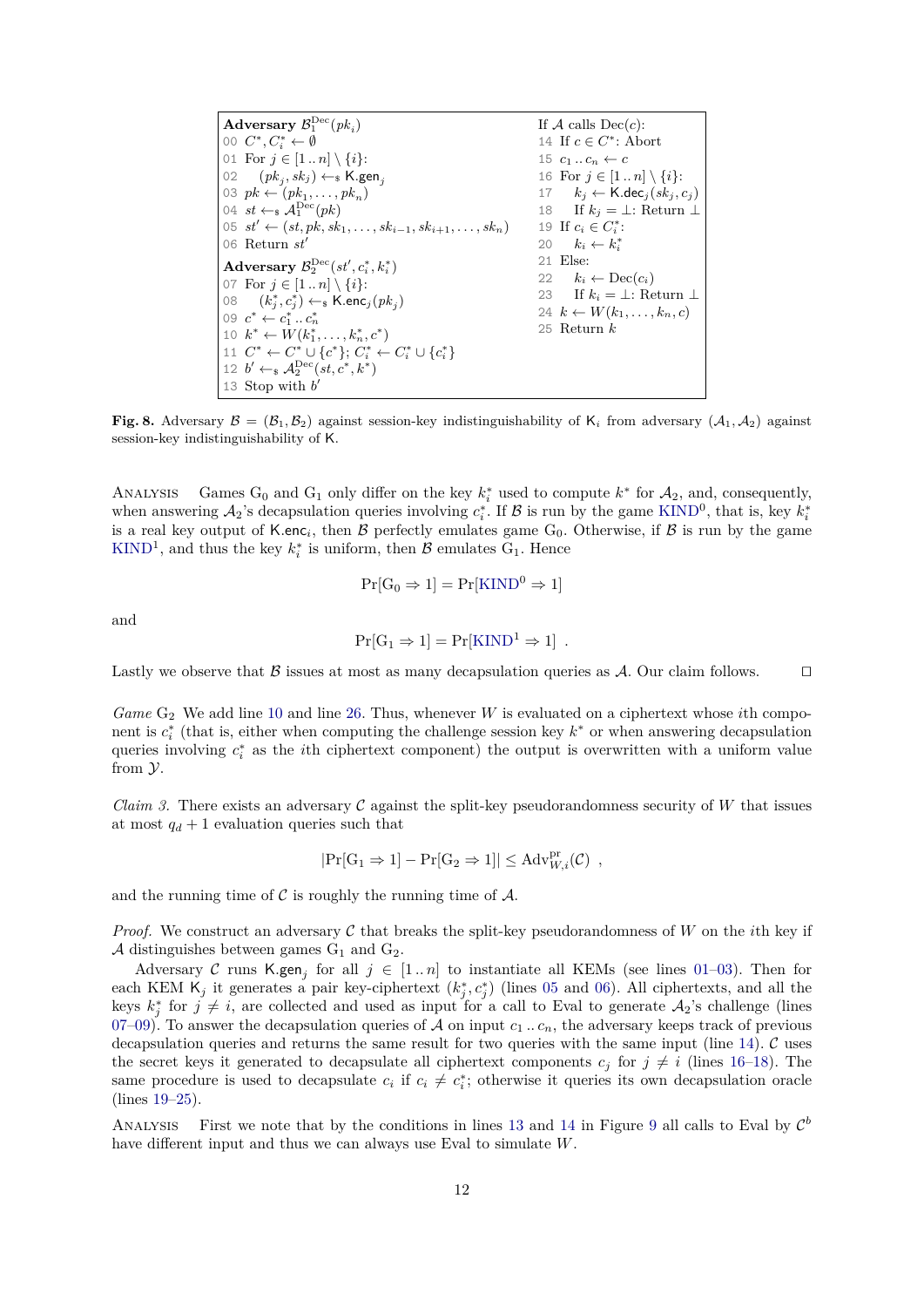<span id="page-12-11"></span><span id="page-12-8"></span><span id="page-12-7"></span><span id="page-12-6"></span><span id="page-12-3"></span><span id="page-12-2"></span><span id="page-12-1"></span><span id="page-12-0"></span>

| Adversary $\mathcal{C}^{\text{Eval}}$                                       | If A calls $Dec(c)$ :                                      |  |
|-----------------------------------------------------------------------------|------------------------------------------------------------|--|
| 00 $C^*, C^*_i \leftarrow \emptyset; L[\cdot] \leftarrow \perp$             | 13 If $c \in C^*$ : Abort                                  |  |
| 01 For $i \leftarrow 1$ to n:                                               | 14 If $L[c] \neq \perp$ : Return $L[c]$                    |  |
| 02 $(pk_i, sk_j) \leftarrow_k \text{K.gen}_i$                               | 15 $(c_1,\ldots,c_n) \leftarrow c$                         |  |
| 03 $pk \leftarrow (pk_1, \ldots, pk_n)$                                     | 16 For $j \in [1n] \setminus \{i\}$ :                      |  |
| 04 $st \leftarrow_s \mathcal{A}_1^{\text{Dec}}(pk)$                         | 17 $k_i \leftarrow \text{K-dec}_i(sk_i, c_i)$              |  |
| 05 For $i \leftarrow 1$ to n:                                               | 18 If $k_i = \perp$ : Return $\perp$                       |  |
| 06 $(k_i^*, c_i^*) \leftarrow \{k \cdot \textsf{enc}_j(pk_i)$               | 19 If $c_i \in C^*_i$ :                                    |  |
| 07 $k'^* \leftarrow k_1^* \dots k_{i-1}^* k_{i+1}^* \dots k_n^*$            | 20 $k' \leftarrow k_1  k_{i-1} k_{i+1}  k_n$               |  |
| 08 $c^* \leftarrow (c_1^*, \ldots, c_n^*)$                                  | 21 $L[c] \leftarrow \text{Eval}(k', c)$                    |  |
| 09 $k^* \leftarrow \text{Eval}(k'^*, c^*)$                                  | 22 Else:                                                   |  |
| 10 $C^* \leftarrow C^* \cup \{c^*\}; C_i^* \leftarrow C_i^* \cup \{c_i^*\}$ | 23 $k_i \leftarrow \mathsf{K}.{\mathsf{dec}}_i(sk_i, c_i)$ |  |
| 11 $b' \leftarrow_s \mathcal{A}_2^{\text{Dec}}(st, c^*, k^*)$               | 24 If $k_i = \perp$ : Return $\perp$                       |  |
| 12 Stop with $b'$                                                           | 25 $L[c] \leftarrow W(k_1k_ik_n,c)$                        |  |
|                                                                             | 26 Return $L[c]$                                           |  |

<span id="page-12-12"></span><span id="page-12-9"></span><span id="page-12-5"></span><span id="page-12-4"></span>**Fig. 9.** Adversary C against multi-key pseudorandomness of *F*.

Observe that when C plays against  $PR_i^0$  we are implicitly setting  $k_i^*$  as the key internally generated by  $PR_i^0$ . Hence C correctly simulates game  $G_1$  to A. Otherwise when C plays against  $PR_i^1$  the oracle Eval consistently outputs random elements in  $K$ . Thus C correctly simulates game  $G_2$  to A. Therefore

<span id="page-12-10"></span>
$$
\Pr[\mathrm{G}_1 \Rightarrow 1] = \Pr[\mathrm{PR}_i^0 \Rightarrow 1]
$$

and

$$
Pr[G_2 \Rightarrow 1] = Pr[PR_i^1 \Rightarrow 1]|.
$$

Thus

$$
|\Pr[G_1 \Rightarrow 1] - \Pr[G_2 \Rightarrow 1]| \leq \mathrm{Adv}_{W,i}^{\mathrm{pr}}(\mathcal{C})
$$
.

We count the number of Eval queries by  $\mathcal C$ . From the definition of  $\mathcal C$  we see that the oracle Eval is called once to generate the challenge. Further, for each Dec query by  $A, C$  queries Eval at most once.  $\Box$ 

*Game* G<sub>3</sub> We remove lines [26](#page-10-8) to undo the modifications of the Dec oracle introduced in game G<sub>2</sub>. Thus, during decapsulation, whenever *W* is evaluated on a ciphertext whose *i*th component is  $c_i^*$  the output is computed evaluating the function *W* on the decapsulated keys instead of returning a uniform input.

*Claim 4.* There exists an adversary  $\mathcal{C}'$  against the split-key pseudorandomness security of *W* that issues at most *q<sup>d</sup>* evaluation queries such that

$$
|\mathrm{Pr}[G_2 \Rightarrow 1] - \mathrm{Pr}[G_3 \Rightarrow 1]| \leq A dv_{W,i}^{pr}(\mathcal{C}') ,
$$

and the running time of  $\mathcal{C}'$  is roughly the running time of  $\mathcal{A}$ .

*Proof.* Adversary  $C'$  is essentially the same as adversary  $C$  in Figure [9,](#page-12-12) with the exception that we replace line [09](#page-12-5) with the generation of a uniform session key  $(k^* \leftarrow \kappa)$ . The proof analysis is the same as in Claim [3.](#page-11-14) Notice that since this time the challenge session key is uniform,  $\mathcal{C}'$  calls Eval just  $q_d$  times instead of  $q_d + 1$ .

Note that, currently, the only difference from game  $G_1$  is the addition of line [10,](#page-10-7) i.e., the challenge session key  $k^*$  is uniform.

*Game* G<sub>4</sub> Line [07](#page-10-6) is removed to undo the modification introduced in game G<sub>1</sub>. That is, we replace the uniform key  $k_i^*$  with a real key output by  $\mathsf{K}.\mathsf{enc}_i(pk_i)$ .

*Claim 5.* There exists an adversary  $\mathcal{B}' = (\mathcal{B}'_1, \mathcal{B}'_2)$  against the session-key indistinguishability of  $K_i$  that issues at most *q<sup>d</sup>* decapsulation queries such that

$$
|{\Pr}[G_3 \Rightarrow 1] - {\Pr}[G_4 \Rightarrow 1]| \leq Adv_{K_i}^{kind}(\mathcal{B}') \enspace ,
$$

and the running time of  $\mathcal{B}'$  is roughly the running time of  $\mathcal{A}$ .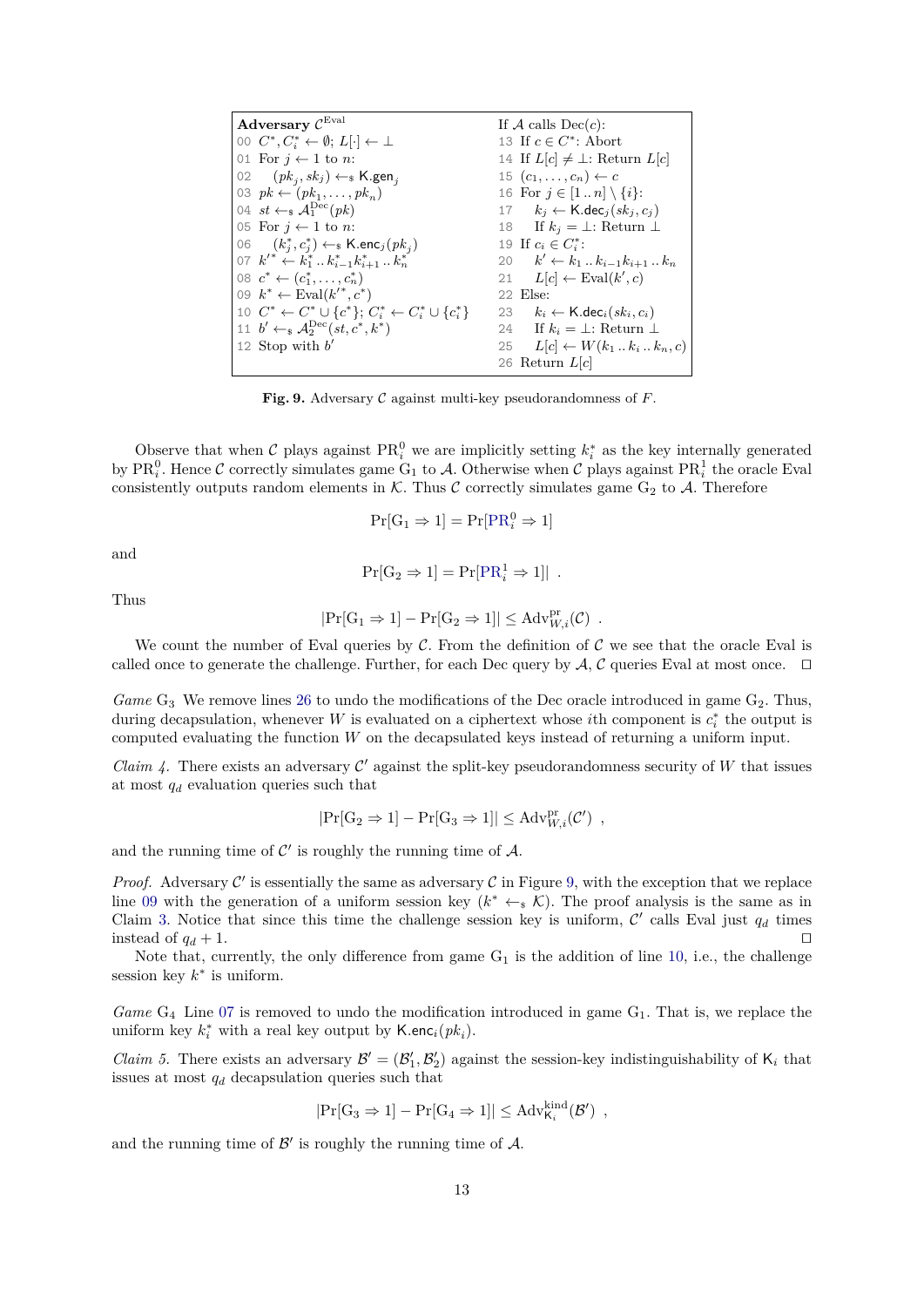*Proof.* Adversary  $\mathcal{B}'$  is the same as adversary  $\mathcal{B}$  in Figure [8,](#page-11-0) with the exception that we replace line [10](#page-11-9) with the generation of a uniform session key  $(k^* \leftarrow_s \mathcal{K})$ . The proof analysis is the same as in Claim [2.](#page-10-9)  $\square$ 

<span id="page-13-0"></span>*Claim 6.*  $Pr[G_4 \Rightarrow 1] = Pr[KIND^1 \Rightarrow 1].$  $Pr[G_4 \Rightarrow 1] = Pr[KIND^1 \Rightarrow 1].$  $Pr[G_4 \Rightarrow 1] = Pr[KIND^1 \Rightarrow 1].$ 

This follows immediately from the correctness of K*<sup>i</sup>* and the fact that the decapsulation algorithm is deterministic.

The proof of the main statement follows from collecting the statements from Claims [1](#page-10-10) to [6.](#page-13-0)  $\Box$ 

# **4 Split-key PRFs in idealized models**

In the previous section we have shown that if the core function of the parallel combiner is split-key pseudorandom, then said combiner preserves CCA security of any of its ingredient KEMs. It remains to present explicit, practical constructions of skPRFs.

In our first approach we proceed as follows: Given some keys  $k_1, \ldots, k_n$  and some input x, we mingle together the keys to build a new key *k* for some (single-key) pseudorandom function *F*. The output of our candidate skPRF is obtained evaluating  $F(k, x)$ . In this section we consider variations on how to compute the PRF key *k*, along with formal proofs for the security of the corresponding candidate skPRFs.

Considering our parallel combiner with such skPRF, evaluating a session key becomes relatively efficient compared to the unavoidable cost of running *n* distinct encapsulations. Alas, the security of the constructions in this section necessitates some idealized building block, that is, a random oracle or an ideal cipher.

We attempt to abate this drawback by analyzing the following construction form different angles:

$$
W(k_1, ..., k_n, x) := F(\pi(k_n, \pi( ..., \pi(k_1, 0) ...)), x) ,
$$
\n(3)

where *F* is a pseudorandom function and  $\pi$  is a pseudorandom permutation. Specifically, we show that *W* is an skPRF if *π* is modeled as an ideal cipher (Lemma [5\)](#page-14-0) or *F* is modeled as a random oracle (Lemma [6](#page-21-1) in combination with Example [2\)](#page-20-2).

This statement might be interesting in practice: When implementing such construction the real world, *F* could reasonably be fixed to SHA-2 (prepending the key), while AES could reasonably be chosen as  $π$ . Both primitives are believed to possess good cryptographic properties, arguably so to behave as idealized primitives. Moreover, there is no indication to assume that if one primitive failed to behave 'ideally', then the other would be confronted with the same problem.

In Section [4.1](#page-13-1) we prove that the construction above is secure in the ideal cipher model. In Section [4.2](#page-19-0) we give some secure constructions in the case that *F* is modeled as a random oracle.

#### <span id="page-13-1"></span>**4.1 Split-key PRFs in the ideal cipher model**

Here we consider constructions of skPRFs where the key-mixing step is conducted in the ideal cipher model followed by a (standard model) PRF evaluation.

Before stating the main result of this section we introduce two additional security notions for keyed functions. The first one is a natural extension of pseudorandomness, whereby an adversary is given access to *multiple instances* of a keyed function (under uniform keys) or truly random functions.

*Multi-instance pseudorandomness* The security game to define multi-instance pseudorandomness of *F* is given in Figure [10.](#page-14-1) To any adversary  $A$  and any number of instances  $n$  we associate its advan- $\text{tage Adv}_{F,n}^{\text{mipr}}(\mathcal{A}) \coloneqq |\Pr[\text{MIPR}^{0}(\mathcal{A}) \Rightarrow 1] - \Pr[\text{MIPR}^{1}(\mathcal{A}) \Rightarrow 1]|$ . Intuitively, F is *multi-instance pseudorandom* if all practical adversary achieve a negligible advantage.

While one usually considers indistinguishability between outputs of a pseudorandom functions and uniform elements, key inextractability requires instead that the PRF key be hidden from any efficient adversary. We give a formalization of the latter property in the multi-instance setting next.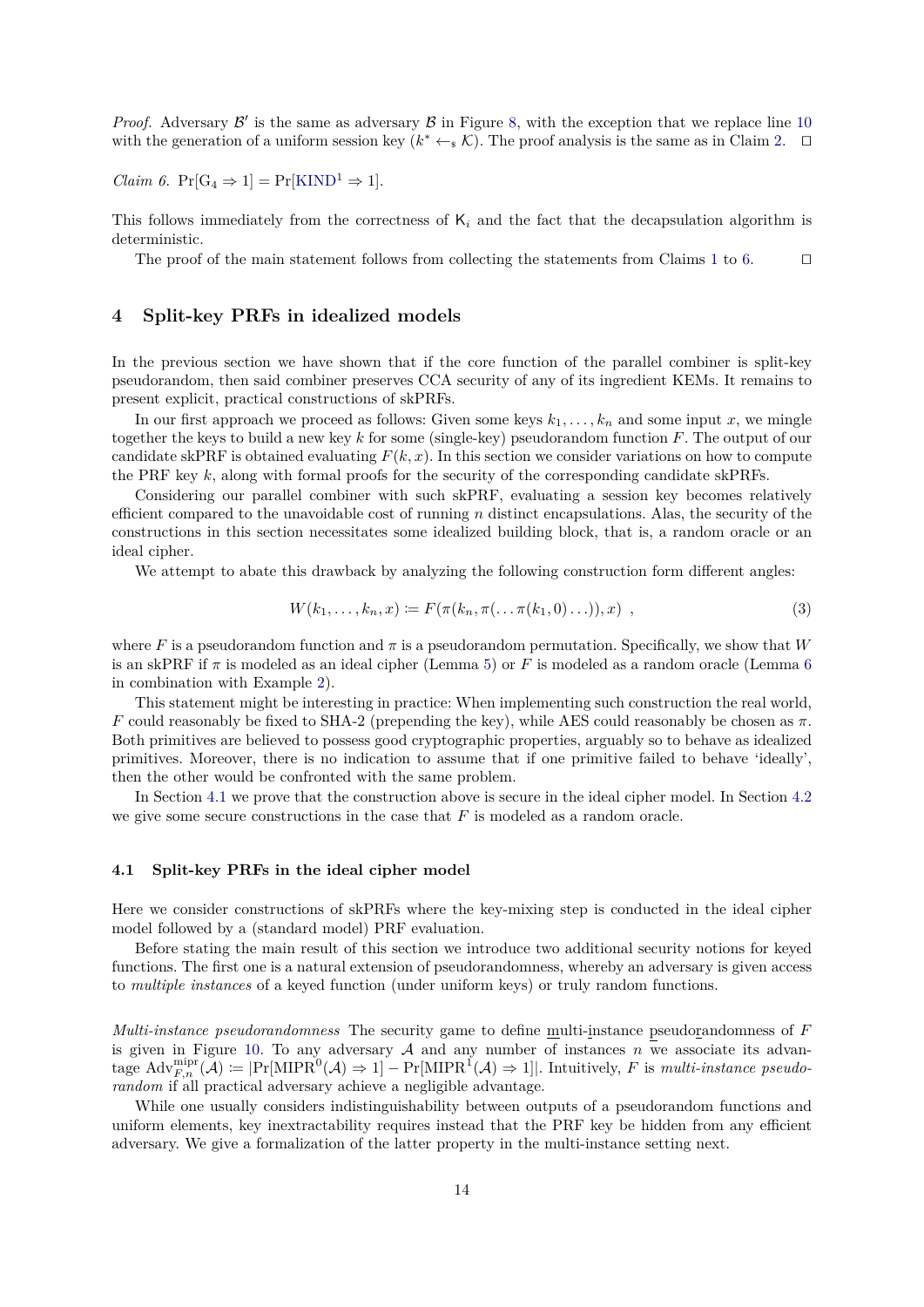| Game MIPR <sup>b</sup> (A)                                                                                                         | <b>Oracle</b> Eval $(i, x)$                  |
|------------------------------------------------------------------------------------------------------------------------------------|----------------------------------------------|
| $\begin{bmatrix} 0 & X_1, \ldots, X_n \leftarrow \emptyset \end{bmatrix}$                                                          | 04 If $x \in X_i$ : Abort                    |
| $\begin{cases} 01 & k_1, \ldots, k_n \leftarrow \mathbb{R} \\ 02 & b' \leftarrow \mathbb{R} \mathcal{A}^{\text{Eval}} \end{cases}$ | 05 $X_i \leftarrow X_i \cup \{x\}$           |
|                                                                                                                                    | 06 $y \leftarrow F(k_i, x)$                  |
| 03 Stop with $b'$                                                                                                                  | 07 $y^0 \leftarrow y$ ; $y^1 \leftarrow_s y$ |
|                                                                                                                                    | 08 Return $y^b$                              |

<span id="page-14-1"></span>**Fig. 10.** Security experiments MIPR<sup>b</sup>,  $b \in \{0, 1\}$ , modeling multi-instance pseudorandomness of *F* for *n* instances.

| $\mathbf{Gamma}\ \mathbf{MIKI}(\mathcal{A})$                                                                                            | <b>Oracle</b> Eval $(i, x)$ | <b>Oracle</b> Check $(k)$      |
|-----------------------------------------------------------------------------------------------------------------------------------------|-----------------------------|--------------------------------|
| $\begin{array}{c} 00 \ \ k_1, \ldots, k_n \leftarrow \ {\mathcal{K}} \\ 01 \ \text{Run } {\mathcal{A}}^{\text{Eval,Check}} \end{array}$ | 03 $y \leftarrow F(k_i, x)$ | 05 If $k \in \{k_1, , k_n\}$ : |
|                                                                                                                                         | 04 Return $y$               | 06 Stop with 1                 |
| $\vert$ 02 Stop with 0                                                                                                                  |                             |                                |

<span id="page-14-2"></span>**Fig. 11.** Security experiment MIKI modeling multi-instance key inextractability of *F* for *n* instances.

*Multi-instance key inextractability* Next we introduce multi-instance key inextractability for a keyed function  $F$ . To this end, consider the game MIKI given in Figure [11.](#page-14-2) To any adversary  $A$  and any number of instances *n* we associate its advantage  $\text{Adv}_{F,n}^{\text{miki}}(\mathcal{A}) := \Pr[\text{MIKI}(\mathcal{A}) \Rightarrow 1]$ . Intuitively, *F* satisfies *multi-instance key inextractability* if all practical adversaries achieve a negligible advantage.

<span id="page-14-0"></span>**Lemma 5.** Let K, H and Y be finite sets, X be a set and n a positive integer. Let  $F: \mathcal{H} \times \mathcal{X} \to \mathcal{Y}$ ,  $E: K \times H \to H$ , and  $D: K \times H \to H$  *be functions such that for all*  $k \in K$  *the function*  $E(k, \cdot)$  *is invertible with inverse*  $D(k, \cdot)$ *. Consider the function W defined by:* 

$$
W: \mathcal{K}^n \times \mathcal{X} \to \mathcal{Y} , \quad W(k_1, \ldots, k_n, x) \coloneqq F(E(k_n, E(\ldots E(k_1, 0) \ldots)), x) .
$$

*If F is pseudorandom then W is split-key pseudorandom in the ideal cipher model.*

*More precisely, suppose that*  $E$  *is modeled as an ideal cipher with inverse*  $D$ *. Then for any*  $i \in [1..n]$ *and for any adversary* A *against the split-key pseudorandomness of W there exists an adversary* B *against the multi-instance key inextractability of F and an adversary* C *against the multi-instance pseudorandomness of F such that:*

$$
\mathrm{Adv}_{W,i}^{\mathrm{pr}}(\mathcal{A}) \leq \frac{Q + n q_e}{|\mathcal{K}| - n} + 6 \cdot \frac{(Q + 2n q_e)^2}{|\mathcal{H}| - 2Q - 2n q_e} + \mathrm{Adv}_{F,q_e}^{\mathrm{miki}}(\mathcal{B}) + \mathrm{Adv}_{F,q_e}^{\mathrm{mipr}}(\mathcal{C}) ,
$$

*where q<sup>e</sup> (resp. Q) is the maximum number of calls by* A *to the oracle* Eval *(resp. to the ideal cipher or its inverse). Moreover,*  $\beta$  *calls at most*  $q_e$  *(resp.*  $2Q + nq_e$ *) times the oracle* Eval *(resp.* Check*), and*  $\mathcal{C}$ *calls at most q<sup>e</sup> times the oracle* Eval*. The running times of* B *and* C *are roughly the same as that of* A*.*

PROOF SKETCH. The proof consists of a sequence of games interpolating between the games  $\text{PR}_i^0$ and  $\text{PR}_i^1$  for any  $i \in [1..n]$ . Our final goal is to make the PRF keys used in Eval as input to *F* uniform, and then employ the PRF security of *F*. To achieve this we show that, except with a small probability, the adversary cannot manipulate the game to use anything but independent, uniformly generated values as key input to *F*.

The PRF keys are sequences of the form  $h = E(k_n, E(\ldots E(k_1, 0) \ldots))$  for some keys  $k_1 \ldots k_n$ . We fix an index  $i$ : The key  $k_i$  is uniformly generated by the pseudorandomness game, and the remaining keys are chosen by the adversary on each query to Eval. The proof can be conceptually divided into two parts. Initially (games  $G_0 - G_3$ ) we work on the first part of the sequence, namely  $h' = E(k_i, E(\ldots E(k_1, 0) \ldots)).$ Here we build towards a game in which all elements  $h'$  that are generated from different key vectors  $k_1$  *..*  $k_{i-1}$  are independent uniform values. In the next games (games  $G_4-G_9$ ) we work on the second part of the sequence, namely  $h = E(k_n, E(\ldots E(k_{i+1}, h') \ldots))$ . Again, we show that all elements *h* are independent and uniform, assuming independent uniform values  $h'$ .

We describe now each single game hop. We start from game  $G_0$ , equivalent to the real game  $PR_i^0$ , and we proceed as follows. Game  $G_1$  aborts if the key  $k_i$  is directly used as input by the adversary in one of its oracle queries. In game  $G_2$  the output of  $E$  under the uniform key  $k_i$  is precomputed and stored in a list  $R$ , which is then used by Eval. Game  $G_3$  aborts when, in a query to Eval, the adversary triggers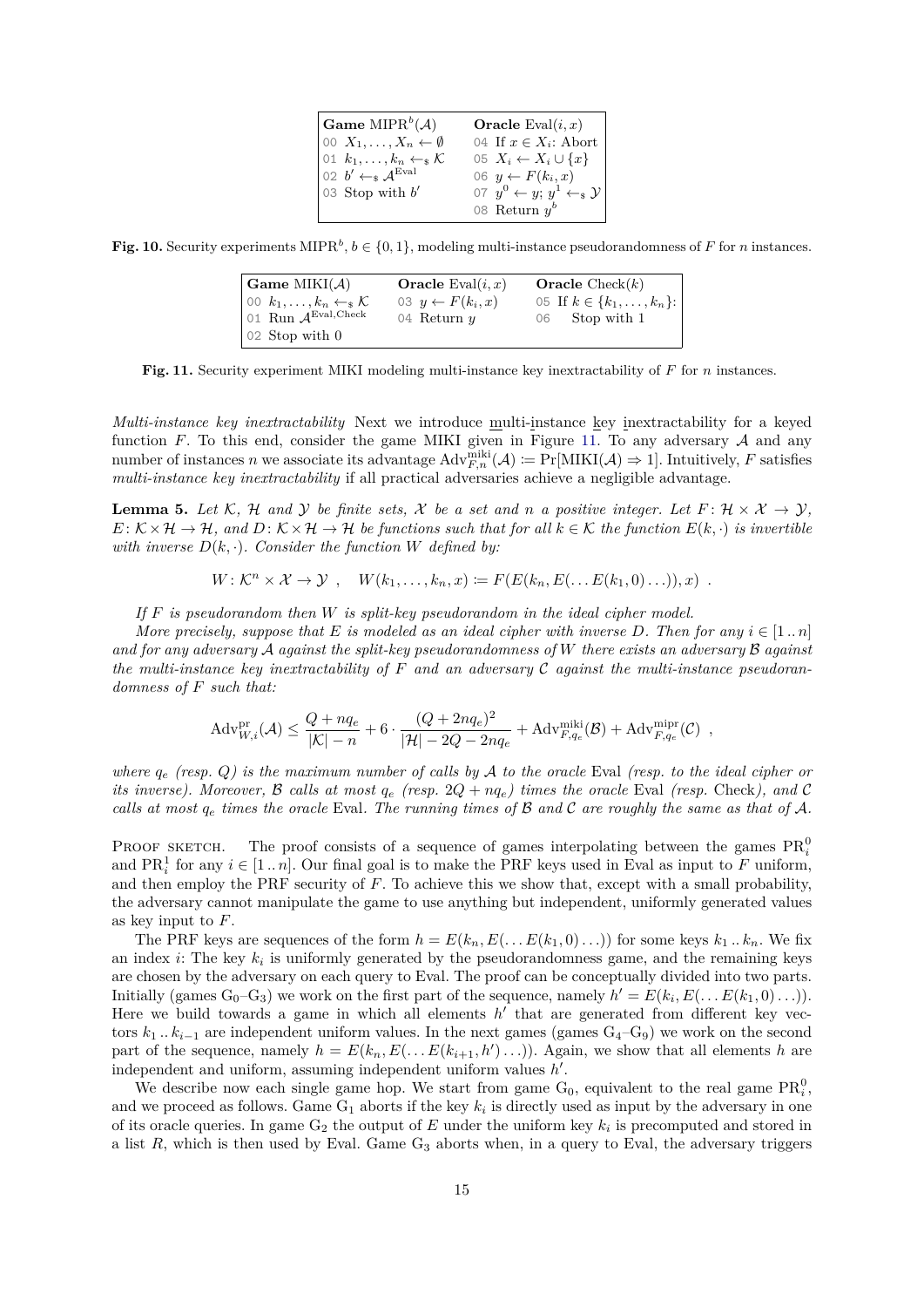an evaluation of  $E(k_{i-1}, E(\ldots E(k_1, 0) \ldots))$  that gives the same output as one of a previous evaluations using a different key vector. At this point we want to argue that an adversary sequentially evaluating  $n-i$ times the ideal cipher under know keys but uniform initial input still cannot obtain anything but a(n almost) uniform output. This will be achieved by uniformly pre-generating the enciphering output used to evaluate the sequences  $E(k_n, E(\ldots E(k_{i+1}, h') \ldots))$ . These elements are precomputed in game  $G_4$  and stored in a list  $R$ , but not yet used. In game  $G<sub>5</sub>$  the elements stored in  $R$  are removed from the range of the ideal cipher. In game  $G_6$ , the oracle Eval uses the values in R to sample the ideal cipher. Since this might not always be possible, the oracle Eval resumes standard sampling if any value to be sampled has already been set in E or D. The next game makes a step forward to guarantee that the previous condition does not occur: If the two oracles E and D have never been queried with input any value that is used as key to the PRF *F*, then the game aborts if any element stored in *R* (but not used as a PRF key) is queried to E or D. All previous steps have only involved information-theoretical arguments. In game  $G_8$  we disjoin our simulated ideal cipher from the PRF keys. This requires many small changes to the game structure, but eventually the price paid to switch from game  $G_7$  is the advantage in breaking multi-instance key inextractability of the PRF, i.e., to recover one of the PRF keys from the PRF output. At this point, for any fixed input  $k' = k_1 \dots k_{i-1} k_{i+1} \dots k_n$  to Eval we are sampling independent, uniformly generated elements to be used as the PRF keys. Finally endowed with uniform keys, in G<sub>9</sub> the PRF output is replaced with uniform values. If no abort condition is triggered, then the output distributions of  $G_9$  and  $PR_i^1$  are identical.

We proceed now with the full proof.

*Proof* (Lemma [5\)](#page-14-0). The description of games  $G_0$ - $G_3$  is in Figure [12.](#page-15-0)

| Games $G_0$ to $G_3$                                                        | <b>Oracle</b> Eval $(k', x)$                                              |            |
|-----------------------------------------------------------------------------|---------------------------------------------------------------------------|------------|
| 00 $T[\cdot], L[\cdot], R[\cdot], V[\cdot] \leftarrow \perp$                | 16 If $x \in X$ : Abort                                                   |            |
| 01 $l \leftarrow 0$                                                         | 17 $X \leftarrow X \cup \{x\}$                                            |            |
| 02 $X \leftarrow \emptyset$                                                 | 18 $k_1k_{i-1}k_{i+1}k_n \leftarrow k'$                                   |            |
| 03 For $j \leftarrow 1$ to $q_e$ : $  G_2, G_3  $                           | 19 If $\exists j \in [1n] \setminus \{i\}, k_j = k_i$ : Abort $ G_1-G_3 $ |            |
| 04 $R[i] \leftarrow_{\mathbf{s}} \mathcal{H} \setminus [R]$ $\mid G_2, G_3$ | 20 $h \leftarrow 0$                                                       |            |
| 05 $k_i \leftarrow s$ H                                                     | 21 For $i \leftarrow 1$ to $i-1$ :                                        |            |
| 06 $b' \leftarrow s \mathcal{A}^{\text{Eval},E,D}$                          | 22 If $T[k_i, h] = \perp$ :                                               |            |
| 07 Stop with $b'$                                                           | 23 $T[k_i, h] \leftarrow \mathcal{H} \setminus [T[k_i, \cdot]]$           |            |
| Oracle $E(k, h)$                                                            | 24 $h \leftarrow T[k_i, h]$                                               |            |
| 08 If $k = k_i$ : Abort<br>$\mid$ G <sub>1</sub> -G <sub>3</sub>            | 25 If $V[h] \notin {\{\perp, k_1 \dots k_{i-1}\}}$ : Abort                | $G_3$      |
| 09 If $T[k, h] = \perp$ :                                                   | 26 $V[h] \leftarrow k_1 \dots k_{i-1}$                                    | $G_3$      |
| 10 $T[k, h] \leftarrow_{\mathbf{s}} \mathcal{H} \setminus [T[k, \cdot]]$    | 27 If $L[h] = \perp$ :                                                    | $G_2, G_3$ |
| 11 Return $T[k,h]$                                                          | 28 $l \leftarrow l + 1$                                                   | $G_2, G_3$ |
|                                                                             | 29 $L[h] \leftarrow l$                                                    | $G_2, G_3$ |
| Oracle $D(k, h)$                                                            | 30 If $T[k_i, h] = \perp$ :                                               |            |
| 12 If $k = k_i$ : Abort $ G_1-G_3 $                                         | 31 $T[k_i, h] \leftarrow \mathcal{H} \setminus [T[k_i, \cdot]]$           |            |
| 13 If $T^{-1}[k, h] = \perp$ :                                              | 32 $h \leftarrow T[k_i, h]$                                               |            |
| 14 $T^{-1}[k,h] \leftarrow \mathcal{H} \setminus [T^{-1}[k,\cdot]]$         | 33 $h \leftarrow R[L[h]]$                                                 | $G_2, G_3$ |
| 15 Return $T^{-1}[k, h]$                                                    | 34 For $i \leftarrow i+1$ to n:                                           |            |
|                                                                             | 35 If $T[k_j, h] = \perp$ :                                               |            |
|                                                                             | 36 $T[k_i, h] \leftarrow_s \mathcal{H} \setminus [T[k_i, \cdot]]$         |            |
|                                                                             | 37 $h \leftarrow T[k_i, h]$                                               |            |
|                                                                             | 38 $y \leftarrow F(h,x)$                                                  |            |
|                                                                             | 39 Return $y$                                                             |            |

<span id="page-15-0"></span>**Fig. 12.** Games  $G_0-G_3$  as used in the proof of Lemma [5.](#page-14-0) Note that *i* is implicitly a parameter of all games above. Implicitly, if  $T[k, h] = h'$  then  $T^{-1}[k, h'] = h$ , and vice versa.

*Game*  $G_0$  Game  $G_0$  is equivalent to game  $PR_i^0$ . The ideal cipher is correctly simulated each time the oracle E and D are queried, as well as internally to simulate Eval.

Game G<sub>1</sub> Game G<sub>1</sub> differs from G<sub>0</sub> by the addition of three abort conditions. Namely, every time that the key  $k_i$  is used as key input to E, D, or Eval the game aborts. The key  $k_i$  is randomly generated and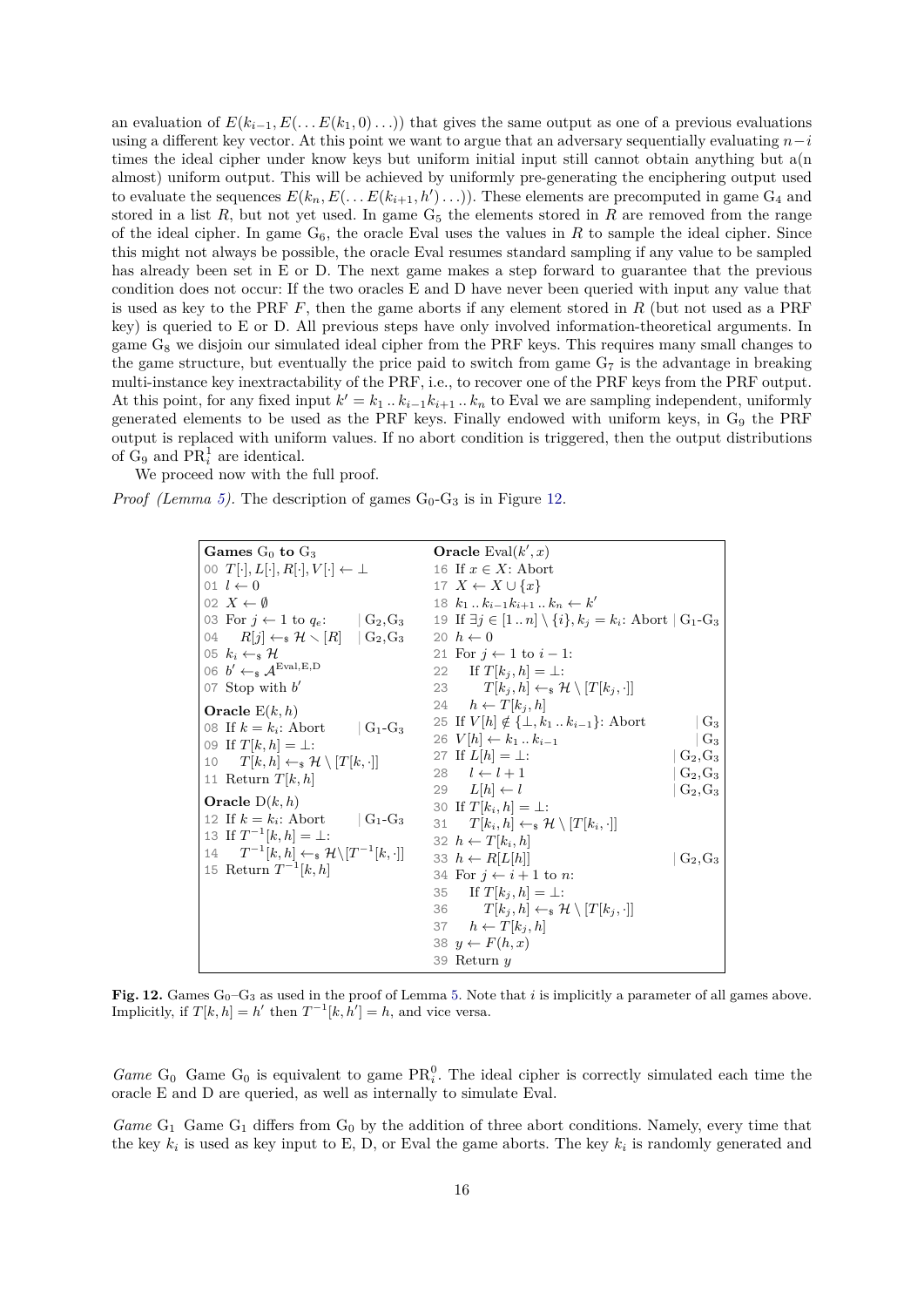hidden from the adversary; hence the adversary can only try to guess it. The probability to guess  $k_i$  in all *Q* queries to E or D is  $Q/|\mathcal{K}|$ . The probability to guess the correct key in all  $q_e$  to Eval is smaller than  $nq_e/(|\mathcal{K}| - n)$ . Summing up over all queries to the oracles we get:

$$
|\Pr[\mathcal{G}_0 \Rightarrow 1] - \Pr[\mathcal{G}_1 \Rightarrow 1]| \le \frac{Q}{|\mathcal{K}|} + \frac{nq_e}{|\mathcal{K}| - n} . \tag{4}
$$

*Game*  $G_2$  Game  $G_2$  differs from  $G_1$  by the addition of the map *R* and its use to simulate the ideal cipher under key  $k_i$  in Eval. Since by the abort conditions added in  $G_1$  the ideal cipher is never queried under key  $k_i$  and all elements in the list  $R$  are distinct, we are correctly simulating the ideal cipher. Hence:

<span id="page-16-0"></span>
$$
Pr[G_1 \Rightarrow 1] = Pr[G_2 \Rightarrow 1]. \tag{5}
$$

*Game* G<sub>3</sub> Game G<sub>3</sub> differs from G<sub>2</sub> by the use of the map *V* to check if values  $E(k_{i-1}, E(\ldots E(k_1,0) \ldots))$ implicitly computed by the oracle Eval under distinct keys  $k_1 \dots k_{i-1}$  collide; in case,  $G_3$  aborts.

To compute the abort probability we study a restricted choice of ideal ciphers: That in which the ideal cipher always samples inputs that have not been seen in previous enciphering and deciphering queries. With such a cipher we are guaranteed that the abort condition added in game  $G_3$  does not trigger.

We compute the probability of a random cipher to always sample fresh elements. Assume that the enciphering and deciphering oracles are called at most *q* times in total. Consider any query to the enciphering or deciphering oracles. If all previous enciphering/deciphering queries yielded unseen elements, then at most  $2q$  elements have been seen to this point. The probability to sample any of the at most  $2q$ previously seen elements for each of the *q* oracle queries is then upper bounded by  $2q^2/(|\mathcal{H}| - 2q)$ .

Since in game  $G_3$  we encipher/decipher at most  $Q + nq_e$  times we can write:

$$
|\Pr[\text{G}_2 \Rightarrow 1] - \Pr[\text{G}_3 \Rightarrow 1]| \le \frac{(Q + nq_e)^2}{|\mathcal{H}| - Q - nq_e} \tag{6}
$$

The description of games  $G_4$ - $G_9$  is in Figure [13.](#page-17-0)

 $Game G_4$  Game  $G_4$  is a rewriting of  $G_3$ . Hence:

$$
\Pr[G_3 \Rightarrow 1] = \Pr[G_4 \Rightarrow 1] . \tag{7}
$$

Most importantly, from now on we assume that before each Eval query under the keys  $k_1 \, . \, . \, k_{i-1} k_{i+1} \, . \, k_n$ the adversary queries E to fill the table *T* with the values needed to run line [38.](#page-17-1) This is possible since the adversary knows in advance all required input to the block cipher (the chains of block cipher evaluations start with input 0).

In this game we repurpose the lists  $R$  and  $L$  used in game  $G_3$ , as well as the index  $l$ , which itself becomes a list of indices. The old and new lists are related as follow. The list  $R[i, \cdot]$  in  $G_4$  is equivalent to the list  $R[\cdot]$  in  $G_3$ , the list  $L[\cdot]$  with a single input element in  $G_4$  is equivalent to the list  $L[\cdot]$  in  $G_3$ , and the index  $l[i]$  in  $G_4$  is equivalent to the index  $l$  in  $G_3$ .

We defined two new procedures, Sample*.*E and Sample*.*D, that cannot be called by the adversary and are used to sample new elements for the ideal cipher.

Moreover, in game  $G_4$  we introduce the set  $S_{\text{in}}^E$  (resp.  $S_{\text{in}}^D$ ), which keeps track of the input values to the oracle E (resp. D).

*Game*  $G_5$  Game  $G_5$  differs from  $G_4$  by the output distribution of the ideal cipher. In the following we compute the difference in the output distributions. For this we analyze a single call to Sample*.*E or Sample*.*D in game G<sup>4</sup> such that all previously sampled elements (by both functions) do not belong to  $[R]$ . If the newly sampled element does not belong to  $[R]$ , then the simulation is correct for both  $G_4$ and G<sub>5</sub>. Note that the space from which an output value is sampled has at least size  $|\mathcal{H}| - (Q + nq_e)$ . The probability to sample an element in  $[R]$  for all the at most  $Q + nq_e$  sampling queries is bounded by  $(Q + nq_e)|[R]|/(|\mathcal{H}| - Q - nq_e)$ . Since  $|[R]| \leq nq_e$ , we can compute the difference in probability of the two games as:

$$
|\Pr[\text{G}_4 \Rightarrow 1] - \Pr[\text{G}_5 \Rightarrow 1]| \le \frac{(Q + nq_e)nq_e}{|\mathcal{H}| - Q - nq_e} \tag{8}
$$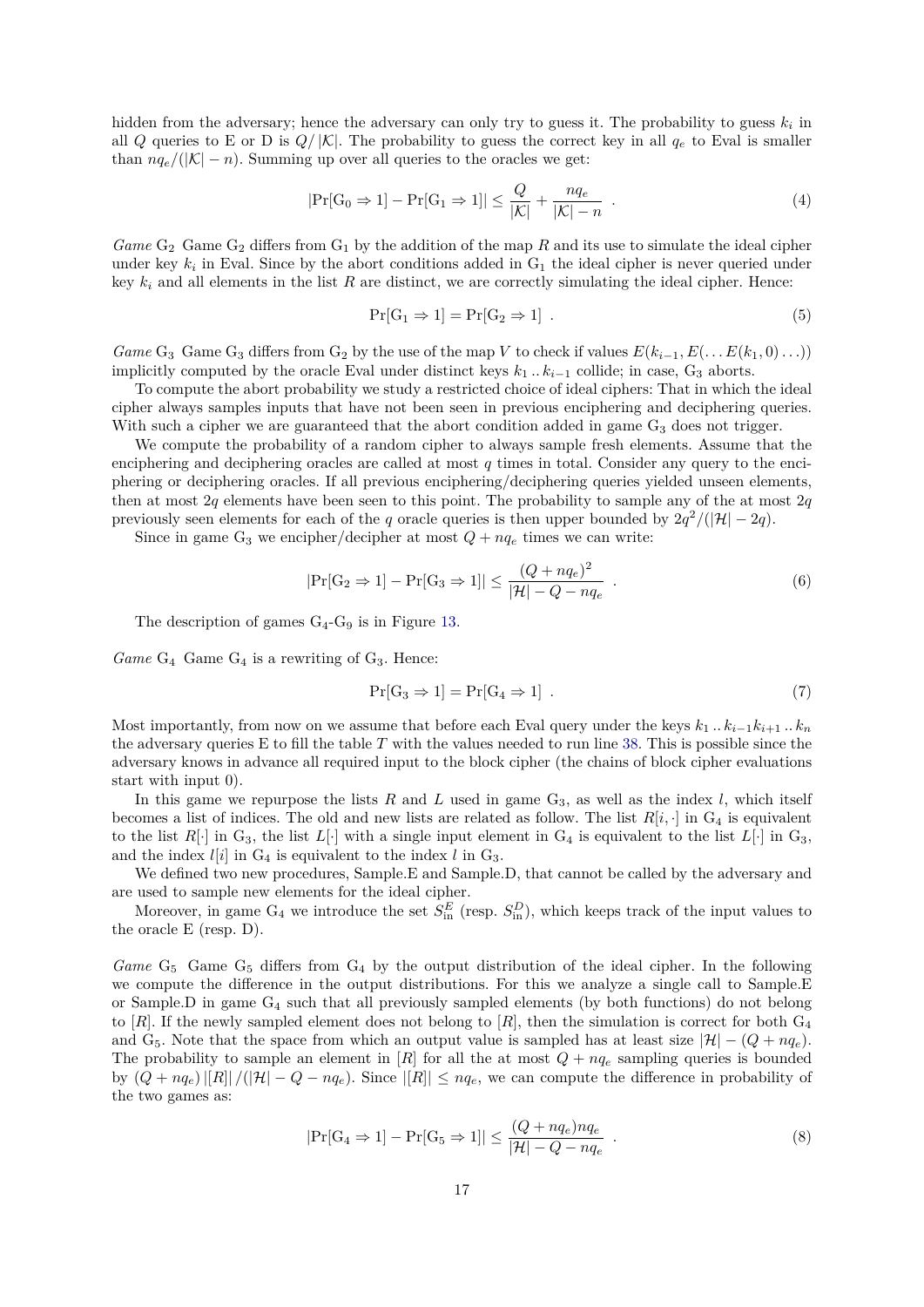<span id="page-17-2"></span><span id="page-17-1"></span>

| Games $G_4$ to $G_9$                                                            |                                        | <b>Oracle</b> Eval $(k', x)$                                              |               |
|---------------------------------------------------------------------------------|----------------------------------------|---------------------------------------------------------------------------|---------------|
| 00 $T[\cdot], L[\cdot], R[\cdot], V[\cdot] \leftarrow \perp$                    |                                        | 32 If $x \in X$ : Abort                                                   |               |
| 01 $l[\cdot] \leftarrow 0$                                                      |                                        | 33 $X \leftarrow X \cup \{x\}$                                            |               |
| 02 $X, S_{\text{in}}^E, S_{\text{in}}^D \leftarrow \emptyset$                   |                                        | 34 $k_1k_{i-1}k_{i+1}k_n \leftarrow k'$                                   |               |
| 03 revealed $\leftarrow false$                                                  |                                        | 35 If $\exists j \in [1n] \setminus \{i\}, k_j = k_i$ : Abort             |               |
| 04 For $m \leftarrow i$ to n:                                                   |                                        | 36 $h \leftarrow 0$                                                       |               |
| For $j \leftarrow 1$ to $q_e$ :<br>05                                           |                                        | 37 For $j \leftarrow 1$ to $i - 1$ :                                      |               |
| $R[m, j] \leftarrow \mathcal{H} \setminus [R]$<br>06                            |                                        | 38 $h \leftarrow T[k_j, h]$                                               |               |
| 07 For $j \leftarrow 1$ to $q_e$ :                                              | $G_8, G_9$                             | 39 If $V[h] \notin \{\perp, k_1 \dots k_{i-1}\}$ : Abort                  |               |
| $R[n,j] \leftarrow_{\$} \mathcal{H}$<br>08                                      | $\rm G_8, G_9$                         | 40 $V[h] \leftarrow k_1 \dots k_{i-1}$                                    |               |
| 09 $k_i \leftarrow \in \mathcal{H}$                                             |                                        | 41 If $L[h] = \perp$ :                                                    |               |
| 10 $b' \leftarrow s \mathcal{A}^{\text{Eval}, E, D}$                            |                                        | $l[i] \leftarrow l[i] + 1$<br>42                                          |               |
| 11 Stop with $b'$                                                               |                                        | $L[h] \leftarrow l[i]$<br>43                                              |               |
| Oracle $E(k, h)$                                                                |                                        | 44 $h \leftarrow R[i, L[h]]$                                              |               |
| 12 If $k = k_i$ : Abort                                                         |                                        | 45 $h' \leftarrow h$                                                      |               |
| 13 If $[R[n, \cdot]] \cap (S_{\text{in}}^E \cup S_{\text{in}}^D) = \emptyset$ : | G <sub>7</sub>                         | 46 If $[R] \cap (S_{\text{in}}^E \cup S_{\text{in}}^D) \neq \emptyset$ :  | $G_6-G_9$     |
| 14 If $h \in [R] \setminus [R[n, \cdot]]$ : Abort                               | G <sub>7</sub>                         | 47 If true:                                                               | $G_4, G_5$    |
| 15 If $h \in [R] \setminus [R[n, \cdot]]$ : Abort                               | $\mid$ $\rm{G}_{8}, \rm{G}_{9}$        | 48<br>For $j \leftarrow i + 1$ to n:                                      |               |
| 16 $S_{\text{in}}^E \leftarrow S_{\text{in}}^E \cup \{h\}$                      |                                        | 49<br>$h \leftarrow_{\mathbb{S}}$ Sample. $E(k_i, h)$                     |               |
| 17 $h' \leftarrow_{\$}$ Sample. $E(k, h)$                                       |                                        | 50 Else:                                                                  | $G_6$ - $G_9$ |
| 18 Return $h'$                                                                  |                                        | For $j \leftarrow i + 1$ to n:<br>51                                      | $G_6-G_9$     |
|                                                                                 |                                        | If $L[h', k_{i+1}, \ldots, k_j] = \perp$ :<br>52                          | $G_6-G_9$     |
| Oracle $D(k, h)$                                                                |                                        | $l[j] \leftarrow l[j] + 1$<br>53                                          | $G_6-G_9$     |
| 19 If $k = k_i$ : Abort                                                         |                                        | $L[h', k_{i+1}, \ldots, k_j] \leftarrow l[j]$<br>54                       | $G_6$ - $G_9$ |
| 20 If $[R[n, \cdot]] \cap (S_{\text{in}}^E \cup S_{\text{in}}^D) = \emptyset$ : | $G_7$                                  | $T[k_i, h] \leftarrow R[j, L[h', k_{i+1}, \ldots, k_j]]$<br>55            | $G_6, G_7$    |
| 21 If $h \in [R] \setminus [R[n, \cdot]]$ : Abort                               | G <sub>7</sub>                         | $h \leftarrow R[j, L[h', k_{i+1}, \ldots, k_j])$<br>56                    | $G_6-G_9$     |
| 22 If $h\in[R]\setminus[R[n,\cdot]]$ . Abort                                    | $\mid$ G <sub>8</sub> , G <sub>9</sub> | 57 $y \leftarrow F(h, x)$                                                 |               |
| 23 $S^D_{\text{in}} \leftarrow S^D_{\text{in}} \cup \{h\}$                      |                                        | 58 $y \leftarrow_s y$                                                     | $G_9$         |
| 24 $h' \leftarrow_{\$} Sample.D(k, h)$                                          |                                        | 59 Return $y$                                                             |               |
| 25 Return $h'$                                                                  |                                        | <b>Proc</b> Sample. $D(k, h)$                                             |               |
| <b>Proc</b> Sample. $E(k, h)$                                                   |                                        | 60 If $T^{-1}[k, h] = \perp$ :                                            |               |
| 26 If $T[k, h] = \perp$ :                                                       |                                        | $U \leftarrow [T^{-1}[k,\cdot]]$<br>61                                    | $G_4$         |
| 27 $U \leftarrow [T[k, \cdot]]$                                                 | $\mid G_4$                             | $U \leftarrow [T^{-1}[k,\cdot]] \cup [R]$<br>62                           | $G_5-G_7$     |
| $U \leftarrow [T[k, \cdot]] \cup [R]$<br>28                                     | $G_5-G_7$                              | $U \leftarrow [T^{-1}[k, \cdot]] \cup ([R] \setminus [R[n, \cdot])$<br>63 | $G_8, G_9$    |
| $U \leftarrow [T[k, \cdot]] \cup ([R] \setminus [R[n, \cdot])$<br>29            | $G_8, G_9$                             | $T^{-1}[k,h] \leftarrow_{\$} \mathcal{H} \setminus U$<br>64               |               |
| 30<br>$T[k, h] \leftarrow_{\mathbb{S}} \mathcal{H} \setminus U$                 |                                        | 65 Return $T^{-1}[k, h]$                                                  |               |
| 31 Return $T[k,h]$                                                              |                                        |                                                                           |               |

<span id="page-17-4"></span><span id="page-17-3"></span><span id="page-17-0"></span>**Fig. 13.** Games G4–G<sup>9</sup> as used in the proof of Lemma [5.](#page-14-0) Note that *i* is implicitly a parameter of all games above. Moreover, if  $T[k, h] = h'$  then  $T^{-1}[k, h'] = h$ , and vice versa. We assume that the adversary has already queried the first  $i - 1$  ideal cipher queries of each Eval query.

*Game*  $G_6$  In game  $G_6$ , if the condition in line [46](#page-17-2) is not fulfilled the game uses the list *R* to sample the ideal cipher while simulating Eval.

We describe first the roles of the lists *R*, *L*, and *l*. Intuitively, *R* stores all the random elements used to sample the ideal cipher output for any keys  $k_{i+1} \nvert k_n$  in each evaluation of Eval (note that at least  $(n-i) \cdot q_e$  new elements are needed). In the following we fix a specific key position  $j > i$  and we explain the role of the lists. The values  $R[j, \cdot]$  will be used to sample the cipher under the key in the *j*th position of k' for the input that has been computed with the previous evaluation of the ideal cipher. We want the randomness to be fresh each time we use different keys or input values, but the same when they are reused. The lists *L* and *l* are employed for this role. The list *L* memorizes the position of the randomness associated with the specific input  $h'$  and the keys  $k_1 \dots k_j$ . Note that the input of *L* has variable length, depending on *j*. The random values in *R* are assigned in order from  $R[j, 1]$  to  $R[j, q_e]$ . Every time that a new value in *R* is assigned, the index  $l[j]$  is incremented. This procedure is carried out in lines [52](#page-17-3)[–54.](#page-17-4)

Now we argue that the change is syntactically possible, that is, sampling can be done while keeping the maps  $T$  and  $T^{-1}$  consistent with each other and without remapping any existing value. Notice that, because of the changes in G5, neither map gets to a value in *R* as output of Sample*.*E or Sample*.*E.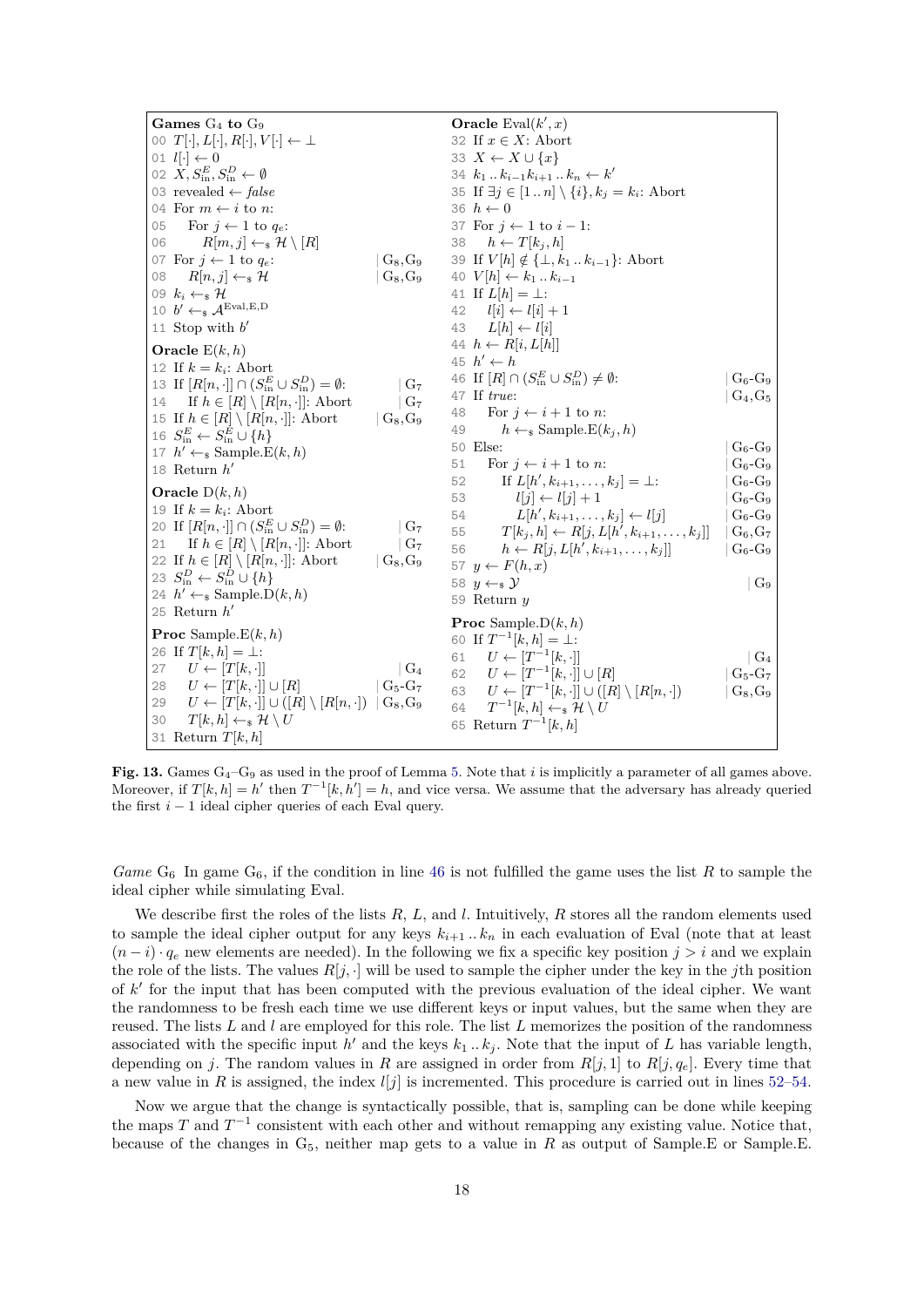Moreover, by the condition in line [46](#page-17-2) the game resorts to sampling using *R* only if no elements of [*R*] were input to E or D. This shows that the two maps  $T$  and  $T^{-1}$  allow such alternative sampling.

Finally we compute the difference of the two output distribution. Let us consider a single query to Eval that uses the modified sampling. Note that we only need to consider fresh sampling: If some previously sampled values are used again, then we return the same value in both game  $G_5$  and  $G_6$ . Thus we only need to consider fresh values *r* of *R*. Notice that since *r* was hidden from the adversary we can assume the sampling of *r* to be done concurrently with the call to Eval. This creates two differences in sampling. Namely, in G<sub>6</sub> the value r is sampled uniformly in  $\mathcal{H} \setminus [R]$  but in G<sub>5</sub> it is sample uniformly in  $\mathcal{H} \setminus [T[k, \cdot]]$ for some key k instead. In the worst case the two sets  $[T[k, \cdot]]$  and  $[R]$  are disjoint. The size of the two sets are at most  $Q + nq_e$  and  $nq_e$  respectively. We can bound the probability of distinguishing the two games in the worst-case scenario with the bound  $(Q + 2 \cdot nq_e)/|\mathcal{H}| - Q - nq_e$ . A similar argument to include all  $Q + nq_e$  times in which we sample  $r$ , which allows us to write:

$$
|\Pr[\mathcal{G}_5 \Rightarrow 1] - \Pr[\mathcal{G}_6 \Rightarrow 1]| \le \frac{(Q + 2nq_e)nq_e}{|\mathcal{H}| - Q - nq_e} \tag{9}
$$

Game G<sub>7</sub> Game G<sub>7</sub> differs from G<sub>6</sub> by two additional abort conditions on the oracles E and D. Precisely, if any of the two oracles is queried on any input that belongs to  $[R] \setminus [R[n, \cdot]]$  then, unless the decapsulation oracle was queried with one of the PRF keys in  $[R[n, \cdot]]$  as input, the game aborts.

Take any query to E or D. Then we know that the adversary has no information on the values in  $[R[n, \cdot]]$ . In fact they were never queried as input to the oracles E and D, otherwise the game would have aborted, no information is released by Eval that is not in  $[R[n, \cdot]]$ , and by our added condition the oracle D was never queried under any element in  $[R[n, \cdot]]$ . Hence the adversary can do no better than to guess the value. Repeating the argument for all *Q* queries yields:

$$
|\Pr[\mathcal{G}_6 \Rightarrow 1] - \Pr[\mathcal{G}_7 \Rightarrow 1]| \le \frac{Qnq_e}{|\mathcal{H}|} \quad . \tag{10}
$$

*Game* G<sub>8</sub> Game G<sub>8</sub> differs from G<sub>7</sub> most importantly in line [54:](#page-17-4) The values in [*R*] are not linked to the map *T* anymore, and hence they are uniform and hidden to the adversary (except as PRF keys, use to evaluate the PRF). Other modifications involve the sampling procedures (now the sampling includes output values in  $[R[n, \cdot]]$ , the oracles E and D (the check if the values in  $[R[n, \cdot]]$  have been queried as input of D are dropped) and the generation of the elements in  $[R[n, \cdot]]$  admits now repetitions.

We prove that for every adversary A that distinguishes between games  $G_7$  and  $G_8$  we can build an adversary B that breaks the multi-instance key inextractability security game (MIKI) for the PRF *F* described in Figure [11.](#page-14-2) The code for  $\beta$  is in Figure [14.](#page-19-1)

Note that in the reduction the list  $\bar{R}$  has the same role of  $R$  in games  $G_7$  and  $G_7$  with the exception that the *n*th column is not defined. In particular, implicitly  $[R] \setminus [R[n, \cdot]] = [R]$ .

We observe that since game  $G_7$  generates distinct PRF keys the simulation of  $\beta$  is not perfect. However, the security game with distinct keys and that with perfectly uniform keys are identical up to a term of  $q_e^2/|\mathcal{H}|$ .

Next we discuss part of the behavior of adversary  $\mathcal{B}$ . In line [06](#page-19-2) we make sure that the elements of  $\overline{R}$ and the PRF keys are all distinct. With lines [11](#page-19-3) and [16](#page-19-4) we are guaranteed that no PRF keys are ever input to E or D. Because of lines [12](#page-19-5) and [17](#page-19-6) we know that no element in  $\overline{R}$  is ever input to E or D; for this reasons the procedure Sample*.*E is not needed to simulate calls to Eval by A. The output sampling in lines [21](#page-19-7) and [49](#page-19-8) is correct, unless  $A$  breaks key inextractability.

To sum up or conclusion we write that for every adversary A that distinguishes between games  $G_7$ and  $G_8$  there exists an adversary  $\beta$  against game MIKI such that:

$$
|\Pr[\mathcal{G}_7 \Rightarrow 1] - \Pr[\mathcal{G}_8 \Rightarrow 1]| \le \mathrm{Adv}_{F,q_e}^{\mathrm{miki}}(\mathcal{B}) + \frac{q_e^2}{|\mathcal{H}|} \tag{11}
$$

Moreover, if adversary A calls at most  $q_e$  (resp. Q) times the oracle Eval (resp. E or D) then B calls at most  $q_e$  (resp.  $2Q + nq_e$ ) times the oracle Eval (resp. Check).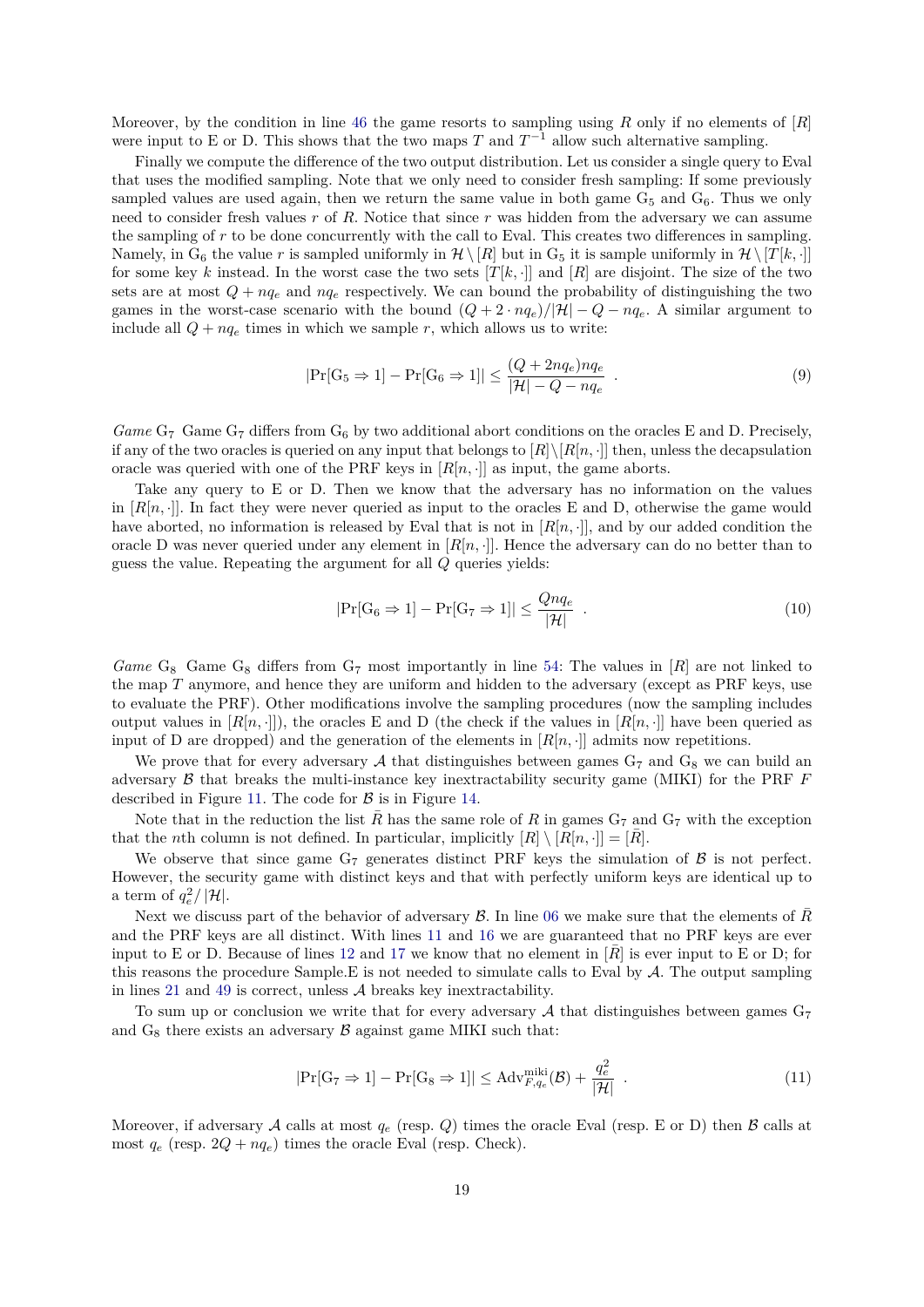<span id="page-19-5"></span><span id="page-19-3"></span><span id="page-19-2"></span>**Adversary** B Eval*,*Check 00  $T[\cdot], L[\cdot], \overline{R}[\cdot], V[\cdot] \leftarrow \perp$ 01  $l[\cdot] \leftarrow 0$ 02  $X \leftarrow \emptyset$ 03 For  $m \leftarrow i$  to  $n-1:$ 04 For  $j \leftarrow 1$  to  $q_e$ : 05  $\bar{R}[m, j] \leftarrow \{ \mathcal{H} \setminus [\bar{R}]$ 06 bad ← Check $(\bar{R}[m, j])$ ; If bad: Abort 07  $k_i \leftarrow s$  H 08  $b' \leftarrow s \mathcal{A}^{\text{Eval},E,D}$ 09 Stop with *b* 0 If  $A$  calls  $E(k, h)$ : 10 If  $k = k_i$ : Abort 11 bad ← Check(*h*); If bad: Abort 12 If  $h \in [R]$ : Abort 13  $h' \leftarrow_{\$}$  Sample. $E(k, h)$ 14 Return  $h'$ If  $A$  calls  $D(k, h)$ : 15 If  $k = k_i$ : Abort 16 bad  $\leftarrow$  Check $(h)$ ; If bad: Abort 17 If  $h \in [\bar{R}]$ : Abort 18  $h' \leftarrow s$  Sample. $D(k, h)$ 19 Return *h* 0 **Proc** Sample*.*E(*k, h*) 20 If  $T[k, h] = \perp$ : 21  $T[k, h] \leftarrow_{\mathbb{S}} \mathcal{H} \setminus ([T[k, \cdot]] \cup [\bar{R}])$ 22 bad ← Check $(T[k, h])$ ; If bad: Abort 23 Return *T*[*k, h*] If  $\mathcal A$  calls  $\text{Eval}(k', x)$ : 24 If *x* ∈ *X*: Abort 25  $X \leftarrow X \cup \{x\}$ 26  $k_1$  *..*  $k_{i-1}$ *k*<sub>*i*+1</sub> *..*  $k_n$  ← *k*<sup>*i*</sup> 27 If  $\exists j \in [1..n] \setminus \{i\}, k_j = k_i$ : Abort 28  $h \leftarrow 0$ 29 For  $j \leftarrow 1$  to  $i - 1$ : 30  $h \leftarrow T[k_i, h]$ 31 If  $V[h] \notin \{\perp, k_1 \dots k_{i-1}\}$ : 32  $V[h] \leftarrow k_1 \dots k_{i-1}$ 33 If  $L[h] = \perp$ : 34  $l[i] \leftarrow l[i] + 1$ 35  $L[h] \leftarrow l[i]$ 36  $h \leftarrow \bar{R}[i, L[h]]$ 37  $h' \leftarrow h$ 38 For  $i \leftarrow i + 1$  to  $n - 1$ : 39 If  $L[h', k_{i+1}, \ldots, k_j] = \perp$ : 40  $l[j] \leftarrow l[j] + 1$ 41  $L[h', k_{i+1}, \ldots, k_j] \leftarrow l[j]$  $42 \quad h \leftarrow \bar{R}[j, L[h', k_{i+1}, \ldots, k_j]]$ 43 If  $L[h', k_{i+1}, \ldots, k_n] = \perp$ :  $44$   $l[n] \leftarrow l[n]+1$  $45 \quad L[h', k_{i+1}, \ldots, k_n] \leftarrow l[n]$  $46 \, y \leftarrow \text{Eval}(L[h', k_{i+1}, \ldots, k_n], x)$ 47 Return *y* **Proc** Sample*.*D(*k, h*) 48 If  $T^{-1}[k, h] = \perp$ : 49  $T^{-1}[k, h] \leftarrow \mathcal{H} \setminus ([T^{-1}[k, \cdot]] \cup [\overline{R}])$ 50 bad ← Check $(T^{-1}[k, h])$ ; If bad: Abort 51 Return  $T^{-1}[k, h]$ 

<span id="page-19-7"></span><span id="page-19-6"></span><span id="page-19-4"></span><span id="page-19-1"></span>**Fig. 14.** Adversary B against multi-instance key inextractability of F. Implicitly, if  $T[k, h] = h'$  then we have  $T^{-1}[k, h'] = h$ , and vice versa.

*Game* G<sup>9</sup> Game G<sup>9</sup> differs from G<sup>8</sup> by using uniform elements as output of Eval instead of real evaluations of *F*.

We prove that for every adversary  $A$  that distinguishes between games  $G_8$  and  $G_9$  we can build an adversary  $C$  that breaks the multi-instance pseudorandomness (MIPR) of the PRF  $F$  described in Figure [10.](#page-14-1) The code for  $\mathcal C$  is in Figure [15.](#page-20-3)

Since the PRF keys are now uniform and hidden, the reduction is straightforward.

To sum up or conclusion we write that for every adversary  $A$  that distinguishes between games  $G_8$ and G<sub>9</sub> there exists an adversary C that distinguishes between games MIPR<sup>0</sup> and MIPR<sup>1</sup> such that:

<span id="page-19-8"></span>
$$
|\Pr[\mathcal{G}_8 \Rightarrow 1] - \Pr[\mathcal{G}_9 \Rightarrow 1]| \le \mathrm{Adv}_{F,q_e}^{\mathrm{mipr}}(\mathcal{C}) . \tag{12}
$$

Moreover, if adversary A calls at most  $q_e$  (resp. Q) times the oracle Eval then C calls at most  $q_e$  times the oracle Eval.

The bound in our statement follows from combining equations [\(4\)](#page-16-0) to [\(12\)](#page-19-9) and some generous bounds.

<span id="page-19-9"></span> $\Box$ 

#### <span id="page-19-0"></span>**4.2 Split-key PRFs in the random oracle model**

Next, we consider constructions of skPRFs where the key-mixing step employs standard model primitives. However, to achieve security we idealize the PRF that is employed afterwards. Here we identify a sufficient condition on the key-mixing function such that the overall construction achieves split-key pseudorandomness. We begin by giving the aforementioned property for the key-mixing function.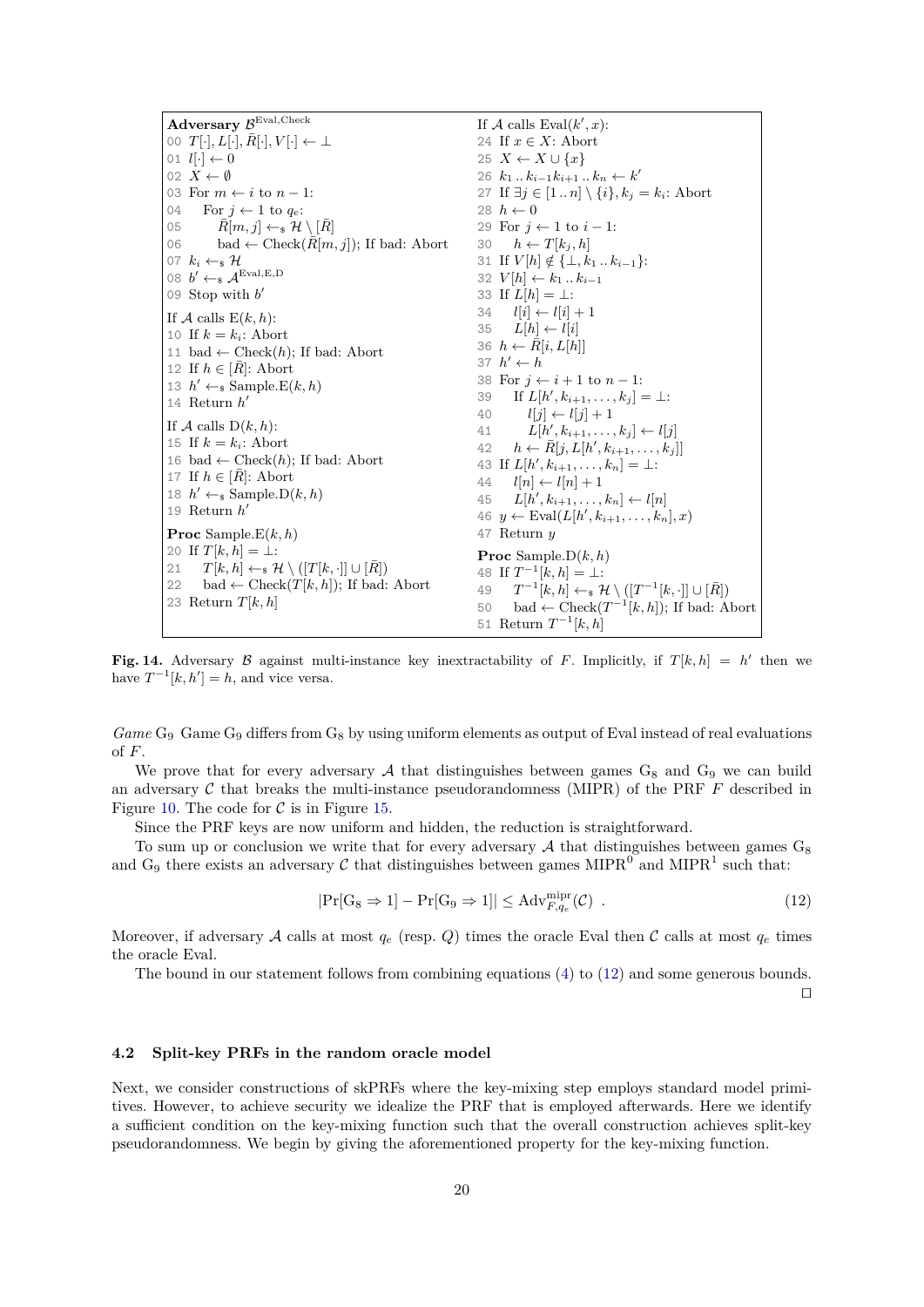| Adversary $\mathcal{C}^{\operatorname{Eval}}$                | If A calls Eval $(k', x)$ :                                   | If A calls $D(k, h)$ :                                           |
|--------------------------------------------------------------|---------------------------------------------------------------|------------------------------------------------------------------|
| 00 $T[\cdot], L[\cdot], R[\cdot], V[\cdot] \leftarrow \perp$ | 17 If $x \in X$ : Abort                                       | 41 If $k = k_i$ : Abort                                          |
| 01 $l[\cdot] \leftarrow 0$                                   | 18 $X \leftarrow X \cup \{x\}$                                | 42 If $h \in [R]$ : Abort                                        |
| 02 $X \leftarrow \emptyset$                                  | 19 $k_1k_{i-1}k_{i+1}k_n \leftarrow k'$                       | 43 $h' \leftarrow_s$ Sample.D $(k, h)$                           |
| 03 For $m \leftarrow i$ to n:                                | 20 If $\exists j \in [1n] \setminus \{i\}, k_j = k_i$ : Abort | 44 Return $h'$                                                   |
| 04 For $j \leftarrow 1$ to $q_e - 1$ :                       | 21 $h \leftarrow 0$                                           | <b>Proc</b> Sample. $D(k, h)$                                    |
| $R[m, j] \leftarrow_{\rm s} \mathcal{H} \setminus [R]$<br>05 | 22 For $i \leftarrow 1$ to $i-1$ :                            | 45 If $T^{-1}[k, h] = \perp$ :                                   |
| 06 $k_i \leftarrow_s \mathcal{H}$                            | 23 $h \leftarrow T[k_i, h]$                                   | 46 $U \leftarrow [T^{-1}[k, \cdot]] \cup [R]$                    |
| 07 $b' \leftarrow_s \mathcal{A}^{\text{Eval}, E, D}$         | 24 If $V[h] \notin \{\perp, k_1 \dots k_{i-1}\}$ :            | 47 $T^{-1}[k,h] \leftarrow_{\mathbb{S}} \mathcal{H} \setminus U$ |
| 08 Stop with $b'$                                            | 25 $V[h] \leftarrow k_1 \dots k_{i-1}$                        | 48 Return $T^{-1}[k, h]$                                         |
| If A calls $E(k, h)$ :                                       | 26 If $L[h] = \perp$ :                                        |                                                                  |
| 09 If $k = k_i$ : Abort                                      | 27 $l[i] \leftarrow l[i] + 1$                                 |                                                                  |
| 10 If $h \in [R]$ : Abort                                    | 28 $L[h] \leftarrow l[i]$                                     |                                                                  |
| 11 $h' \leftarrow$ Sample. $E(k, h)$                         | 29 $h \leftarrow R[i, L[h]]$                                  |                                                                  |
| 12 Return $h'$                                               | 30 $h' \leftarrow h$                                          |                                                                  |
|                                                              | 31 For $i \leftarrow i+1$ to $n-1$ :                          |                                                                  |
| <b>Proc</b> Sample. $E(k, h)$                                | 32 If $L[h', k_{i+1}, \ldots, k_j] = \perp$ :                 |                                                                  |
| 13 If $T[k, h] = \perp$ :                                    | 33<br>$l[i] \leftarrow l[i] + 1$                              |                                                                  |
| 14 $U \leftarrow [T[k, \cdot]] \cup [R]$                     | 34 $L[h', k_{i+1}, \ldots, k_j] \leftarrow l[j]$              |                                                                  |
| 15 $T[k, h] \leftarrow_{\mathbb{S}} \mathcal{H} \setminus U$ | 35 $h \leftarrow R[i, L[h', k_{i+1}, \ldots, k_i]]$           |                                                                  |
| 16 Return $T[k,h]$                                           | 36 If $L[h', k_{i+1}, \ldots, k_n] = \perp$ :                 |                                                                  |
|                                                              | 37 $l[n] \leftarrow l[n]+1$                                   |                                                                  |
|                                                              | $L[h', k_{i+1}, \ldots, k_n] \leftarrow l[n]$<br>38           |                                                                  |
|                                                              | 39 $y \leftarrow \text{Eval}(L[h', k_{i+1}, \ldots, k_n], x)$ |                                                                  |
|                                                              | 40 Return $y$                                                 |                                                                  |

<span id="page-20-3"></span>**Fig. 15.** Adversary C against multi-instance pseudorandomness of F. Implicitly, if  $T[k, h] = h'$  then we have  $T^{-1}[k, h'] = h$ , and vice versa.

<span id="page-20-0"></span>*Almost uniformity of a key-mixing function.* For all  $i \in [1..n]$  let  $\mathcal{K}_i$  be a finite key space and  $\mathcal K$  any key space. Consider a function

$$
g\colon \mathcal{K}_1\times\ldots\times\mathcal{K}_n\to\mathcal{K} \ .
$$

We say that *g* is  $\epsilon$ -almost uniform w.r.t. the *i*th key if for all  $k \in \mathcal{K}$  and all  $k_j \in \mathcal{K}_j$  for  $j \in [1..n] \setminus \{i\}$ we have:

$$
\Pr_{k_i \leftarrow \text{S} \mathcal{K}_i} [g(k_1 \dots k_n) = k] \le \epsilon.
$$

We say that *g* is  $\epsilon$ -almost uniform if it is  $\epsilon$ -almost uniform w.r.t. the *i*th key for all  $i \in [1..n]$ .

We give three standard model instantiations of key-mixing functions that enjoy almost uniformity.

<span id="page-20-1"></span>*Example 1.* Let  $\mathcal{K}_1 = \ldots = \mathcal{K}_n = \mathcal{K} = \{0,1\}^k$  for some  $k \in \mathbb{N}$  and define

$$
g_{\oplus}(k_1..k_n) := \bigoplus_{j=1}^n k_j .
$$

Then  $q_{\oplus}$  is  $1/|\mathcal{K}|$ -almost uniform.

The proof follows from observing that for any  $i \in [1..n]$  and any fixed  $k_1 \ldots k_{i-1} k_{i+1} \ldots k_n$ , the function  $g_{\oplus}(k_1...k_{i-1} \cdot k_{i+1}...k_n)$  is a permutation.

<span id="page-20-2"></span>*Example 2.* Let  $K, H$  be finite and  $\pi: K \times H \to H$  such that for all  $k \in K$  we have that  $\pi(k, \cdot)$  is a permutation on  $H$ . Let

$$
g(k_1..k_n) \coloneqq \pi(k_n,\ldots \pi(k_1,0)\ldots) ,
$$

for some  $0 \in \mathcal{K}$ .

If for all  $k \in \mathcal{K}$ ,  $\pi(k, \cdot)$  is a pseudorandom permutation (i.e.,  $\pi$  is a blockcipher) then for all *i* and all  $k_1$  *..*  $k_{i-1}k_{i+1}$  *..*  $k_n$  there exists an adversary A against the pseudorandomness of  $\pi$  such that  $g$  is  $\text{Adv}_{\pi}^{\text{prp}}(\mathcal{A}) + 1/|\mathcal{K}|$ -almost uniform. Here  $\text{Adv}_{\pi}^{\text{prp}}(\mathcal{A})$  is the advantage of  $\mathcal{A}$  in distinguishing  $\pi$  under a uniform key from a uniform permutation.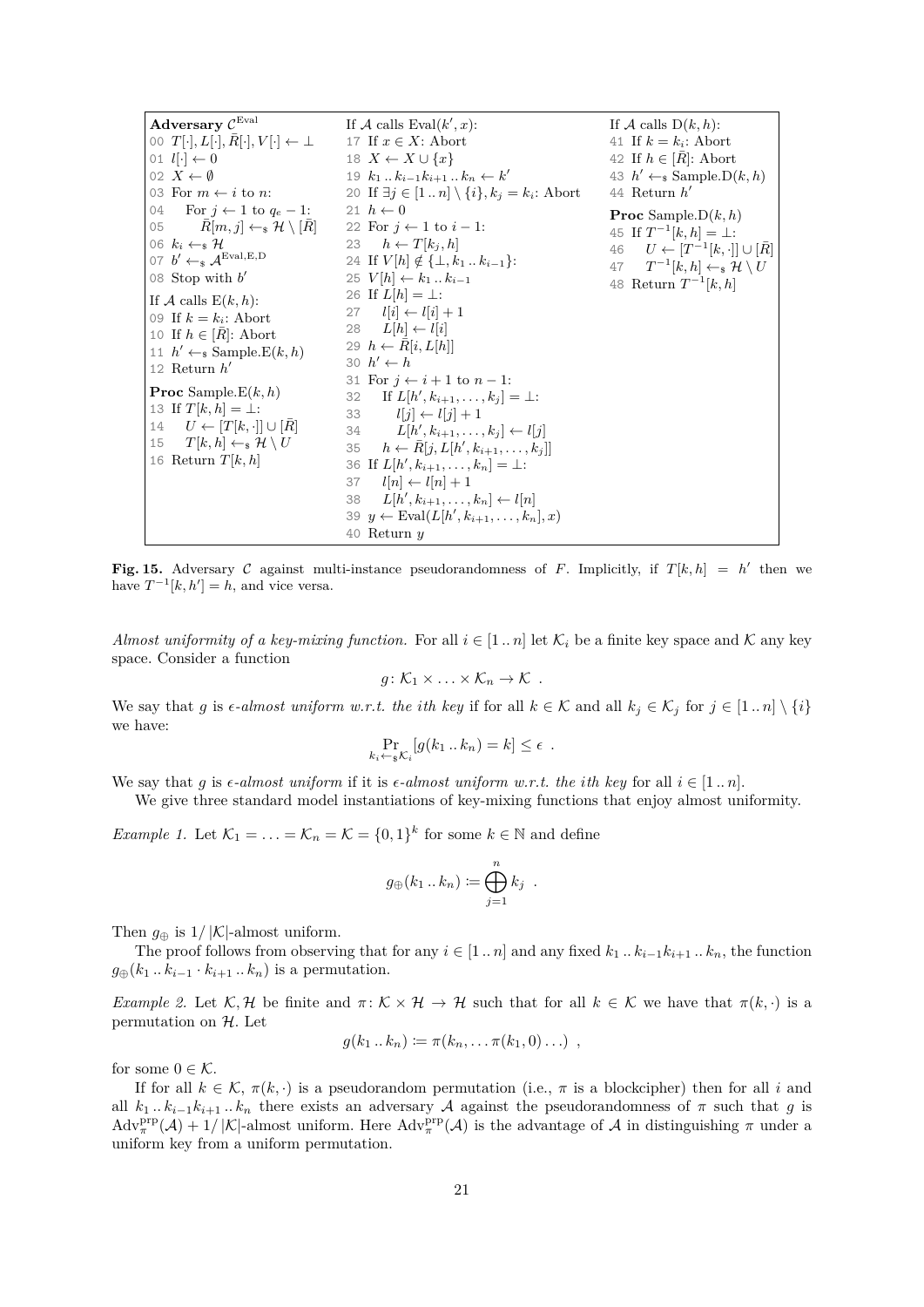We sketch a proof of Example [2.](#page-20-2) First, observe that, since  $k_j$  for all  $j \neq i$  is known by A, all permutations  $\pi(k_j, \cdot)$  can be disregarded. Secondly, we replace the permutation  $\pi(k_i, \cdot)$  with a uniform permutation, losing the term  $\text{Adv}_{\pi}^{\text{prp}}(\mathcal{A})$ . The claim follows.

<span id="page-21-0"></span>*Example 3.* Let  $\mathcal{K}_1, \ldots, \mathcal{K}_n, \mathcal{K}$  be finite. Let

$$
g(k_1 \dots k_n) \coloneqq k_1 \|\dots\| k_n ,
$$

then *q* is  $1/|\mathcal{K}|$ -almost uniform.

The proof uses the same argument as in Example [1.](#page-20-1)

We now show that we can generically construct a pseudorandom skPRF from any almost-uniform keymixing function in the random oracle model.

<span id="page-21-1"></span>**Lemma 6.** Let  $g: K_* \to K'$  be a function. Let  $H: K' \times X \to Y$  be a (hash) function. Let

 $H \circ q: \mathcal{K}_* \times \mathcal{X} \to \mathcal{Y}, \quad (H \circ q)(k_1, \ldots, k_n, x) \coloneqq H(q(k_1 \ldots k_n), x)$ .

*If H is modeled as a random oracle then for any adversary* A *such that g is -almost uniform and* A *makes at most*  $q_H$  H *queries and*  $q_e$  Eval *queries and all i we have* 

<span id="page-21-5"></span>
$$
Adv_i^{pr}(\mathcal{A}) \leq q_H \cdot \epsilon .
$$

PROOF SKETCH. Note that any adversary against the pseudorandomness of  $H \circ q$  is given access to Eval and H, the latter implementing a random oracle. Now, intuitively,  $A$  is unlikely to predict the output of the *g* invocation within an Eval query as *g* is almost uniform. Hence, A will not query H on the same input as done within Eval. Thus, even in the real game, the output of Eval is likely to be uniform.

We give a refined analysis next.

*Proof* (Lemma [6\)](#page-21-1). We bound the distance between the probabilities of A outputting 1 in game  $PR_i^0$  and

<span id="page-21-8"></span><span id="page-21-6"></span><span id="page-21-3"></span>

| Games $PR_i^b$                                    | <b>Oracle</b> Eval $(k', x)$                             | Oracle $H(k'', x)$                                     |
|---------------------------------------------------|----------------------------------------------------------|--------------------------------------------------------|
| 00 $X \leftarrow \emptyset$                       | 07 If $x \in X$ : Abort                                  | 17 $S_{\rm H} \leftarrow S_{\rm H} \cup \{(k'', x)\}\$ |
| 01 $S_E, S_H \leftarrow \emptyset$                | 08 $X \leftarrow X \cup \{x\}$                           | 18 If $H[k'', x] = \bot$ :                             |
| 02 $k_i \leftarrow_s \mathcal{K}_i$               | 09 $k_1 \ldots k_{i-1} k_{i+1} \ldots k_n \leftarrow k'$ | 19 $H[k'',x] \leftarrow_{\mathsf{s}} \mathcal{K}'$     |
| 03 $b' \leftarrow_s \mathcal{A}^{\text{Eval}, H}$ | 10 $k'' \leftarrow q(k_1 \dots k_i \dots k_n)$           | 20 Return $H[k'',x]$                                   |
| 04 If $S_{\rm H} \cap S_E \neq \emptyset$ :       | 11 $S_E \leftarrow S_E \cup \{(k'', x)\}\$               |                                                        |
| 05 bad $\leftarrow$ true                          | 12 If $H[k'',x] = \perp$ :                               |                                                        |
| 06 Stop with $b'$                                 | 13 $H[k'',x] \leftarrow_{\mathbb{S}} \mathcal{K}'$       |                                                        |
|                                                   | 14 $y \leftarrow H[k'', x]$                              |                                                        |
|                                                   | 15 $y^0 \leftarrow y$ ; $y^1 \leftarrow s$ y             |                                                        |
|                                                   | 16 Return $y^b$                                          |                                                        |

<span id="page-21-7"></span><span id="page-21-4"></span><span id="page-21-2"></span>**Fig. 16.** Game  $\text{PR}_{i}^{b}$  for  $i \in [1..n]$  instantiated with  $H \diamond g$ .

PR<sup>1</sup><sub>i</sub>. The PR<sup>b</sup><sub>i</sub> game is given in Figure [16.](#page-21-2) For game PR<sub>i</sub><sup>b</sup> we performed merely syntactical changes: A is given access to *H* via oracle H. Note that we record the queries to H made by *A*. Two sets  $S_E, S_H$  are initialized as empty and updated in lines [01,](#page-21-3) [11,](#page-21-4) [17](#page-21-5) and used to define an event in line [05.](#page-21-6)

Observe that for all *i* the  $PR_i^0$  and  $PR_i^1$  games are identical if bad does not happen: As  $S_H \cap S_E$ remains empty, adversary A did not query H on an input that *H* was evaluated on during an Eval query (see line [14\)](#page-21-7). Hence,  $y \leftarrow H(k'', x)$  is uniform and thus,  $y^0 \leftarrow y$  and  $y^1 \leftarrow Y$  are identically distributed.

We bound Pr[bad] in PR<sub>i</sub><sup>1</sup>. To this end, let  $(k''_j, x_j)$  for  $j \in [1 \dots q_H]$  denote the H queries made by A. We have

$$
Pr[bad] = Pr[S_H \cap S_E \neq \emptyset] \leq \sum_{j=1}^{q_H} Pr[(k''_j, x_j) \in S_E].
$$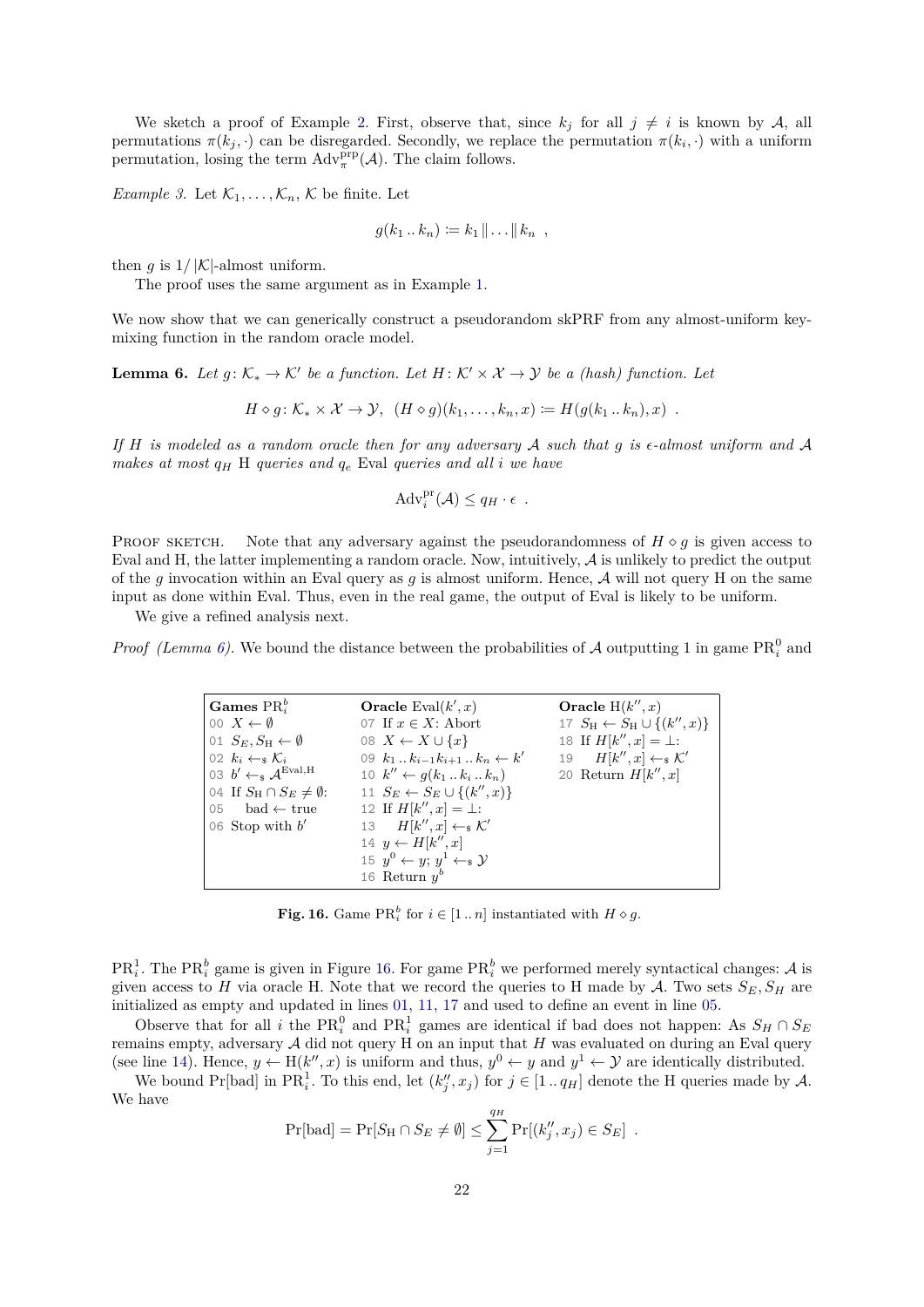Recall from line [07](#page-21-8) that for every  $x \in \mathcal{X}$  there is at most one query Eval( $\cdot, x$ ) by A. Hence, for each  $(k''_j, x_j)$  in  $S_H$  there is at most one element of the form  $(\cdot, x_j)$  in  $S_E$ . Assume it exists<sup>[7](#page-22-2)</sup> and let  $k''_{x_j}$  be such that  $(k''_{x_j}, x_j) \in S_E$  denotes that element. Then

$$
\sum_{j=1}^{q_H} \Pr[(k''_j, x_j) \in S_E] \le \sum_{j=1}^{q_H} \Pr[k''_j = k''_{x_j}] = \sum_{j=1}^{q_H} \Pr_{k_{i,x_j} \leftarrow \mathcal{K}_i} [k''_j = g(k'_1 \dots k_{i-1} k_{i,x_j} k_{i+1} \dots k'_n)]
$$

for  $k'_1, \ldots, k'_{i-1}, k'_{i+1}, \ldots, k'_n$  chosen by A and uniform  $k_{i,x_j}$  that satisfies  $g(k'_1 \ldots k_{i-1} k_{i,x_j} k_{i+1} \ldots k'_n) = k''_{x_j}$ . Eventually, we can employ the  $\epsilon$ -almost uniformity of *g* to conclude that

$$
\sum_{j=1}^{q_H} \Pr_{k_{i,x_j} \leftarrow \mathcal{K}_i} [k''_j = g(k'_1 \dots k_{i-1} k_{i,x_j} k_{i+1} \dots k'_n)] \le \sum_{j=1}^{q_H} \epsilon \le q_H \cdot \epsilon.
$$

 $\Box$ 

Next, we show that, generally, the construction from Lemma [6](#page-21-1) does not yield a split-key pseudorandom function in the standard model.

**Lemma 7.** *Let g be with syntax as in Lemma [6](#page-21-1) and let F be with syntax as H in Lemma [6.](#page-21-1) There exists an instantiation of g and F such that g is almost uniform and F is pseudorandom but*

$$
F \diamond g \colon \mathcal{K}_* \times \mathcal{X} \to \mathcal{Y} \ , \quad (F \diamond g)(k_1, \dots, k_n, x) \coloneqq F(g(k_1 \dots k_n), x)
$$

*is not a pseudorandom skPRF.*

*Proof.* We saw in Example [1](#page-20-1) that  $g_{\oplus}$  is almost uniform. Further, we saw in Lemma [3](#page-7-2) that, when using  $F \circ g_{\oplus}$  as a core function, there exists a pseudorandom function *F* such that the combined KEM is not CCA secure. If  $F \circ g_{\oplus}$  (with such *F*) were split-key pseudorandom, then this would contradict Theorem [1.](#page-9-0)  $\Box$ 

# **5 KEM combiners in the standard model**

Our approach was hitherto to mix the keys  $k_1, \ldots, k_n$  to obtain a key for a PRF, which was then evaluated on the ciphertext vector. The drawback of this is that to show security we had to turn to idealized primitives. In the following we embark on a different approach, with the goal to obtain a standard model construction.

## <span id="page-22-3"></span>**5.1 The PRF-then-XOR split-key PRF**

Here we abstain from mixing the keys together, but use each key *k<sup>i</sup>* in a PRF evaluation. The security of the model is offset by its price in terms of efficiency: When employed in a parallel combiner, the skPRF requires *n* PRF calls, whereas for our constructions secure in idealized models in Section [4.2](#page-19-0) a single call to a PRF suffices. We give our construction next.

As before we want to allow possibly different session-key spaces of the ingredient KEMs. Thus, as the keys  $k_i$  in Construction [2](#page-22-0) come from an encapsulation of  $\mathsf{K}_i$ , we allow the construction to use distinct PRFs. Yet, one may choose  $F_i = F_j$  for all *i, j*, if supported by the ingredient KEM's syntax.

<span id="page-22-0"></span>**Construction 2.** For all  $i \in [1..n]$  let  $F_i: K_i \times X \to Y$  be a function and let  $K = K_1 \times ... \times K_n$ . We *define the PRF-then-XOR composition of*  $F_1, \ldots, F_n$ :

$$
[F_1 \tcdot F_n] \tcdot \mathcal{K} \times \mathcal{X} \to \mathcal{Y} , \quad [F_1 \tcdot F_n](k_1, \ldots, k_n, x) := \bigoplus_{i=1}^n F_i(k_i, x) .
$$

<span id="page-22-2"></span><span id="page-22-1"></span><sup>&</sup>lt;sup>7</sup> If such an element does not exist the following bounds would only become tighter.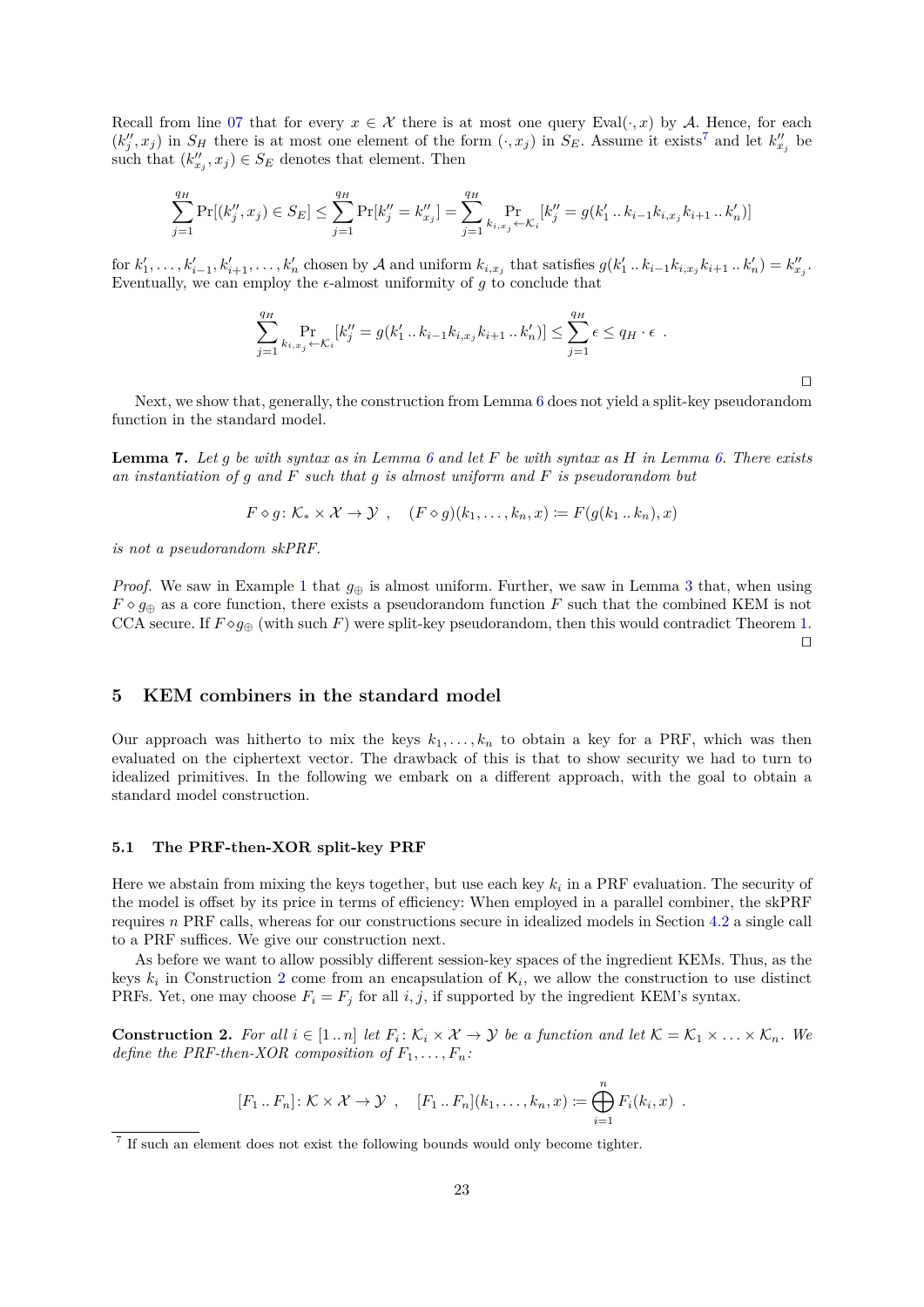**Lemma 8.** For all  $i \in [1..n]$  let  $F_i$  be as in Construction [2.](#page-22-0) If all  $F_i$  are pseudorandom then  $[F_1..F_n]$ *is split-key pseudorandom.*

*More precisely, for all*  $n, F_1, \ldots, F_n$ , *for all indices i* and all adversaries A there exist an adversary B *such that*

$$
\mathrm{Adv}_{[F_1\ldots F_n],i}^{\mathrm{pr}}(\mathcal{A}) \leq \mathrm{Adv}_{F_i}^{\mathrm{pr}}(\mathcal{B}) .
$$

*Suppose that* A *poses at most q queries to its evaluation oracle. Then adversary* B *poses at most q queries to its own encapsulation oracle. The running times of* B *is roughly the same as of* A*.*

*Proof.* We fix an index  $i \in [1..n]$  and we build an adversary B against the PRF  $F_i$  from an adversary A against the skPRF  $[F_1 \tcdot F_n]$ .

Adversary  $\beta$  works as follows. It starts by running adversary  $\mathcal A$ . Each time that  $\mathcal A$  queries the oracle Eval on input  $(k', x)$  it queries its own evaluation oracle on input *x*, obtaining the output  $y \in \mathcal{Y}$ . Then it computes the key  $k := y \oplus \bigoplus_{j \neq i} F_j(k_j, x)$ , and returns the key to A. Finally, B returns the output of A.

We observe that if  $\mathcal{B}$  is playing against game PR<sup>0</sup> then it receives a real evaluation of  $F_i$  from the oracle Eval. Hence  $\beta$  returns to  $\mathcal A$  a real key and  $\mathcal A$  is playing against game  $\text{PR}_i^0$ . If  $\beta$  is playing against game  $PR<sup>1</sup>$  instead, then  $B$  receives independent, uniformly distributed values from the oracle Eval (note that, by the restrictions of game  $\text{PR}_i^1$ , adversary A queries its oracle on distinct input each time). If we add any constant value to  $y \leftarrow s \mathcal{Y}$  the result remains uniformly distributed. Hence, on each query to Eval adversary  $\beta$  returns to  $\mathcal A$  independent uniformly distributed keys and  $\mathcal A$  is playing against game  $\text{PR}_i^1$ .  $\Box$ 

## <span id="page-23-0"></span>**5.2 Improving the PRF-then-XOR combiner**

In Section [5.1](#page-22-3) we studied the PRF-then-XOR split-key PRF  $[F_1..F_n](k_1..k_n,x) = \bigoplus F_i(k_i,x)$  that outputs the XOR sum of (pseudorandom) function evaluations, the latter being on a common input but with individual keys. As it holds for all split-key PRFs, also this construction induces a KEM combiner that preserves CCA security. Fine.

In the following we study the core function  $\llbracket F_1 \dots F_n \rrbracket$  that is closely related to the above: There are still *n* individually keyed PRF evaluations, but each evaluation has an associated input that is shorter than in the PRF-then-XOR construction. The advantage is that processing shorter inputs generally takes less time, i.e., the construction is more efficient. The reason for stating it as a core function and not as a split-key PRF is that, as we will show, the construction is secure when used as the former but insecure when used as the latter.<sup>[8](#page-23-1)</sup>

In the following we define the notation that will be used throughout the section. Let  $\mathcal K$  be a finite session-key space. Consider some KEMs  $K_1, \ldots, K_n$ . For all  $i \in [1 \ldots n]$ , let  $\mathcal{K}_i$  and  $\mathcal{C}_i$  be the session-key space and the ciphertext space, respectively, of  $\mathsf{K}_i$ , and let  $\mathcal{C}^i = \mathcal{C}_1 \times \ldots \times \mathcal{C}_{i-1} \times \mathcal{C}_{i+1} \times \ldots \times \mathcal{C}_n$  and  $\mathcal{K}^i = \mathcal{K}_1 \times \ldots \times \mathcal{K}_{i-1} \times \mathcal{K}_{i+1} \times \ldots \times \mathcal{K}_n$ . Further, for all *i* let  $F_i: \mathcal{K}_i \times \mathcal{C}^i \to \mathcal{K}$  be a (pseudorandom) function. Finally, let  $C = C_1 \times \ldots \times C_n$ ,  $\mathcal{K}_* = \mathcal{K}_1 \times \ldots \times \mathcal{K}_n$ , and define

$$
[[F_1 \dots F_n]] \colon \mathcal{K}_* \times \mathcal{C} \to \mathcal{K}; \ \ (k_1, \dots, k_n, c_1 \dots c_n) \mapsto \bigoplus_{i=1}^n F_i(k_i, c_1 \dots c_{i-1} c_{i+1} \dots c_n) \ .
$$

That is, the input to the *i*th PRF is the ciphertext vector with its *i*th component removed.

We conclude by proving two statements on the choice of  $[F_1 \tcdot F_n]$  as a core function in the parallel combiner: First,  $\llbracket F_1 \ldots F_n \rrbracket$  does not possess split-key pseudorandomness but, secondly, still yields a KEM combiner retaining CCA security. For the latter we crucially rely on the fact that ciphertexts of the CCA secure ingredient KEM are non-malleable as described before.

**Lemma 9.** For  $n \geq 2$  *there exists an adversary* A *that makes 2 queries to* Eval *and has an advantage of*  $1 - 1/|\mathcal{K}|$  *in breaking the split-key pseudorandomness of*  $\llbracket F_1 \dots F_n \rrbracket$ *.* 

*Proof.* Let  $i \in [1..n]$  be any value. We arbitrarily fix some ciphertexts  $c_i \in C_j$  for  $j \in [1..n] \setminus \{i\}$ ,  $c_i, \bar{c}_i \in \mathcal{C}_i$  such that  $c_i \neq \bar{c}_i$ , and a list of keys  $k' = k_1 \dots k_{i-1} k_{i+1} \dots k_n \in \mathcal{K}^i$ . In the following we also

<span id="page-23-1"></span><sup>&</sup>lt;sup>8</sup> This makes evident that being split-key pseudorandom is a sufficient but not a necessary condition for a core function to induce a CCA combiner.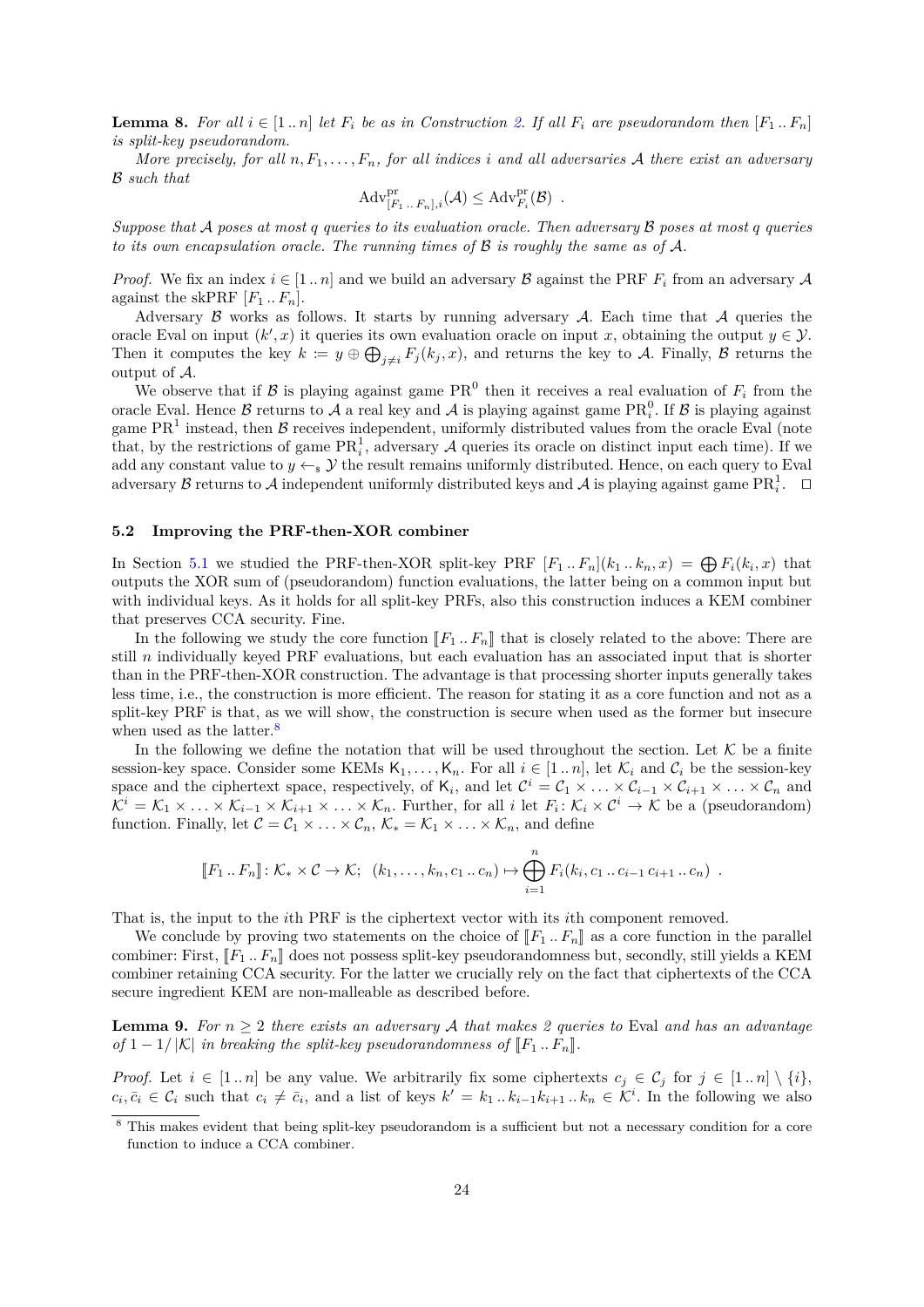define  $c^j = c_1 \dots c_{j-1} c_{j+1} \dots c_n \in \mathcal{C}^j$  for  $j \in [1 \dots n]$  and  $\bar{c}^j$  as  $c^j$  with the ciphertext component  $c_i$  replaced by  $\bar{c}_i$ . In particular,  $c^i = \bar{c}^i$ . Moreover we define  $c = c_1 \dots c_i \dots c_n \in \mathcal{C}$  and  $\bar{c} = c_1 \dots \bar{c}_i \dots c_n \in \mathcal{C}$ .

We build an adversary A to distinguish the games  $\text{PR}_i^b$ ,  $b \in \{0, 1\}$ , as follows. The adversary queries the oracle Eval on input  $(k', c)$  and  $(k', \bar{c})$  obtaining respectively k and  $\bar{k}$  as output. Then the adversary returns 1 if and only if  $k \oplus \bigoplus_{j \neq i} F_j(k_j, c^j) = \overline{k} \oplus \bigoplus_{j \neq i} F_j(k_j, \overline{c}^j)$ . Note that all values in the expression above are known to the adversary.

We compute the success probability of  $A$ . We know that the keys  $k, k$  are either random, and thus the probability that the adversary outputs 1 is  $1/|\mathcal{K}|$ , or real. In the latter case, calling  $k_i$  the key implicitly used by the games  $\text{PR}_i^b$ ,  $b \in \{0, 1\}$ , we know that:

$$
k = \bigoplus_{j \in [1 \dots n]} F_j(k_j, c^j) \; ; \quad \bar{k} = \bigoplus_{j \in [1 \dots n]} F_j(k_j, \bar{c}^j) \quad .
$$

<span id="page-24-0"></span>From the equality  $F_i(k_i, c^i) = F_i(k_i, \bar{c}^i)$  follows that A always outputs 1.

**Theorem 3.** *Using*  $\llbracket F_1 \ldots F_n \rrbracket$  as the core function in the parallel KEM combiner yields a CCA-secure *KEM if at least one of the ingredient KEMs is CCA secure and*  $F_1, \ldots, F_n$  *are pseudorandom.* 

*More precisely, for all*  $n, K_1, \ldots, K_n$ , if  $K = K_1 \parallel \ldots \parallel K_n$  with core function  $\llbracket F_1 \ldots F_n \rrbracket$  then for all *indices i and all adversaries* A *there exist adversaries* B *and* C *such that*

$$
\mathrm{Adv}_{\mathsf{K}}^{\mathrm{kind}}(\mathcal{A}) \leq 2 \cdot \left(\mathrm{Adv}_{\mathsf{K}_i}^{\mathrm{kind}}(\mathcal{B}) + \mathrm{Adv}_{F_i}^{\mathrm{pr}}(\mathcal{C})\right) .
$$

*Moreover, if adversary* A *calls at most q<sup>d</sup> times the oracle* Dec*, then* B *calls at most q<sup>d</sup> times the oracle* Dec, and C calls at most  $q_d + 1$  times the oracle Eval. The running times of B and C are roughly *the same as that of* A*.*

The proof of this statement follows very closely that of Theorem [1,](#page-9-0) with the PRF security games of  $F_i$  replacing the games  $\text{PR}_i^b$  of the skPRF. For completeness we provide a formal proof below.

*Proof (Theorem [3\)](#page-24-0).* Let A denote an adversary attacking the CCA security of KEM K that issues at most  $q_d$  queries to the decapsulation oracle. We proceed with detailed descriptions of the games (see Figure [17\)](#page-24-1) used in our proof.

<span id="page-24-8"></span><span id="page-24-6"></span><span id="page-24-5"></span><span id="page-24-4"></span><span id="page-24-3"></span><span id="page-24-2"></span>

| Games $G_0$ to $G_4$                                                             | Oracle $Dec(c)$                                                                  |
|----------------------------------------------------------------------------------|----------------------------------------------------------------------------------|
| 00 $C^*, C^*_i \leftarrow \emptyset; L[\cdot] \leftarrow \perp$                  | 16 If $c \in C^*$ : Abort                                                        |
| 01 For $j \leftarrow 1$ to n:                                                    | 17 If $L[c] \neq \perp$ : Return $L[c]$                                          |
| 02 $(pk_i, sk_j) \leftarrow_k \text{K.gen}_i$                                    | 18 $c_1 \ldots c_n \leftarrow c$                                                 |
| 03 $pk \leftarrow (pk_1, \ldots, pk_n)$                                          | 19 For $j \in [1n] \setminus \{i\}$ :                                            |
| 04 st $\leftarrow_s \mathcal{A}_1^{\text{Dec}}(pk)$                              | 20 $k_i \leftarrow \text{K-dec}_i(sk_i, c_i)$                                    |
| 05 For $j \leftarrow 1$ to n:                                                    | 21 If $k_j = \perp$ : Return $\perp$                                             |
| 06 $(k_i^*, c_i^*) \leftarrow_s \text{K.enc}_j(pk_i)$                            | 22 $y_i \leftarrow F_i(k_i, c_1 \dots c_{i-1} c_{i+1} \dots c_n)$                |
| 07 $k_i^* \leftarrow_s \mathcal{K}_i$<br>$G_1-G_3$                               | 23 If $c_i \in C_i$ :                                                            |
| 08 For $j \leftarrow 1$ to <i>n</i> :                                            | 24 $k_i \leftarrow k_i^*$                                                        |
| 09 $y_j \leftarrow F_j(k_j^*, c_1^*, c_{j-1}^*, c_{j+1}^*, c_n^*)$               | 25 Else:                                                                         |
| $\mid$ G <sub>2</sub> -G <sub>4</sub><br>10 $y_i \leftarrow_s \mathcal{K}$       | 26 $k_i \leftarrow \mathsf{K}.{\mathsf{dec}}_i(sk_i, c_i)$                       |
| 11 $k^* \leftarrow y_1 \oplus \ldots \oplus y_n$                                 | 27 If $k_i = \perp$ : Return $\perp$                                             |
| 12 $C^* \leftarrow C^* \cup \{c^*\}\colon C_i^* \leftarrow C_i^* \cup \{c_i^*\}$ | 28 $y_i \leftarrow F_i(k_i, c_1 \dots c_{i-1} c_{i+1} \dots c_n)$                |
| 13 $c^* \leftarrow c_1^*  c_n^*$                                                 | 29 If $c_i \in \mathcal{C}_i$ : $y_i \leftarrow_s \mathcal{K}$<br>G <sub>2</sub> |
| 14 $b' \leftarrow_{\mathbb{S}} \mathcal{A}_2^{\text{Dec}}(st, c^*, k^*)$         | 30 $L[c] \leftarrow y_1 \oplus \ldots \oplus y_n$                                |
| 15 Stop with $b'$                                                                | 31 Return $L[c]$                                                                 |

<span id="page-24-7"></span><span id="page-24-1"></span>**Fig. 17.** Games  $G_0-G_4$  as used in the proof of Theorem [3.](#page-24-0) Note that *i* is implicitly a parameter of all games above.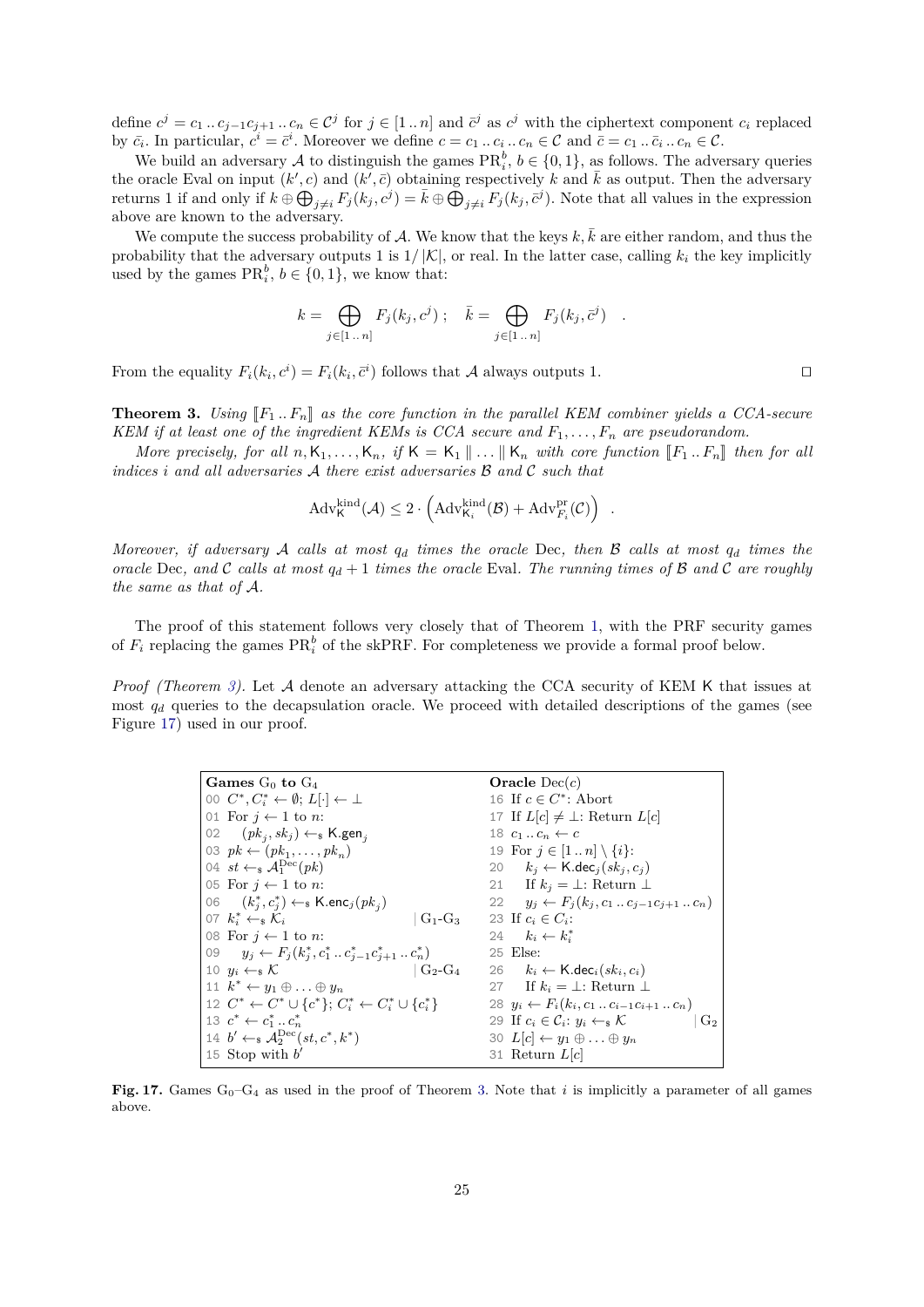*Game*  $G_0$  The [KIND](#page-4-0)<sup>0</sup> game instantiated with the KEM K as given in Figure [4.](#page-5-1) Beyond that we made merely syntactical changes: In line [00](#page-24-2) a set  $C_i^*$  and an array *L* are initialized as empty. In line [17](#page-24-3) we check if the adversary has already queried the oracle for the same input and we return the same output. Lines [23](#page-24-4) and [24](#page-24-5) are added such that instead of using  $sk_i$  to decapsulate  $c_i^*$  the key  $k_i^*$  is used. Note that if line [24](#page-24-5) is executed then key  $k_i^*$  is already defined, since  $C_i^* \neq \emptyset$ .

<span id="page-25-16"></span>*Claim 7.*  $Pr[KIND^0 \Rightarrow 1] = Pr[G_0 \Rightarrow 1].$  $Pr[KIND^0 \Rightarrow 1] = Pr[G_0 \Rightarrow 1].$  $Pr[KIND^0 \Rightarrow 1] = Pr[G_0 \Rightarrow 1].$ 

This follows immediately from the correctness of  $K_i$  and the fact that the decapsulation algorithm is deterministic.

*Game* G<sub>1</sub> Line [07](#page-24-6) is added to replace the key  $k_i^*$  with a uniform key from  $\mathcal{K}_i$ .

*Claim 8.* There exists an adversary  $\mathcal{B} = (\mathcal{B}_1, \mathcal{B}_2)$  against the session-key indistinguishability of  $K_i$  (see Figure [18\)](#page-25-0) that issues at most *q<sup>d</sup>* decapsulation queries such that

<span id="page-25-15"></span>
$$
|\Pr[G_0 \Rightarrow 1] - \Pr[G_1 \Rightarrow 1]| \leq Adv_{K_i}^{kind}(\mathcal{B})
$$
,

and the running time of  $\beta$  is roughly the running time of  $\mathcal{A}$ .

*Proof.* We construct  $\mathcal{B} = (\mathcal{B}_1, \mathcal{B}_2)$  as given in Figure [18:](#page-25-0) Adversary  $\mathcal{B}_1$  gets  $pk_i$  as input, and runs  $(pk_j, sk_j) \leftarrow_s K$ **.gen**<sub>j</sub> for all  $j \in [1..n] \setminus \{i\}$  to instantiate the other KEMs (see lines [01–](#page-25-1)[03\)](#page-25-2). To answer the decapsulation queries of  $A_1$ ,  $B_1$  decapsulates all  $c_i$  for  $j \neq i$  using  $sk_j$  (lines [18–](#page-25-3)[20\)](#page-25-4) and queries its own decapsulation oracle to decapsulate  $c_i$  (lines [24–](#page-25-5)[26\)](#page-25-6).

Adversary  $\mathcal{B}_2$ , run on the challenge  $(c_i^*, k_i^*)$ , executes  $(k_j^*, c_j^*) \leftarrow_s \mathsf{K}.\mathsf{enc}_j$  for  $j \neq i$  on its own (lines [07,](#page-25-7) [08\)](#page-25-8). Then it computes the challenge session key  $\vec{k}^*$  by, for all  $j \in [1..n]$ , evaluating the function  $F_j$  under the key  $k_j$  (lines [09](#page-25-9)[–11\)](#page-25-10) and runs  $A_2$  on  $(c_1^*, \ldots, c_n^*, k^*)$  (line [14\)](#page-25-11). Decryption queries are answered as in phase one unless  $B_2$  has to decapsulate  $c_i^*$  where it uses  $k_i^*$  instead (lines [22,](#page-25-12) [23\)](#page-25-13). At the end  $\mathcal{B}_2$  relays  $\mathcal{A}_2$ 's output and halts (line [15\)](#page-25-14).

> <span id="page-25-13"></span><span id="page-25-12"></span><span id="page-25-7"></span><span id="page-25-5"></span><span id="page-25-4"></span><span id="page-25-3"></span><span id="page-25-2"></span><span id="page-25-1"></span>Adversary  $\mathcal{B}_1^{\text{Dec}}(pk_i)$ 00  $C^*, C^*_i \leftarrow \emptyset$ 01 For  $j \in [1..n] \setminus \{i\}$ : 02  $(pk_j, sk_j) \leftarrow_s \textsf{K}.\textsf{gen}_j$ 03  $pk \leftarrow (pk_1, \ldots, pk_n)$ 04  $st \leftarrow_* \mathcal{A}_1^{\text{Dec}}(pk)$ 05  $st'$  ←  $(st, pk, sk_1, ..., sk_{i-1}, sk_{i+1}, ..., sk_n)$ 06 Return  $st'$  $\textbf{Adversary}\hspace{0.1cm} \mathcal{B}^{\text{Dec}}_2(st',c^*_i,k^*_i)$ 07 For  $j \in [1..n] \setminus \{i\}$ : 08  $(k_j^*, c_j^*) \leftarrow_\$ \mathsf{K}.\mathsf{enc}_j(\mathit{pk}_j)$ 09 For  $j \leftarrow 1$  to *n*: 10  $y_j \leftarrow F_j(k_j^*, c_1^* \dots c_{j-1}^* c_{j+1}^* \dots c_n^*)$ 11  $k^* \leftarrow y_1 \oplus \ldots \oplus y_n$ 12  $C^*$  ←  $C^* \cup \{c^*\}$ ;  $C_i^*$  ←  $C_i^* \cup \{c_i^*\}$ 13  $c^* \leftarrow c_1^* \dots c_n^*$ 14  $b' \leftarrow s \mathcal{A}_2^{\text{Dec}}(st, c^*, k^*)$ 15 Stop with  $b'$ If  $A$  calls  $Dec(c)$ : 16 If  $c \in C^* \colon \text{Abort}$ 17  $c_1 \ldots c_n \leftarrow c$ 18 For  $j \in [1..n] \setminus \{i\}$ : 19  $k_j \leftarrow \textsf{K}.{\sf dec}_j({\it sk}_j, c_j)$ 20 If  $k_j = \perp$ : Return  $\perp$ 21 *y<sub>j</sub>* ←  $F_j(k_j, c_1 \dots c_{j-1}c_{j+1} \dots c_n)$ 22 If  $c_i \in C_i^*$ : 23  $k_i \leftarrow k_i^*$ 24 Else: 25  $k_i \leftarrow \text{Dec}(c_i)$ 26 If  $k_i = \perp$ : Return  $\perp$ 27 *y*<sub>*i*</sub> ←  $F_i(k_i, c_1 \ldots c_{i-1}c_{i+1} \ldots c_n)$ 28  $k^* \leftarrow y_1 \oplus \ldots \oplus y_n$ 29 Return *k*

<span id="page-25-14"></span><span id="page-25-11"></span><span id="page-25-10"></span><span id="page-25-9"></span><span id="page-25-8"></span><span id="page-25-0"></span>**Fig. 18.** Adversary  $\mathcal{B} = (\mathcal{B}_1, \mathcal{B}_2)$  against session-key indistinguishability of  $\mathsf{K}_i$  from adversary  $(\mathcal{A}_1, \mathcal{A}_2)$  against session-key indistinguishability of K.

ANALYSIS Games  $G_0$  and  $G_1$  only differ on the key  $k_i^*$  used to compute  $k^*$  for  $\mathcal{A}_2$ , and, consequently, when answering  $A_2$ 's decapsulation queries involving  $c_i^*$ . If  $\mathcal B$  is run by the game [KIND](#page-4-0)<sup>0</sup>, that is, key  $k_i^*$ is a real key output of K.enc<sub>*i*</sub>, then  $\beta$  perfectly emulates game  $G_0$ . Otherwise, if  $\beta$  is run by the game [KIND](#page-4-0)<sup>1</sup>, and thus the key  $k_i^*$  is uniform, then  $\mathcal{B}$  emulates G<sub>1</sub>. Hence

<span id="page-25-6"></span>
$$
Pr[G_0 \Rightarrow 1] = Pr[KIND^0 \Rightarrow 1]
$$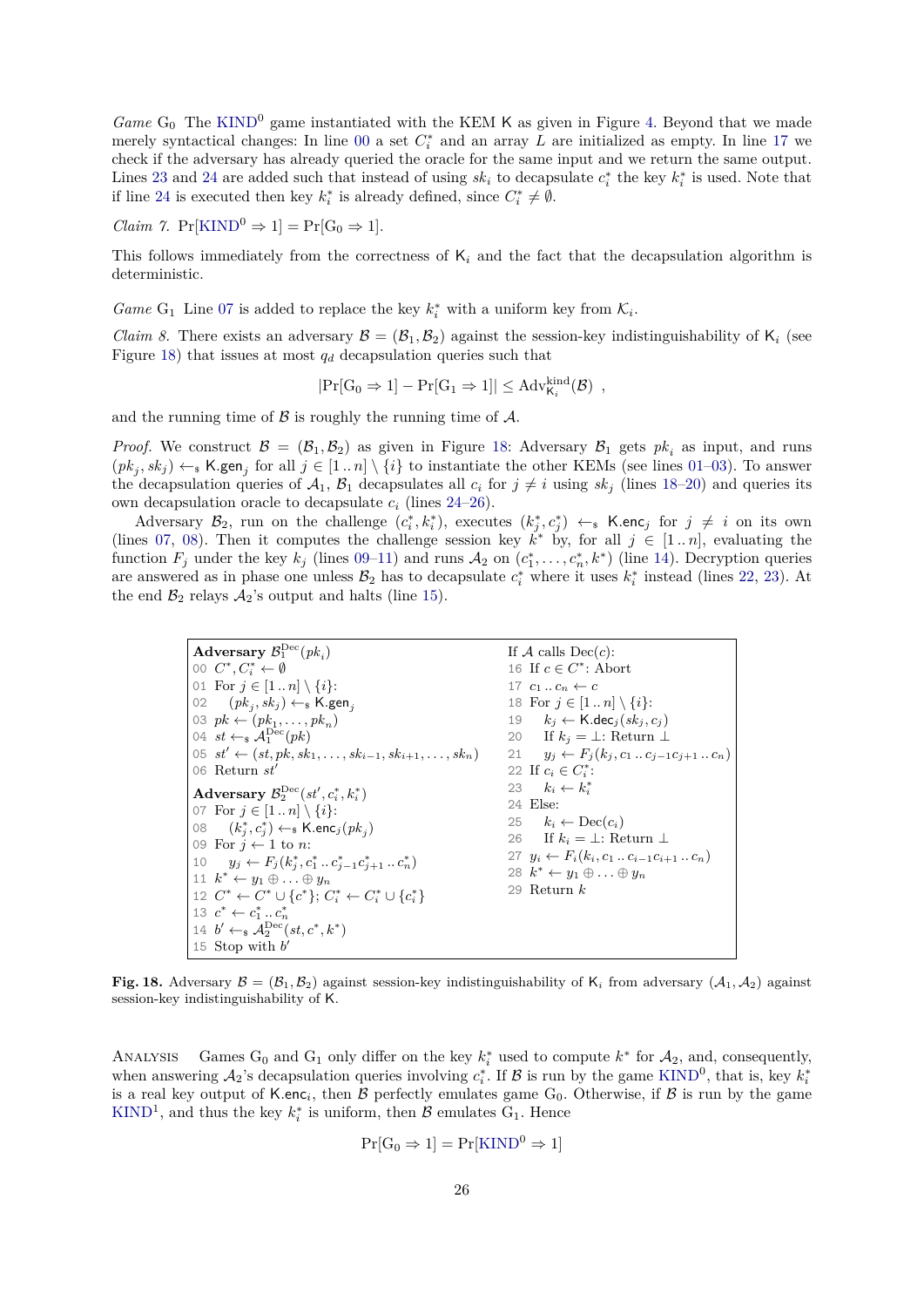and

$$
Pr[G_1 \Rightarrow 1] = Pr[KIND^1 \Rightarrow 1] .
$$

Lastly we observe that B issues at most as many decapsulation queries as A. Our claim follows.  $\square$ 

*Game*  $G_2$  We add line [10](#page-24-7) and line [29.](#page-24-8) Thus if  $F_i$  is evaluated as a result of the challenge generation or a decapsulation query whose *i*th component is  $c_i^*$ , then the output  $y_i$  is overwritten with a uniform value from K.

<span id="page-26-16"></span>*Claim 9.* There exists an adversary C against the pseudorandomness of  $F_i$  that issues at most  $q_d + 1$ evaluation queries such that

$$
|\Pr[G_1 \Rightarrow 1] - \Pr[G_2 \Rightarrow 1]| \leq \mathrm{Adv}_{F_i}^{\mathrm{pr}}(\mathcal{C})
$$
,

and the running time of  $\mathcal C$  is roughly the running time of  $\mathcal A$ .

*Proof.* We construct an adversary C that breaks the pseudorandomness of  $F_i$  if A distinguishes between games  $G_1$  and  $G_2$ .

Adversary C runs K.gen<sub>j</sub> for all  $j \in [1..n]$  to instantiate all KEMs (see lines [01–](#page-26-0)[03\)](#page-26-1). Then for each KEM  $\mathsf{K}_j$  it generates a pair key-ciphertext  $(k_j^*, c_j^*)$  (lines [05](#page-26-2) and [06\)](#page-26-3). To generate the challenge the adversary evaluates normally each function  $F_j$  under the key  $k_j$  (lines [07](#page-26-4) and [08\)](#page-26-5) and then calls its own evaluation oracle to implicitly compute the function  $F_i$  (line [09\)](#page-26-6). The results are then summed up to generate the challenge session key  $k^*$  (line [10\)](#page-26-7). To answer the decapsulation queries of A on input  $c_1$ ...  $c_n$ , the adversary keeps track of previous decapsulation queries and returns the same result for two queries with the same input (line  $16$ ). C uses the secret keys it generated to decapsulate all ciphertext components  $c_j$  for  $j \neq i$  (lines [18–](#page-26-9)[20\)](#page-26-10). The same procedure is used to decapsulate  $c_i$  if  $c_i \neq c_i^*$ ; otherwise it queries its own decapsulation oracle (lines [21–](#page-26-11)[26\)](#page-26-12).

<span id="page-26-15"></span><span id="page-26-13"></span><span id="page-26-11"></span><span id="page-26-10"></span><span id="page-26-9"></span><span id="page-26-8"></span><span id="page-26-5"></span><span id="page-26-4"></span><span id="page-26-3"></span><span id="page-26-2"></span><span id="page-26-1"></span><span id="page-26-0"></span>

| Adversary $\mathcal{C}^{\operatorname{Eval}}$                                | If A calls $Dec(c)$ :                                                |
|------------------------------------------------------------------------------|----------------------------------------------------------------------|
| 00 $C^*, C^*_i \leftarrow \emptyset; L[\cdot] \leftarrow \perp$              | 15 If $c \in C^*$ : Abort                                            |
| 01 For $i \leftarrow 1$ to n:                                                | 16 If $L[c] \neq \perp$ : Return $L[c]$                              |
| 02 $(pk_i, sk_j) \leftarrow_k \text{K.gen}_i$                                | 17 $c_1 \ldots c_n \leftarrow c$                                     |
| 03 $pk \leftarrow (pk_1, \ldots, pk_n)$                                      | 18 For $j \in [1n] \setminus \{i\}$ :                                |
| 04 $st \leftarrow_s \mathcal{A}_1^{\text{Dec}}(pk)$                          | 19 $k_i \leftarrow \text{K-dec}_i(sk_i, c_i)$                        |
| 05 For $i \leftarrow 1$ to n:                                                | 20 If $k_i = \perp$ : Return $\perp$                                 |
| 06 $(k_i^*, c_i^*) \leftarrow \{k \cdot \textsf{enc}_j(pk_i)$                | 21 If $c_i \in C_i^*$ :                                              |
| 07 For $j \in [1n] \setminus \{i\}$ :                                        | 22 $y_i \leftarrow \text{Eval}(c_1 \dots c_{i-1} c_{i+1} \dots c_n)$ |
| 08 $y_j \leftarrow F_j(k_j^*, c_1^* \dots c_{j-1}^* c_{j+1}^* \dots c_n^*)$  | 23 Else:                                                             |
| 09 $y_i \leftarrow \text{Eval}(c_1^* \dots c_{i-1}^* c_{i+1}^* \dots c_n^*)$ | 24 $k_i \leftarrow \text{K.dec}_i(sk_i, c_i)$                        |
| 10 $k^* \leftarrow y_1 \oplus \ldots \oplus y_n$                             | 25 If $k_i = \perp$ : Return $\perp$                                 |
| 11 $C^* \leftarrow C^* \cup \{c^*\}\colon C^* \leftarrow C^* \cup \{c^*\}\$  | 26 $y_i \leftarrow F_i(k_i, c_1 \dots c_{i-1} c_{i+1} \dots c_n)$    |
| 12 $c^* \leftarrow c_1^*  c_n^*$                                             | 27 $L[c] \leftarrow y_1 \oplus \ldots \oplus y_n$                    |
| 13 $b' \leftarrow_{\$} \mathcal{A}_2^{\text{Dec}}(st, c^*, k^*)$             | 28 Return $L[c]$                                                     |
| 14 Stop with $b'$                                                            |                                                                      |

<span id="page-26-14"></span><span id="page-26-7"></span><span id="page-26-6"></span>**Fig. 19.** Adversary C against pseudorandomness of  $F_i$ . At the start of the experiment the list *L* returns  $\perp$  on any input.

ANALYSIS First we note that by the conditions in lines [15](#page-26-13) and [16](#page-26-8) in Figure [19](#page-26-14) all calls to Eval by  $\mathcal{C}^b$ have different input and thus we can always use Eval to simulate *F<sup>i</sup>* .

Observe that when C plays against  $PR^0$  $PR^0$  we are implicitly setting  $k_i^*$  as the key internally generated by [PR](#page-4-1)<sup>0</sup>. Hence C correctly simulates game G<sup>1</sup> to A. Otherwise, when C plays against PR<sup>1</sup> the oracle Eval consistently outputs random elements in K. Since  $y_i$  in line [22](#page-26-15) is uniformly generated, so is  $y_1 \oplus \ldots \oplus y_n$ . Thus  $\mathcal C$  correctly simulates game  $G_2$  to  $\mathcal A$ . Therefore

<span id="page-26-12"></span>
$$
Pr[G_1 \Rightarrow 1] = Pr[PR^0 \Rightarrow 1]
$$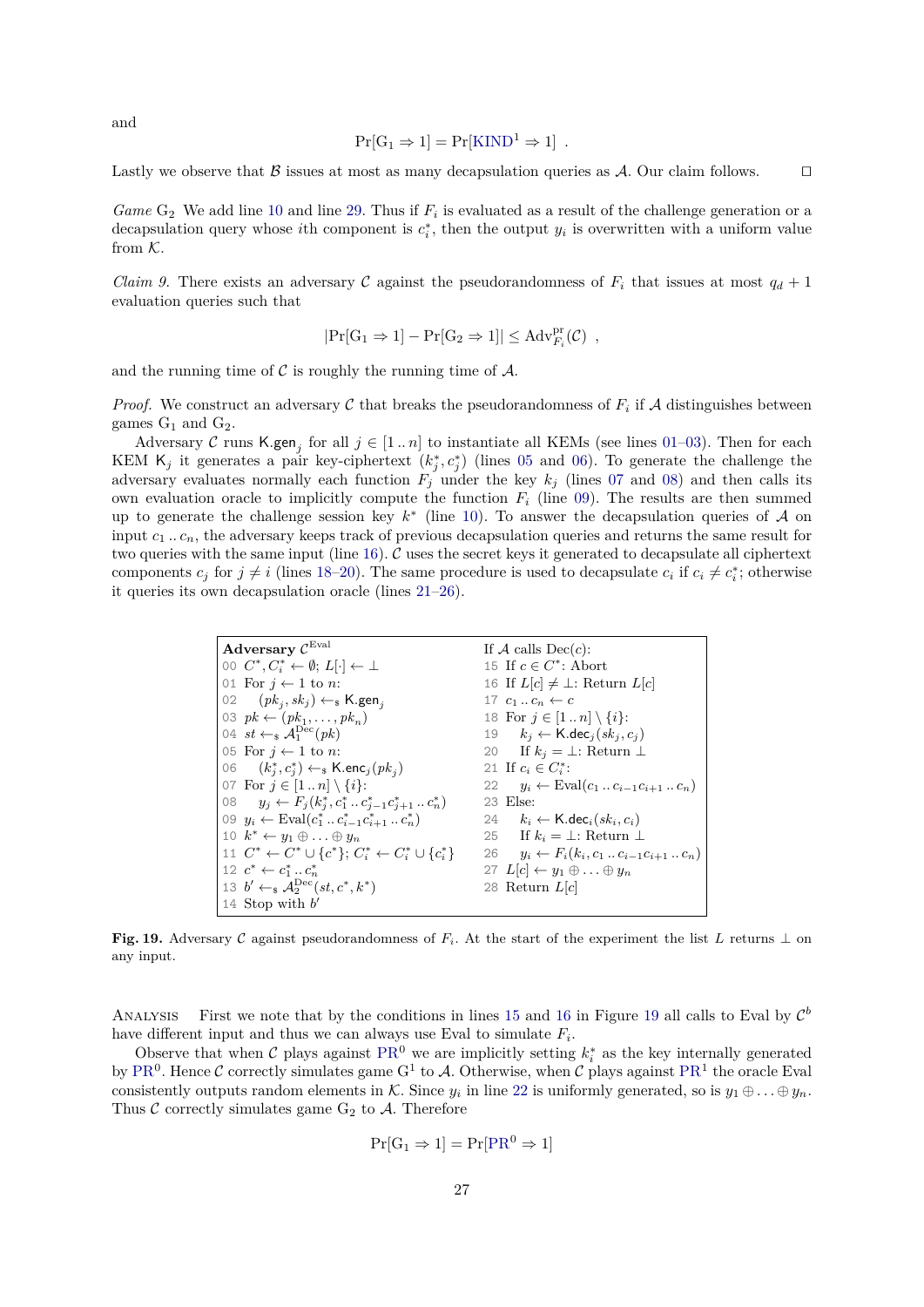and

$$
Pr[G_2 \Rightarrow 1] = Pr[PR^1 \Rightarrow 1]|.
$$

Thus

$$
|\Pr[G_1 \Rightarrow 1] - \Pr[G_2 \Rightarrow 1]| \leq Adv_{F_i}^{pr}(\mathcal{C})
$$
.

We count the number of Eval queries by C. From the definition of C we see that the oracle Eval is called once to generate the challenge. Further, for each Dec query by  $A, C$  queries Eval at most once.  $\Box$ 

*Game*  $G_3$  We remove lines [29](#page-24-8) to undo the modifications of the Dec oracle introduced in game  $G_2$ . Thus if the adversary asks for a decapsulation query on a ciphertext whose *i*<sup>th</sup> component is  $c_i^*$ , then the value  $y_i$  is computed by evaluating the function  $F_i$  instead of returning a uniform input.

*Claim 10.* There exists an adversary  $\mathcal{C}'$  against the pseudorandomness security of  $F_i$  that issues at most *q<sup>d</sup>* evaluation queries such that

$$
|\mathrm{Pr}[G_2 \Rightarrow 1] - \mathrm{Pr}[G_3 \Rightarrow 1]| \leq \mathrm{Adv}_{F_i}^{\mathrm{pr}}(\mathcal{C}') ,
$$

and the running time of  $\mathcal{C}'$  is roughly the running time of  $\mathcal{A}$ .

*Proof.* Adversary  $C'$  is essentially the same as adversary  $C$  in Figure [19,](#page-26-14) with the exception that we replace line [10](#page-26-7) with the generation of a uniform session key  $(k^* \leftarrow_s \mathcal{K})$ . The proof analysis is the same as in Claim [9.](#page-26-16) Notice that since the challenge session key is uniform, this time  $\mathcal{C}'$  calls Eval just  $q_d$  times.  $\Box$ 

Note that, currently, the only difference from game  $G_1$  is the addition of line [10,](#page-10-7) i.e., the challenge session key  $k^*$  is uniform.

*Game*  $G_4$  Line [07](#page-24-6) is removed to undo the modification introduced in game  $G_1$ . That is, we replace the uniform key  $k_i^*$  with a real key output by  $\mathsf{K}.\mathsf{enc}_i(pk_i)$ .

*Claim 11.* There exists an adversary  $\mathcal{B}' = (\mathcal{B}'_1, \mathcal{B}'_2)$  against the session-key indistinguishability of  $K_i$  that issues at most *q<sup>d</sup>* decapsulation queries such that

$$
|\Pr[G_3 \Rightarrow 1] - \Pr[G_4 \Rightarrow 1]| \leq Adv_{\mathsf{K}_i}^{\text{kind}}(\mathcal{B}'),
$$

and the running time of  $\mathcal{B}'$  is roughly the running time of  $\mathcal{A}$ .

*Proof.* Adversary  $\mathcal{B}'$  is the same as adversary  $\mathcal{B}$  in Figure [18,](#page-25-0) with the exception that we replace line [11](#page-25-10) with the generation of a uniform session key  $(k^* \leftarrow_s \mathcal{K})$ . The proof analysis is the same as in Claim [8.](#page-25-15)  $\Box$ 

<span id="page-27-0"></span>*Claim 12.*  $Pr[G_4 \Rightarrow 1] = Pr[KIND^1 \Rightarrow 1].$  $Pr[G_4 \Rightarrow 1] = Pr[KIND^1 \Rightarrow 1].$  $Pr[G_4 \Rightarrow 1] = Pr[KIND^1 \Rightarrow 1].$ 

This follows immediately from the correctness of  $K_i$ , the fact that the decapsulation algorithm is deterministic, and observing that since  $y_i$  is uniformly generated then so is  $k^*$ .

The proof of the main statement follows from collecting the statements from Claims [7](#page-25-16) to [12.](#page-27-0)  $\Box$ 

Note that the gain of evaluating any  $F_i$  on  $n-1$  rather than *n* ciphertexts disappears for large *n*. However, in practice, where only a few KEMs shall be combined it might pose as a significant improvement.

# **Acknowledgments**

We are grateful to the anonymous PKC reviewers for their valuable comments. Federico Giacon was supported by ERC Project ERCC (FP7/615074). Felix Heuer was supported by Mercator Research Center Ruhr project "LPN-Krypt: Das LPN-Problem in der Kryptographie". Bertram Poettering conducted part of this work at Ruhr University Bochum, supported by ERC Project ERCC (FP7/615074).